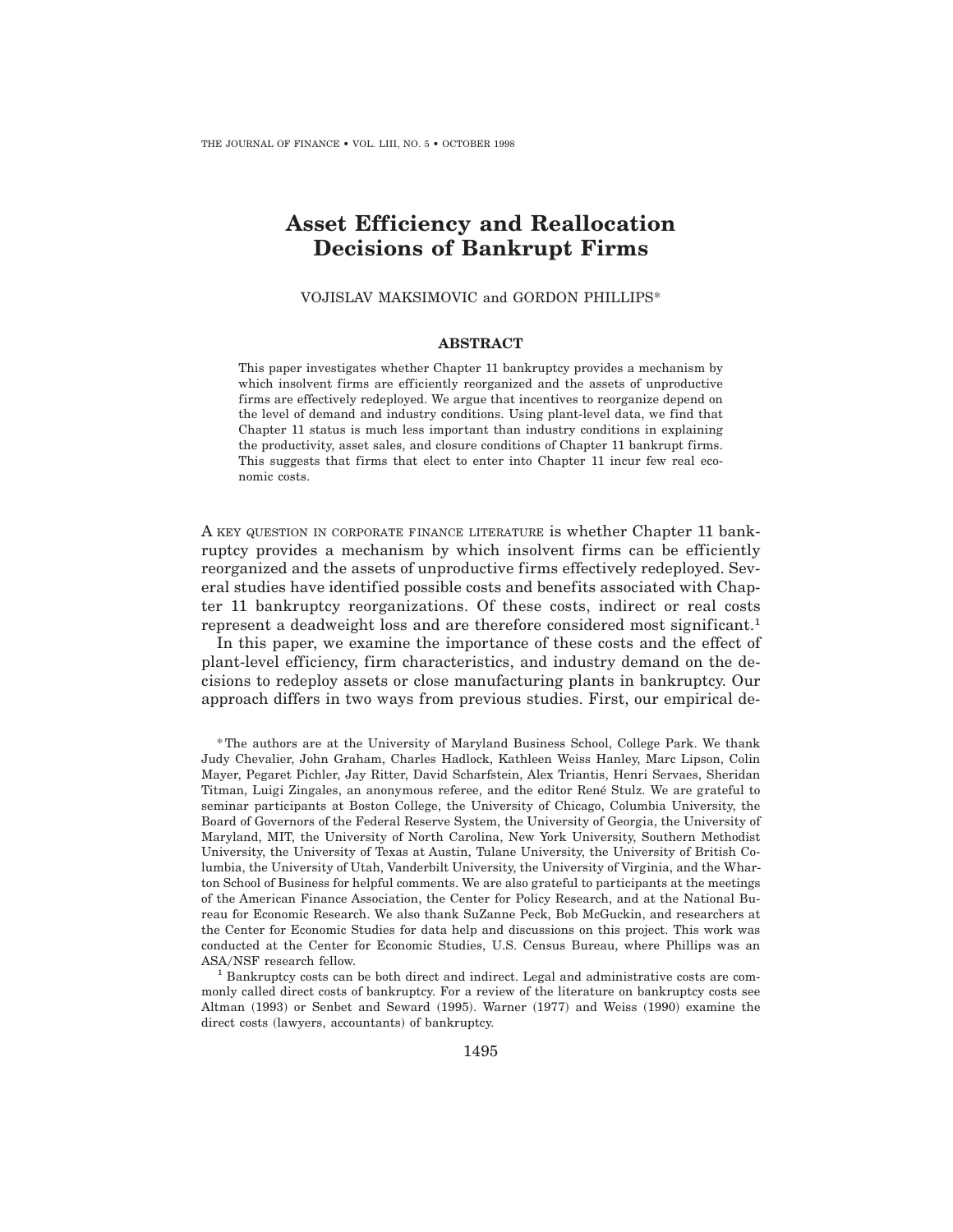sign explicitly recognizes that if an important function of bankruptcy is to facilitate the redeployment of assets to more productive uses, then both its incidence and its effectiveness should differ systematically with industry conditions. Second, we use detailed plant-level operating data from a sample of 1195 plants of 302 firms that declared Chapter 11 and over 50,000 plants of nonbankrupt firms – representing both public and private firms in the U.S. manufacturing sector. These plant-level data enable us to track changes in composition of firms as they sell or close plants. Thus, our evaluation of reorganizations is not subject to sample selection bias inherent in the use of firm-level data from survivor firms.

There has been a major debate in the literature about the likely significance of the costs of bankruptcy reorganizations. Haugen and Senbet (1978) argue that bankruptcy costs per se are unlikely to be significant, since many of these costs would be associated with reorganizations outside of bankruptcy in which assets are reallocated to new users. Several recent papers, among them Harris and Raviv (1990), Diamond (1993), Jensen (1993), and Hart and Moore (1995), argue that bankruptcy can even be beneficial, triggering a change in control of the firm and the termination of unprofitable projects. By contrast, Bulow and Shoven  $(1978)$ , Giammarino  $(1989)$ , Bergman and Callen  $(1991)$ , and Gertner and Scharfstein  $(1991)$  identify potential conflicts that, if unresolved, may cause the firm not to maintain, sell, or close assets optimally in bankruptcy.

The tests and evidence in this paper help resolve some of these debates. Central to our tests is the idea that industry conditions affect the marginal product of capital, and thus the incentives to disinvest and redeploy assets.2 Therefore, if an important function of bankruptcy is to facilitate the redeployment of assets into more productive uses, both its incidence and its effectiveness in promoting value-enhancing transfers should also differ systematically with industry conditions.3

Our empirical results show that industry effects are important determinants of the frequency of bankruptcy and of economic decisions in bankruptcy. We find that in declining industries the proportion of plants in Chapter 11 is as much as three times higher than in high-growth industries. However, in declining industries the productivity of plants in Chapter 11 bankruptcy and subsequent to emerging does not significantly differ from that of their industry counterparts, nor does it decline during Chapter 11. This find-

 $2$  Related literature has considered asset sales by firms. Rajan  $(1992)$ , Diamond  $(1993)$ , and Brown, James, and Mooridian (1993) study how the presence of financial intermediaries (who have a comparative advantage in monitoring) among debtors in bankruptcy can affect the resolution of claims and the disposal of the bankrupt firm's assets.

<sup>3</sup> We do not examine costs that can arise outside bankruptcy in times of cash flow shortages or financial distress. Opler and Titman (1994) examine whether firms with high leverage lose market share relative to industry counterparts in industry downturns. Pulvino (1998) examines asset sales by financially distressed airlines. Andrade and Kaplan (1998) examine firms from a sample of highly leveraged transactions that become distressed. Gilson, John, and Lang (1990) examine private reorganizations of firms in default.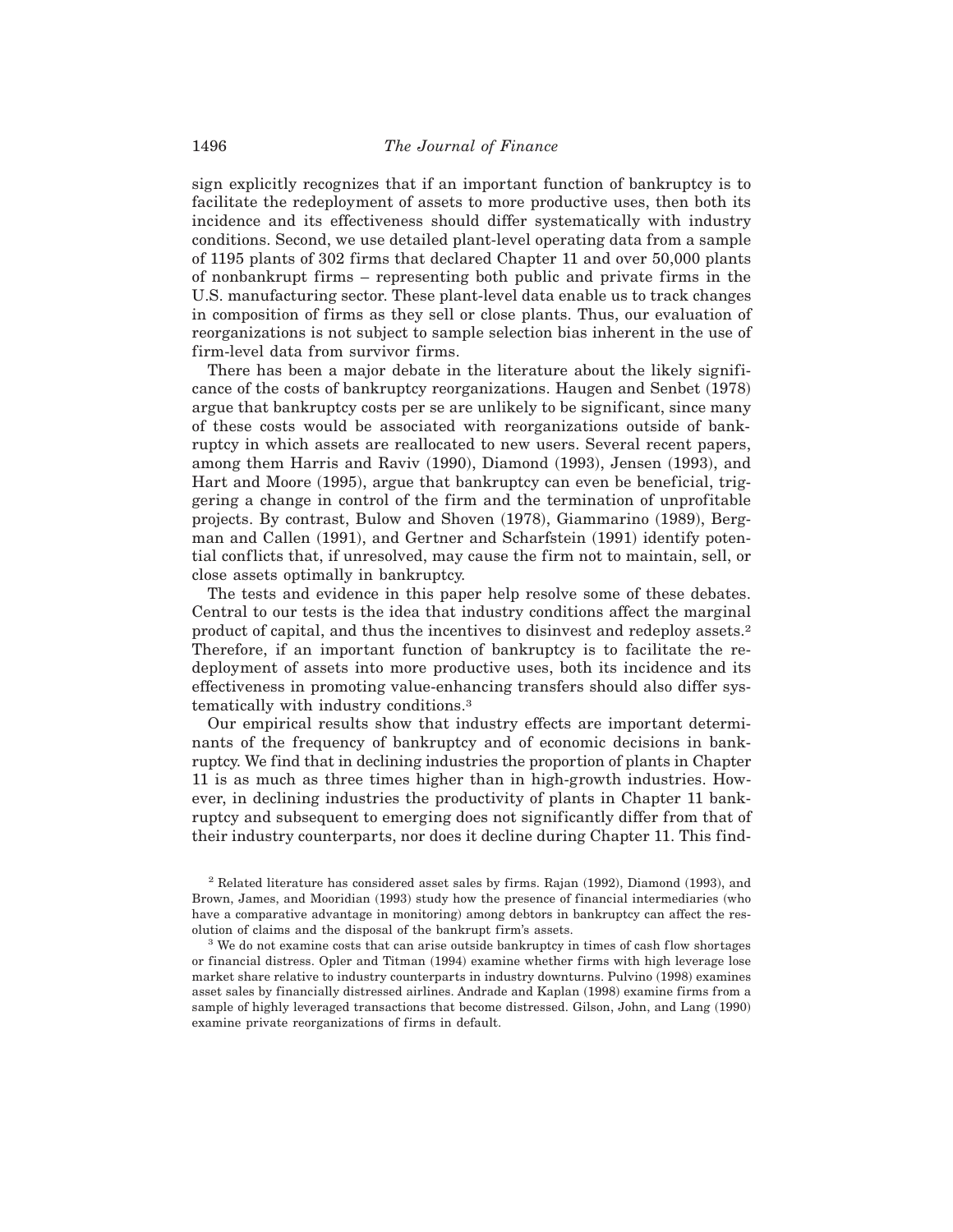ing remains when we control for the changing composition of bankrupt firms as they make decisions to retain, sell, or close plants. Thus, Haugen and Senbet's (1978) contention that there are no indirect bankruptcy costs is supported in declining industries where most Chapter 11 bankruptcies occur. In high-growth industries, when we control for asset sales and closures, we find significant declines in productivity only for plants that immediately exit Chapter 11, or that remain in Chapter 11 for four or more years.

Analysis of plant sales and closures provides little evidence that Chapter 11 facilitates asset sales by less efficient firms. Bankrupt firms sell plants at a higher rate than nonbankrupt firms. However, for the most part, this difference is accounted for by sample selection and industry conditions, not by bankruptcy status. Although the probability of an asset sale is not strongly affected by bankruptcy status, we find that in high-growth industries, the plants that are sold by bankrupt firms experience a subsequent increase in productivity.

In declining industries, Chapter 11 status is associated with a higher probability of closing a plant. However, this higher probability is not caused by an increased tendency to weed out inefficient plants. Instead, it is caused by a higher rate of plant closures by Chapter 11 firms in response to declines in industry shipments.

Our analysis suggests that in declining demand industries, in which the marginal product of capital is low, firms can go bankrupt as a result of industry-wide excess capacity. The gains in redeploying assets in such industries are relatively small.

In high-growth industries, bankruptcy is more likely to be triggered by firm-specific inefficiency, and here the gains from redeploying assets of inefficient firms are greater. However, the effectiveness of bankruptcy in facilitating redeployment in high-growth industries might be limited because inefficient firms could have sufficient cash flows to continue to operate despite gains from asset transfers. Thus, Chapter 11 bankruptcy has a greater role in promoting the exit of capacity from declining industries than in changing firms' incentives to sell plants to more efficient producers.4 More generally, our results suggest that we cannot evaluate other endogenous changes in corporate governance (boards of directors and managers) of bankrupt firms without explicitly considering the industry environment.

Our paper is part of a group of studies that considers the industry environment and the interaction of firms' asset sale and exit decisions with their environment.5 The effect of demand conditions on the reorganization of insolvent firms has been recognized by Shleifer and Vishny (1992). They focus on asset sales and on how liquidation value depends on the cash reserves of firms in

 $5$  Papers in this group include Maksimovic and Zechner  $(1991)$ , Chevalier  $(1995)$ , and Kovenock and Phillips (1997).

 $4$  A related finding by Morck, Shleifer, and Vishny  $(1989)$  is that hostile takeovers are used to discipline managers in poorly performing industries, but alternative mechanisms are used in healthy industries.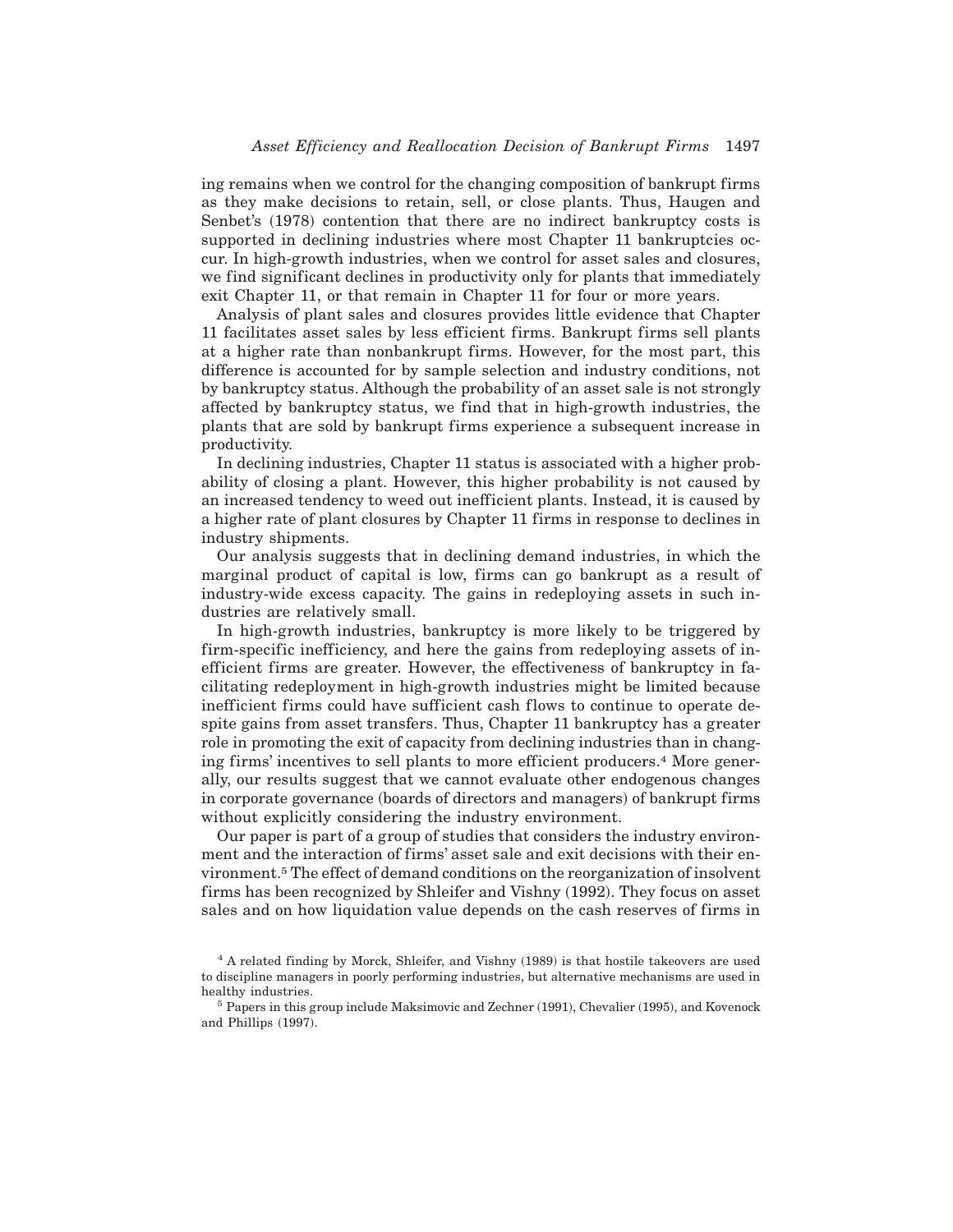the same industry. In their model, bankruptcies occur during industry downturns. As a result, the most efficient potential purchasers may also be in financial distress.6 Thus, inefficient transfers by bankrupt firms are likely to be severe in times of low demand. Our approach differs because the optimal distribution of assets changes with demand. Higher potential costs of bankruptcy occur when firms fail to transfer assets at higher levels of demand.

The empirical analysis in our paper is related to the study of bankruptcy outcomes by Hotchkiss (1995), and the study of prebankruptcy asset sales by Khanna and Poulsen (1995). We differ from these papers in several key respects: First, we take into account the effect of industry conditions on the frequency and resolution of bankruptcy. Second, our data enable us to examine the performance and track the closures and sales of individual plants, rather than of the firm as a whole. Third, our sample also includes firms that do not emerge from Chapter 11 bankruptcy protection.

The paper is organized as follows. Our framework is discussed in Section I. We discuss data and our methodology in Section II. Section III contains results on firm productivity and the bankruptcy process. Section IV concludes the paper.

### **I. Bankruptcy and Reallocation in an Industry Equilibrium**

Chapter 11 bankruptcy allows a reorganization of an insolvent firm's assets. How do industry conditions affect which firms enter bankruptcy and their bankruptcy costs?

Most studies of reorganization in finance analyze how a firm's capital structures induces it to liquidate unproductive capacity.7 In single-firm analysis, the opportunity cost of capacity is taken as exogenous. The firm optimally scraps a plant when the plant's productivity falls below the firm's marginal gain from operating it. Hence, these studies suggest that there is a critical value of the asset's marginal product below which the asset should be liquidated, and above which it should be retained.

In multifirm industry settings, the firm's liquidation decision is more complex because the productivity of an individual plant may depend on the firm to which the plant belongs. Some firms are better than others at managing plants. Those firms that we term more productive get more output per unit of input from each of their plants. However, all firms face costs of internal control. These costs induce diminishing returns to scale at the firm level.<sup>8</sup>

 $6$  Shleifer and Vishny  $(1992)$  argue that firms trade off the benefits of a reduction of agency costs due to high debt against the expected loss from asset sales to inefficient firms which occur when highly leveraged firms become bankrupt during industry downturns.

<sup>7</sup> Important papers that take this approach include Harris and Raviv  $(1990)$ , Diamond  $(1993)$ , and Hart and Moore (1995).

 $8$  See Coase (1937) and Lucas (1978), for example, for analyses of optimal firm size that explore decreasing returns to scale that occur because of control costs. For empirical support of decreasing returns to scale, see Brock and Evans (1986). For a formal treatment of the trade in capacity in response to changes in industry conditions, see Maksimovic and Phillips (1996).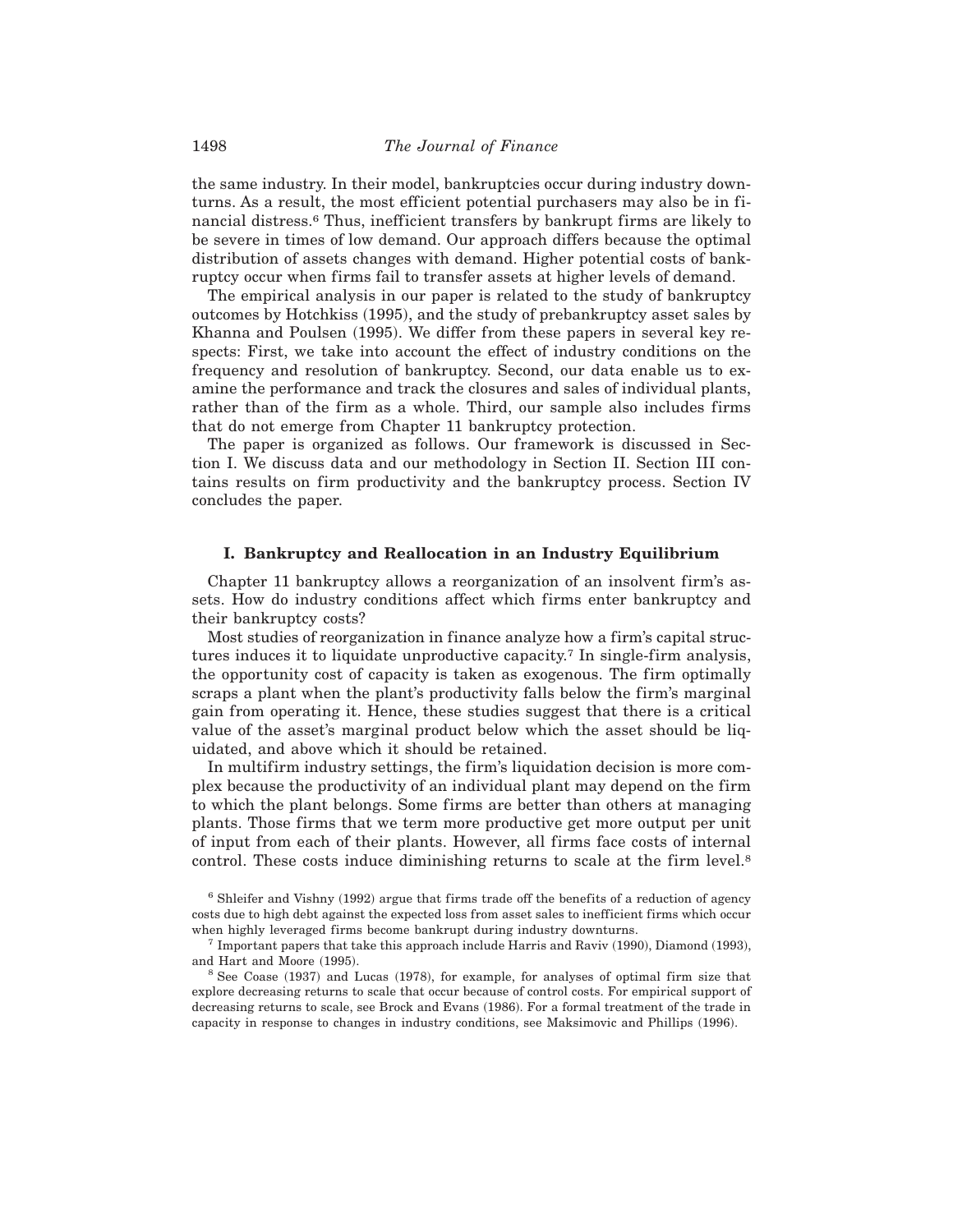Firms trade plants until an equilibrium is reached in which marginal plants have the same total productivity in each firm.

When demand and output prices are high, the ability to get more output from inputs at the plant level is very valuable. Hence, firms that are better at managing plants can afford to pay larger costs of control. They increase in size by buying capacity from less productive firms. When demand is low, the ability to manage plants efficiently is less valuable relative to control costs. The gains from transferring plants from less productive but smaller firms to more productive firms will be smaller. Thus, a firm's decision to liquidate capacity depends both on its productivity and on industry conditions.

As the existing literature implies, highly productive firms liquidate capacity by selling it for scrap when demand falls below a critical level. However, less productive firms may have two optimal liquidation regions. Like the more productive firms, they can scrap plants when demand is low. They can also liquidate by selling out to more productive firms when demand is at higher levels. When demand is high, such sales are advantageous because the higher value of additional output that more efficient firms produce compensates for the additional control costs of operating the newly acquired assets.

The relation between the firm's cash flows and the optimal amount of capacity can also be different for high and low productivity firms. With high productivity firms, the cash flows and the optimal amount of capacity increases monotonically with demand. By contrast, for low productivity firms, value is maximized by selling off capacity when capacity is most valuable. This occurs when both demand and cash flows are high. Thus, if the compensation of a firm's managers depends on the amount of capacity they control, the interests of the managers and owners will be directly opposed when demand is high and the firm is of low productivity.

We examine how industry conditions affect both the incidence of bankruptcy and the productivity of firms entering bankruptcy. Because cash flows vary with output prices, we would expect that for a given debt level the productivity of the firms that go bankrupt is inversely related to industry demand. Bankrupt firms in high-demand industries are likely to be less productive than other industry firms, but the productivity of bankrupt firms in declining industries is likely to be closer to the industry average.

The relation between the productivity of bankrupt firms and demand also has implications for the view that bankruptcy triggers firms to optimally liquidate their assets. Liquidation policy must address two different outcomes, closures when demand is low and asset transfers when demand is high. If debt levels are set to bankrupt low-productivity firms when demand is high, then they will also bankrupt high-productivity firms when demand is low. Thus, if there are costs to bankruptcy, then bankruptcy is likely to be an ineffective method of enforcing optimal liquidation of low-productivity firms in high-demand industries. Bankruptcy can be effective in forcing firms to scrap assets when demand is low. However, when demand is low, both the value of the assets and the difference in value between efficient and ineffi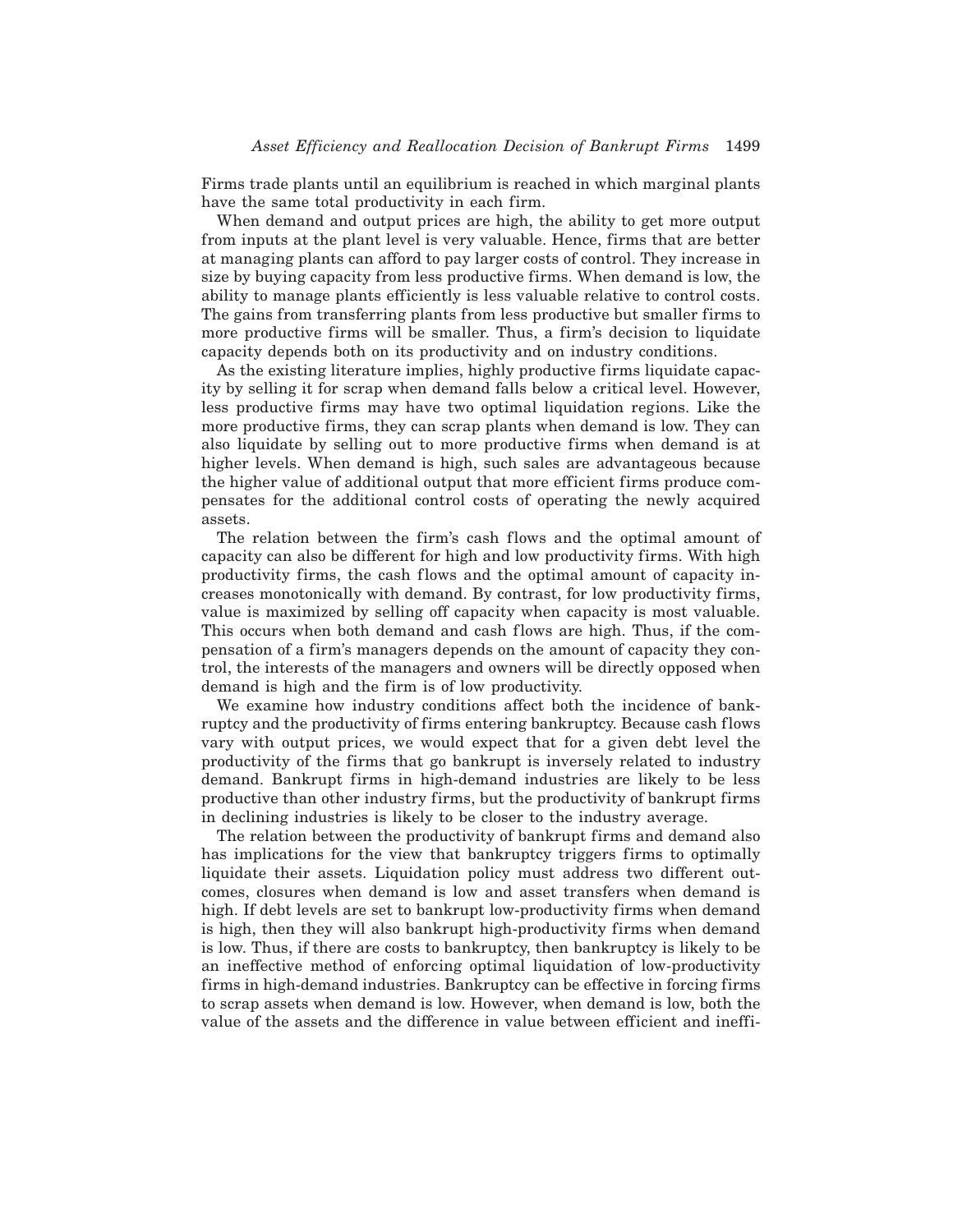cient firms is also likely to be lower. As a result, the value of high leverage in weeding out inefficient firms might not be high.

In the empirical tests that follow, we use plant-level manufacturing data to test for the existence of indirect bankruptcy costs. We distinguish between two types of potential indirect bankruptcy costs. The first type we consider is the effect of bankruptcy on the efficiency of a firm's plants. In both high- and lowdemand industries, once a firm is in bankruptcy, it might have no incentive to maintain the value of its assets.9 These assets include the value of a firm's reputation, which affects its ability to contract optimally with customers (Titman  $(1984)$  and Maksimovic and Titman  $(1991)$ ). If these costs are significant, a bankrupt firm's productivity might decline relative to competitors. At each level of productivity, in high-demand industries, bankrupt firms are likely to have higher cash flows and thus may be able to maintain assets. However, opportunities for cost-saving investments are also likely to be greater when demand is high. Thus, the effect of the level of demand on the relative productivity of bankrupt firms is an empirical question that we investigate below.

The second type of indirect bankruptcy cost is an increased reorganization cost associated with a firm's bankruptcy status. We consider whether firms' asset sales and closure decisions are different from those of industry competitors. In high-demand industries managers could fail to sell assets when it is best to do so. This cost is potentially significant because assets in highdemand industries have high opportunity costs. Moreover, even unproductive firms in such industries have high cash flows, giving to the debtor in possession the resources to operate the firm. The bankrupt firm could also fail to liquidate assets by closing plants as soon as it is efficient to do so. This is especially apt to happen in low-demand industries.

In addition, we use our data to test aspects of a related model proposed by Shleifer and Vishny  $(1992)$ . They argue that an important cost of bankruptcy is the cost of being forced to sell assets to less efficient producers in order to raise capital. In our context, there are three predictions based on their model. First, highly leveraged firms, which become bankrupt in industry downturns, have lower agency costs prior to bankruptcy, and therefore are at least as efficient as nonbankrupt firms. Second, bankrupt firms sell more assets than nonbankrupt firms. Third, all other factors being equal, bankrupt firms' assets sold may decrease in productivity under new owners.

### **II. Empirical Analysis: How Important Are Industry Conditions?**

We explore the previous predictions on how industry demand and supply conditions, along with firm factors, influence the productivity and the reallocation decisions of firms in Chapter 11. Our null hypothesis is that value-

<sup>&</sup>lt;sup>9</sup> In our empirical tests we follow firms for four years after they declare bankruptcy. Thus, we capture forgone opportunities to the extent that the bankrupt firms' failure to exploit opportunities is reflected in the cash flows of their existing plants during this period. We do not observe if bankrupt firms forgo entirely new projects as a result of bankruptcy status. If they exist, such costs are more likely to be significant in growing than in declining industries.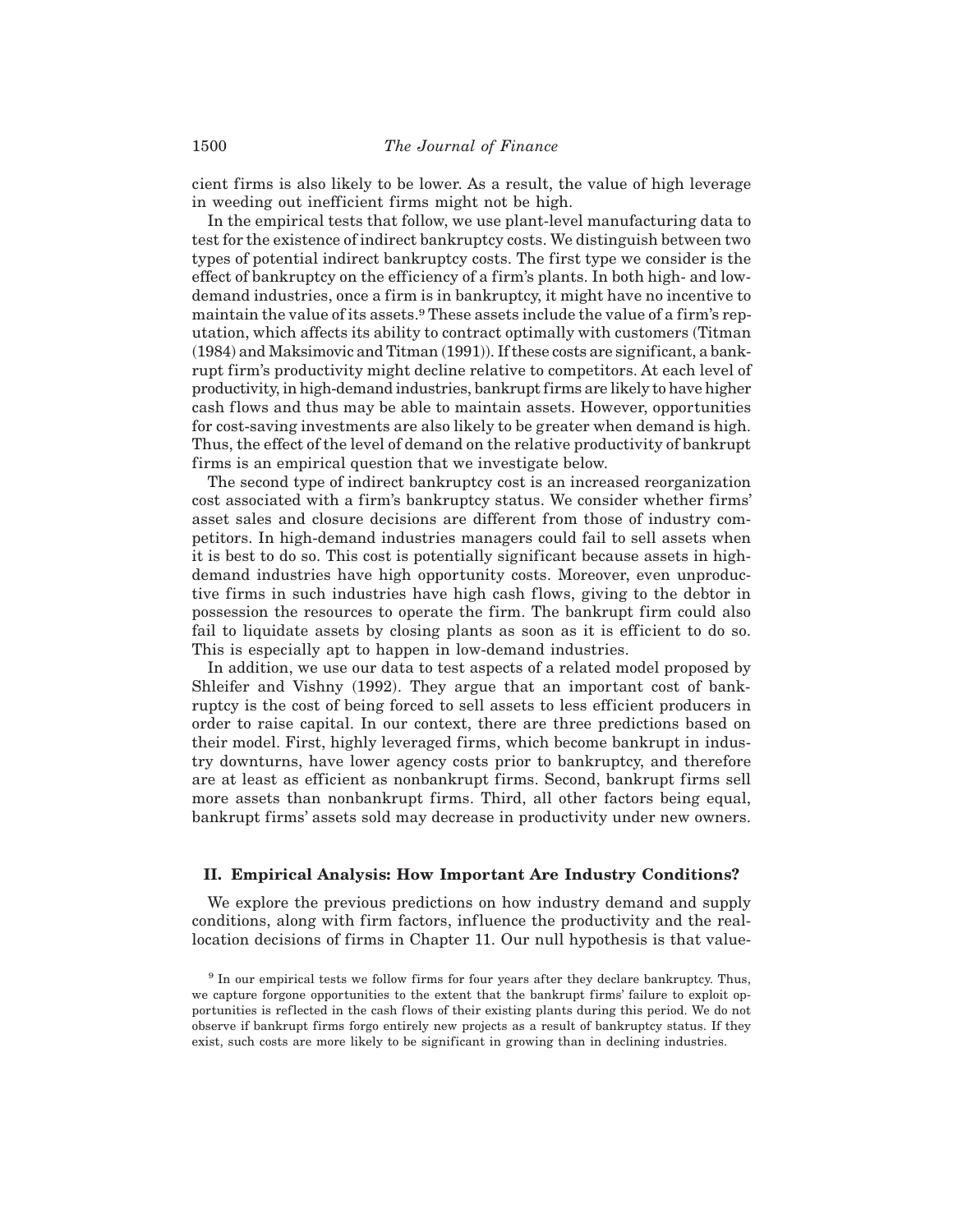maximizing transfers occur and are related to demand and productivity conditions, and that there are no indirect bankruptcy costs. To examine whether industry demand and supply conditions influence indirect costs of bankruptcy, we investigate both long-run changes in industry shipments and short-run changes in aggregate industry investment. The detailed microlevel plant data we use allow us to control for this changing asset composition and compare the productivity of assets before, during, and after firms emerge from Chapter 11.

### *A. Data*

We examine a sample of 302 firms that filed for Chapter 11. For inclusion in our sample, firms must satisfy two basic criteria. First, the firm must be a manufacturing firm producing products in SIC codes 2000 to 3999. Second, the bankruptcy had to occur in the years 1978 to 1989. We require that firms meet these criteria because of the unique nature of the microlevel data that we use to analyze plant-level productivity.

Our sample and tests include firms that declare Chapter 11 reorganization and subsequently change status to Chapter 7. We include all firms in Chapter 11, regardless of whether or not they emerge, thus avoiding survivorship bias.10 The Chapter 11 bankrupt firms were identified from several sources. We use a comprehensive list compiled by the Securities and Exchange Commission.11 Our sample also includes firms contained in Betker ~1995! and Altman ~1984!. We also examined the *Wall Street Journal* Index for additional firms. We found 393 firms that satisfied our criteria for sample inclusion. We then verified the outcome of the bankruptcy process using LEXIS-NEXIS and the *Wall Street Journal* Index. We classify the outcome of the bankruptcy process as one of the following: plan confirmed and emerged, firm still in Chapter 11, or status changed to Chapter 7 liquidation.12 For firms for which we were unable to find a bankruptcy resolution date, we located phone numbers from *Wards Business Directory* and called the firms. We were able to verify the resolution of the bankruptcy process for an additional 20 of these firms.

We use data from the Longitudinal Research Database (LRD), maintained by the Center for Economic Studies at the Bureau of the Census.13 The LRD database contains detailed plant-level data on the value of shipments pro-

 $10$  We do not study firms that begin bankruptcy in Chapter 7. Conversations with Michael Berman, Bankruptcy Counsel, Office of General Counsel, at the Securities and Exchange Commission confirmed that the normal procedure for public firms in manufacturing that are liquidated is to first declare Chapter 11 and later convert to Chapter 7. In a subsample of Chapter 7 firms, we confirmed that all firms we examined that begin bankruptcy in Chapter 7 were either outside manufacturing or too small to be in our database.

<sup>11</sup> The list was kindly provided to us by Michael Berman.

 $12$  When a firm transfers to Chapter 7, we exclude it from that point onward in our analysis of the Chapter 11 period, because the incentives and decision rights of management and investors change in Chapter 7. We examine the Chapter 7 period for these firms in a separate table.

 $13$  For a more detailed description of the Longitudinal Research Database (LRD), see McGuckin and Pascoe  $(1988)$ .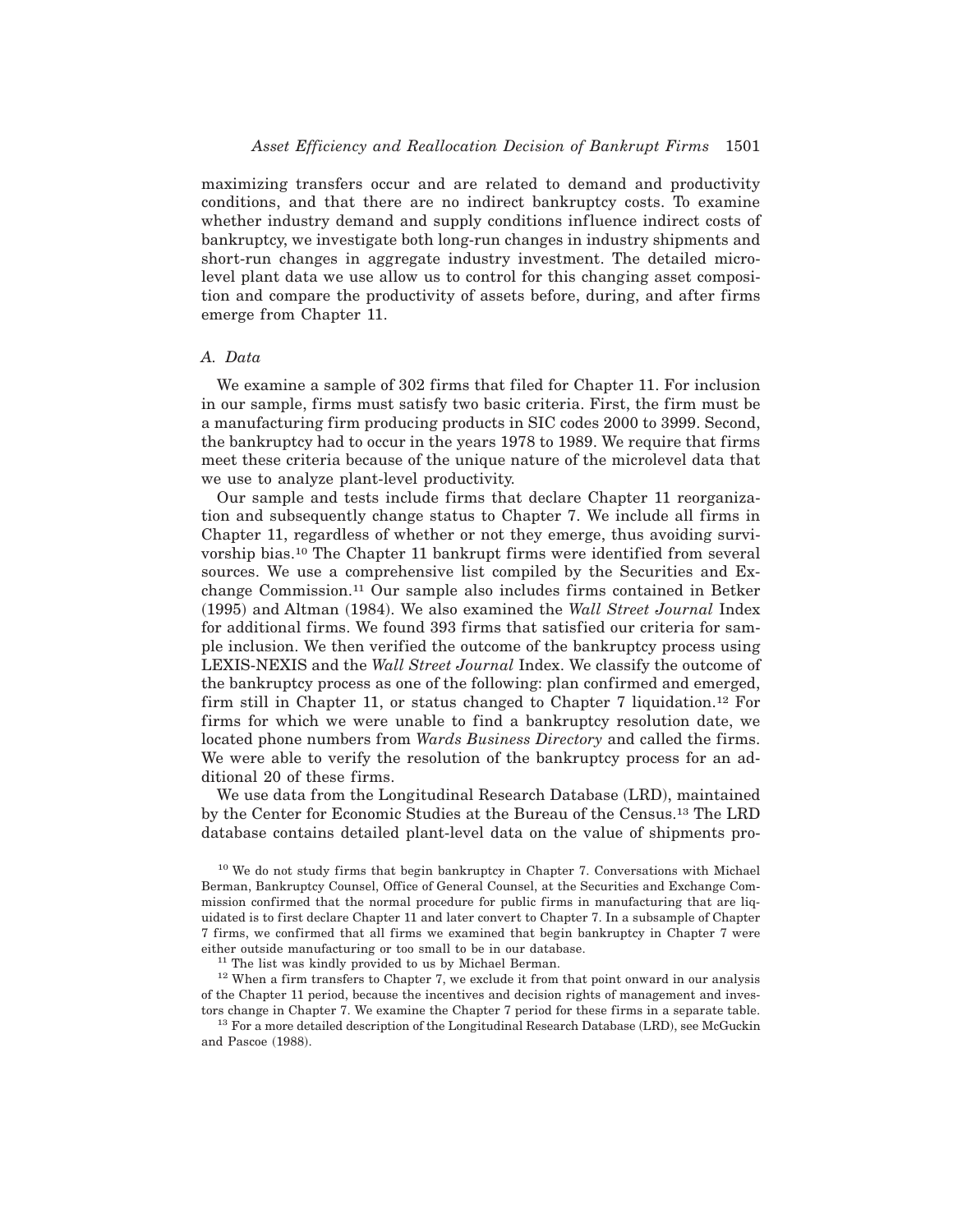duced by each plant, investments broken down by equipment and buildings, and the number of employees. There are several advantages to this database. First, it covers both public and private firms in manufacturing industries. This mix is especially helpful for examining firms in bankruptcy. We can examine public firms that either did not emerge from Chapter 11, or emerged as private firms. Second, coverage is at the plant level and output is assigned by plants at the four-digit industry SIC code level. Thus, firms that produce under multiple SIC codes are not assigned to just one industry. Third, plant-level coverage means that we can track plants even as they change owners. Fourth, the database identifies when plants actually closed and not merely changed ownership.14

The LRD covers approximately 50,000 manufacturing plants every year in the Annual Survey of Manufacturers (ASM). The ASM covers all plants with more than 250 employees. Smaller plants are randomly selected every fifth year to complete a rotating five-year panel.

We confine our analysis to 1977 through 1990. We use 1977 as the starting year of our analysis because it is a complete census year. Earlier name records for the firms in this panel are incomplete, which makes it difficult to identify bankrupt firms in the early 1970s. 1990 is the most recent year of data available to us.

We match our sample of bankrupt firms to name records from the LRD. We are unable to match the names of several firms, either because they are not manufacturing firms or because we cannot find records for them in the LRD. Name records can be hard to match for several reasons: The bankrupt firm might be part of a larger corporation, and since the name records in the LRD are frequently at the division level, name changes at the firm level might not be updated in the LRD; or because abbreviations in firm names preclude unique identification. Because the remaining firms for which we were unable to find a resolution date were generally small firms that changed names, we use the LRD to locate subsequent name changes for them. Of the original 393 firms, we are able to verify for 302 firms that there was either a resolution of bankruptcy or that the firm remained in bankruptcy, and therefore keep these for our final sample of matched firms.

### *B. Variable Selection*

We use both plant-level efficiency and industry-level variables to test our hypotheses that there are no bankruptcy costs, and that value-maximizing transfers occur for bankrupt firms. We examine whether plant-level efficiency, and asset sale and closure decisions are different from the decisions of industry competitors.

<sup>14</sup> One disadvantage of this database is that it does not have capital structure data. However, we identify bankruptcy status, and thus can test our null hypotheses of no bankruptcy costs, and that transfers and closures are unaffected by bankruptcy status.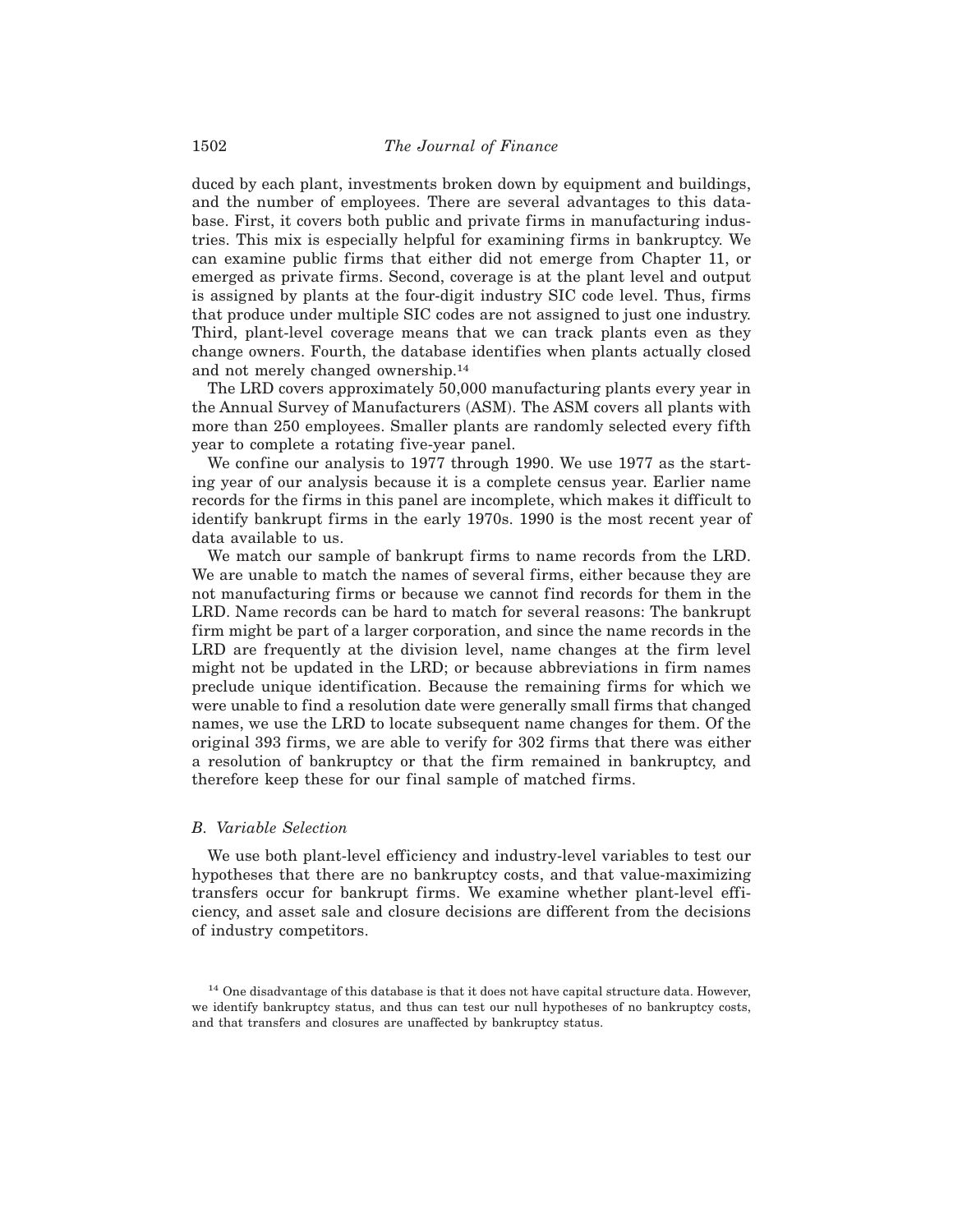### *B.1. Productivity and Cash Flow Variables*

We calculate productivity and a measure of plant cash flow for both the bankrupt and nonbankrupt industry firms. Our primary measure of performance is Total Factor Productivity (TFP), which takes the actual amount of output produced for a given amount of inputs and compares it to a predicted amount of output. Predicted output is what the plant should have produced, given the amount of inputs it used. A plant that produces more than the predicted amount of output, given its actual inputs, has a greater-thanaverage productivity. This measure is much more flexible than the cash flow measure, and does not impose the restrictions of constant returns to scale and constant elasticity of scale that a "dollar-in dollar-out" cash flow measure requires.

In calculating the predicted output of each plant, we assume a functional form of the firm's production function that defines the relation between the plant's inputs and outputs. Then, using all plants in the industry from 1977 to 1990, we obtain TFP as the residual from the estimation of a production function.<sup>15</sup>

We assume that the plants in our sample have a translog production function. This functional form is a second-degree approximation to any arbitrary production function, and therefore takes into account interactions between inputs.16 To estimate predicted outputs, we take the translog production function and run a regression of log of total value of shipments on log of inputs, including cross-product and squared terms:

$$
\ln Q_{it} = A + a_j \ln L_{jit} + \sum_{j=1}^{N} \sum_{k=j}^{N} a_{jk} \ln L_{jit} \ln L_{kit},
$$
\n(1)

where  $Q_{it}$  represents output of plant *i* in year *t*,  $L_{it}$  denotes the quantity of input *j* used in production for plant *i* for time period *t*. *A* is a technology shift parameter, assumed to be constant by industry, and  $a_j = \sum_{i=1}^{N} a_{ji}$  indexes returns to scale. We standardize plant-level TFP by dividing by the standard deviation of TFP for each industry. Thus, our results are not driven by differences across industries in the dispersion of productivity in each industry.

In estimating the TFPs in our sample, we use data for more than 500,000 plant years, and approximately 50,000 plants each year. More than 90 percent of the plants in the ASM during this period are in an industry in which

<sup>16</sup> The translog production function is used by Kim and Maksimovic  $(1990)$  in their study of agency costs and airline productivity and by Caves and Barton (1991).

 $15$  Our approach follows that of Kovenock and Phillips  $(1997)$ . Alternatively, we could predict outputs for each plant by using averages of all the inputs in the industry and the plant's own inputs. In our regression approach, the calculated average TFP is also zero for each industry. Thus, the TFP numbers we present describe the plant's productivity relative to others in the industry. Another additional advantage is that our approach does not impose constant returns to scale or constant elasticity of substitution. Including fixed effects in the TFP regressions does not qualitatively alter the reported changes in productivity.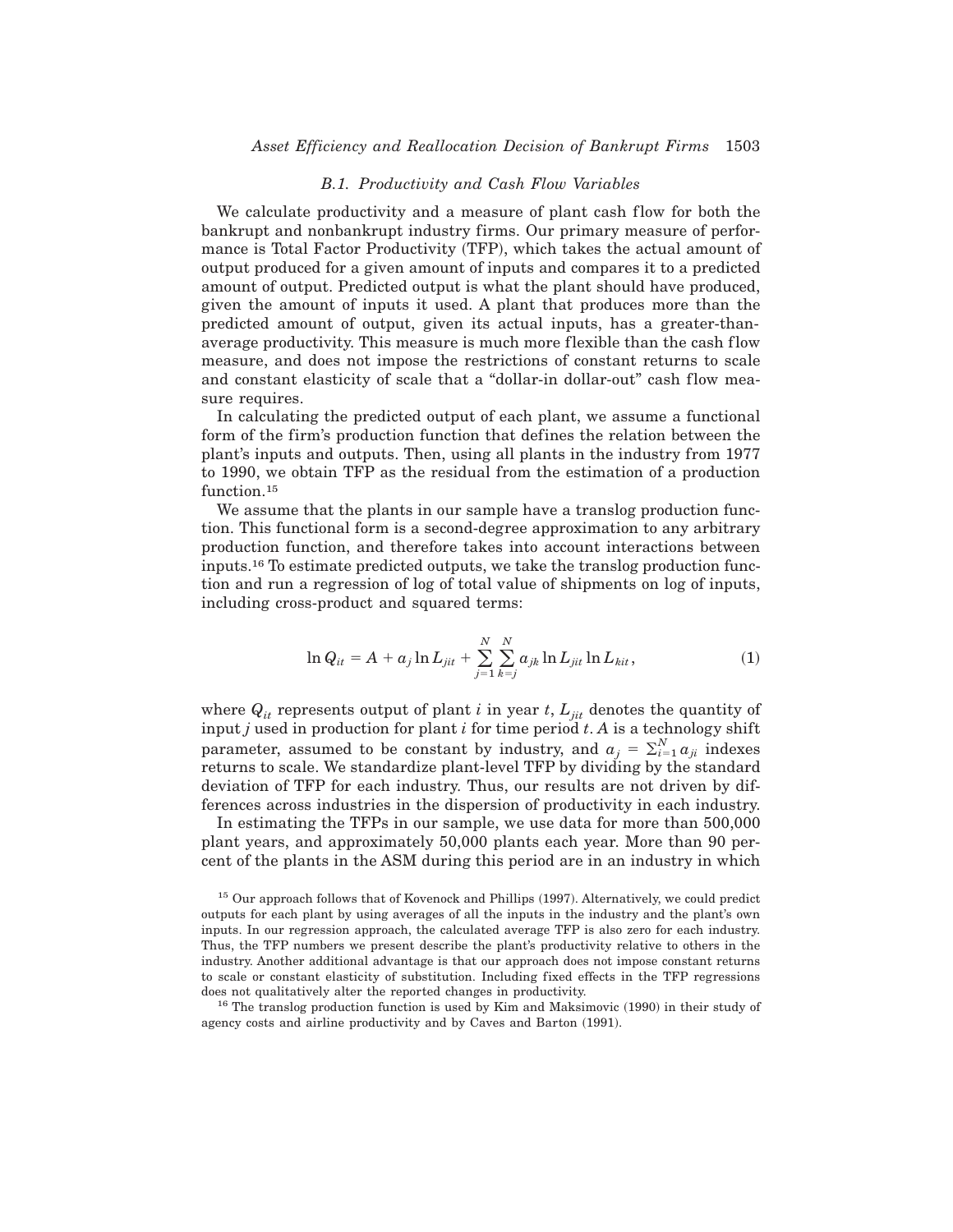a firm has filed for Chapter 11. We include three types of inputs—capital, labor, and materials—as explanatory variables in the productivity regression for each industry. All of these data exist at the plant level. However, the ASM does not state the actual quantity shipped by each plant, but shows only the value of shipments. As a result, we take the difference between actual and predicted shipments as our measure of TFP. We adjust for inflation by using four-digit SIC code data from the Bartelsman and Gray (1994) database. We make depreciation adjustments at the two-digit level using data from the Bureau of Economic Analysis. Kovenock and Phillips (1997) describe these inputs and the method for accounting for inflation and depreciation of capital stock in more detail.

We also calculate operating cash flow at the plant level as an alternative measure of performance. Operating cash flow is calculated as the value of shipments less labor, materials, and energy costs, divided by the value of shipments. We calculate this measure at both plant and firm level, noting that at neither level do we have corporate overhead or selling, or general and administrative expense. The cash flow measure is thus an operating margin.

In our logistic regressions, we also include other firm and plant-level variables to provide additional control for unmeasured productivity differences and other factors, such as size, that can influence the asset sale and closure decision. We include the log of firm size, relative plant scale, plant age, and the number of plants a firm operates. We define firm size as the total value of shipments. The number of plants and size can influence the closure decision, because firms can reallocate production to other plants if there is underutilized capacity. Plant scale is the plant's asset size divided by the average asset size for plants in each industry. Plant age is calculated as the current year less the first year the plant appeared in the database.

### *B.2. Industry Variables: Shipments and Capacity Utilization*

We focus on industry conditions and shipment or output growth for two reasons. First, the value of capital and the value of transferring assets in an industry depend on industry growth. Second, firms' cash constraints may depend on industry conditions. If bankrupt firms in high-growth industries are less cash constrained than those in declining industries, then managers might not sell or close assets at the optimal time.

We calculate several different measures of industry demand and supply conditions. Our central variables are the yearly and long-run changes in industry shipments, industry-level research and development  $(R&D)$ , and capacity utilization. For industry shipments, we use the Bartelsman and Gray (1994) database at the National Bureau of Economic Research (NBER) at the three-digit SIC code level. We use industry shipments and investment data to investigate if long-run changes in an industry affect the number of firms entering and leaving bankruptcy, and the relative performance of these firms.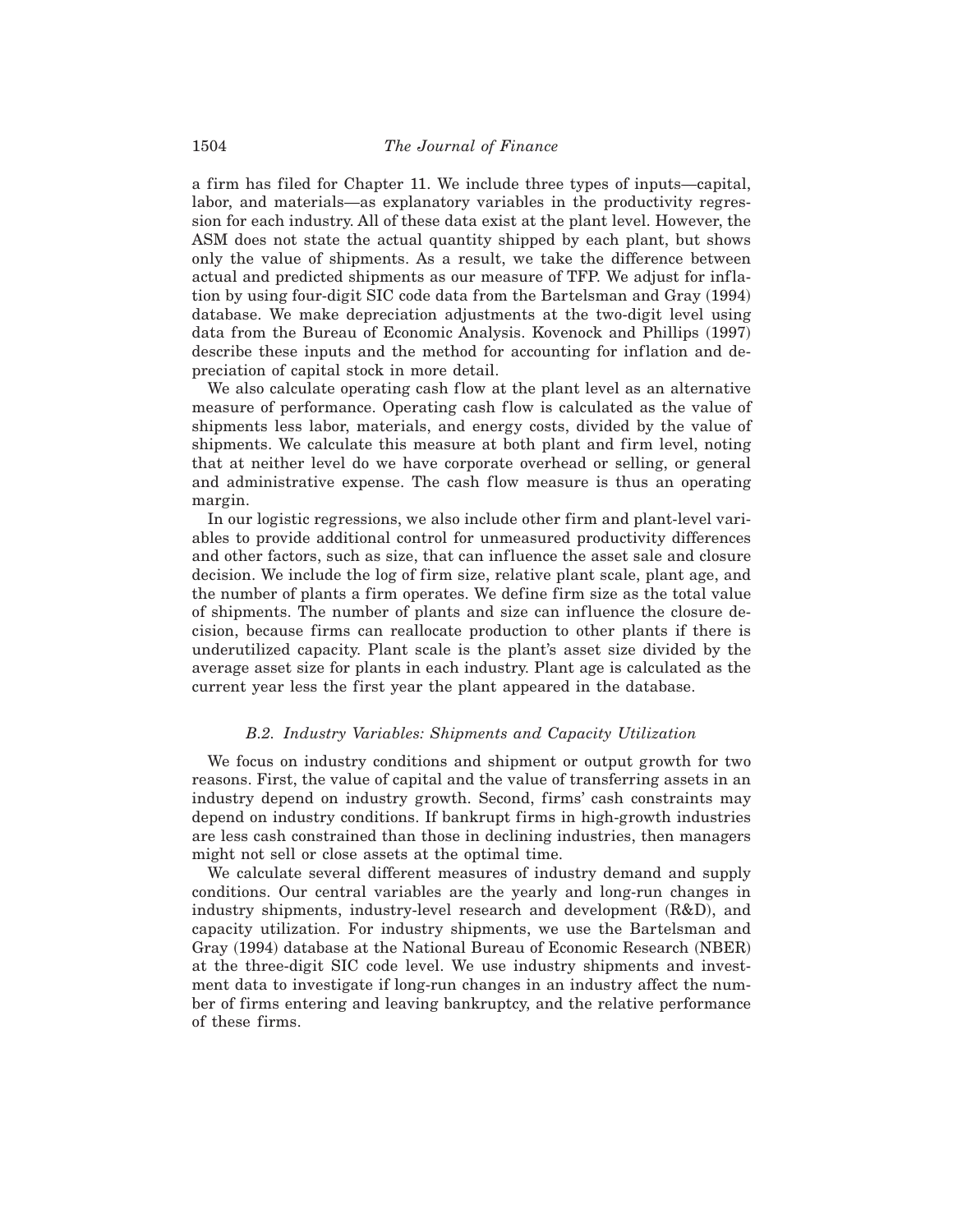We include industry research and development to capture variation in the difficulty of valuing businesses that produce unique products or rely on proprietary technology or brand names. We calculate industry research and development expenditures from COMPUSTAT firm-level data. Our calculations represent R&D and advertising, weighted by the firm's percentage of industry sales, aggregated up to the three-digit SIC code level.

We obtain data on capacity utilization from the Bureau of the Census publication, *The Annual Survey of Capacity Utilization*. Our capacity utilization measure is output as a percentage of normal full production at the three-digit SIC code level. We include capacity utilization to capture changes in the supply relative to demand conditions, and to examine whether excess capacity might exist in industries and perhaps cause firms to optimally close down plants.

To examine whether the level of industry demand alters the relation between the explanatory variables and actions (closures, asset sales), we divide our sample of industries into quartiles according to level of demand. Where appropriate, we report results for both the entire sample and the quartiles.

We classify industries into "demand" or change-in-shipment quartiles by constructing an index of long-run changes in real industry shipments over a ten-year period. We include *all* industries in constructing these quartiles, not just those that have firms entering bankruptcy. We measure the change by using the log of a three-year average of total shipments during the years 1986 to 1988, divided by the three-year average from 1977 to 1979. We use the total value of shipments, a production-based number, for U.S. producers. Thus, this measure captures both cost shifts from increased foreign imports or shocks to production costs, and demand changes in the industry. We use three-year averages as the endpoints to avoid short-term changes in demand. We classify all the three-digit SIC industries in our database into quartiles based on our index of long-run changes in industry shipments. We use three-digit SIC industries to prevent smaller, four-digit, industries from being overrepresented in any quartile. Then, we examine the productivity of the bankrupt firms' plants in these quartiles.

Note that, by design, we do *not* have a similar number of firms in each quartile. If certain industries have more firms and also more bankruptcies, then the quartile containing these industries has more firms represented. Thus, we can examine whether declining industries have a higher frequency of bankruptcies, and whether productivity of these firms is both significantly different from other firms in their quartile and from firms in other quartiles.

In addition to shipment growth quartiles, we also classify industries into quartiles by annual changes in aggregate investment. We examine investments expressed in real 1982 dollars divided by total industry assets, again in real 1982 dollars. We use the Bartelsman and Gray (1994) data for investment and assets, and also their constructed price deflators. Classifying industries this way provides an aggregate industry-level measure of invest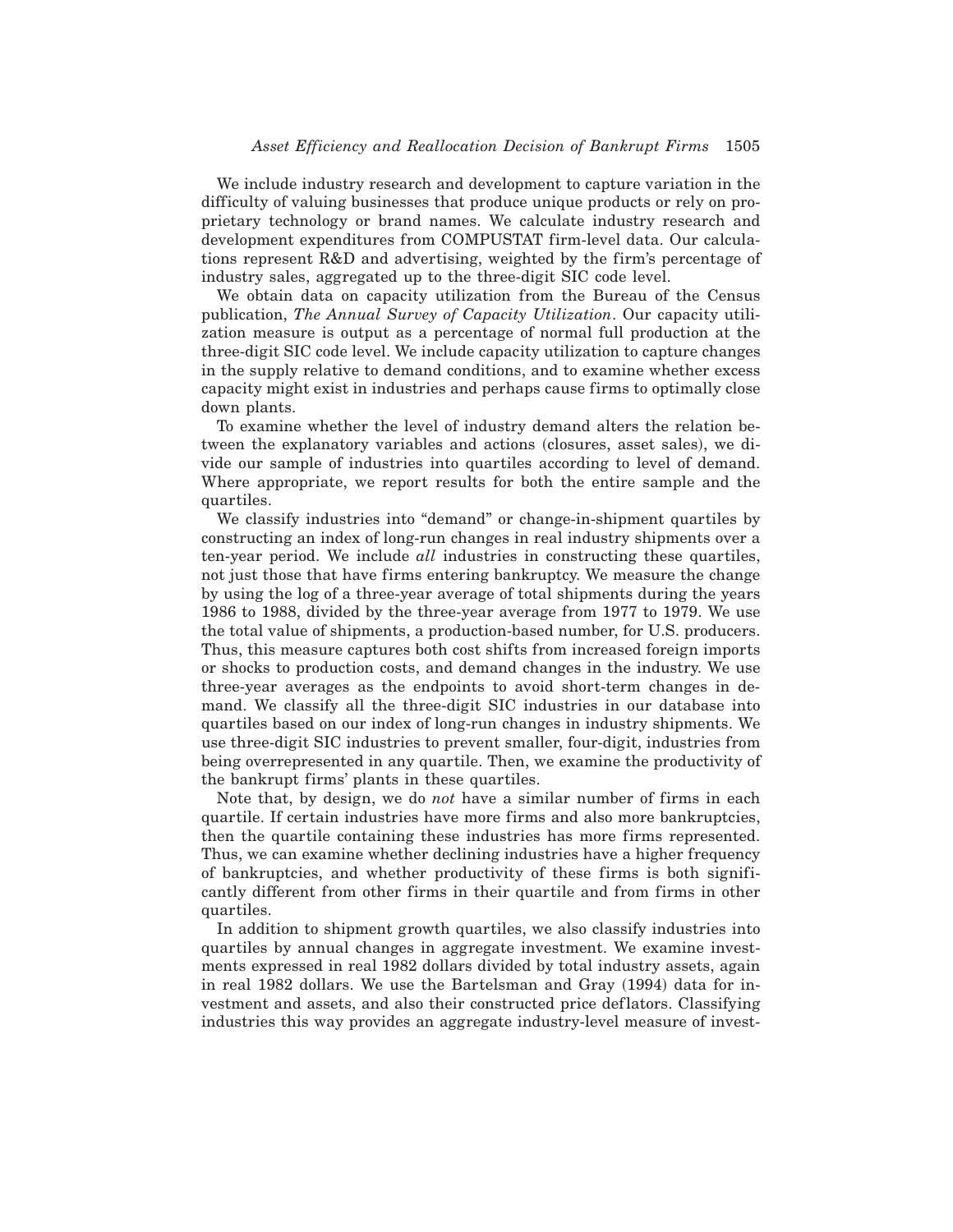ment in an industry. These investment changes are proxies for the marginal productivity of capital and the expectation of future returns in the industry.

We then examine the relative number and productivity of plants for the bankrupt firms in each quartile. Again, we do *not* have a similar number of firms in each quartile. Using this procedure, we examine whether bankrupt firms with high investment have lower productivity than nonbankrupt firms in the same industry and whether investment rates are lower than for industry nonbankrupt firms. For firms in each investment quartile, we also examine whether productivity decreases while the firms are under Chapter 11 bankruptcy protection. The results are similar using this classification and are available from the authors.

### **III. Results**

### *A. Summary Statistics*

Table I presents summary statistics for our total sample. Panel A shows that in our sample, the plants of bankrupt firms are, on average, bigger than those of nonbankrupt firms (average value of plant-level shipments of  $$61.95$ million and  $$29.76$  million, respectively) and somewhat older  $(11.5$  and  $8.2$ years, respectively). In the whole sample, the average standardized TFP of plants of firms that filed for bankruptcy, calculated the year prior to filing of Chapter 11, is  $-0.048$ . Thus, these plants show a lower productivity than their industry averages. The difference across all industries and all shipment growth quartiles is statistically significant at the 10 percent level.

Panel B shows the median growth in real industry shipments for each industry quartile, and the summary statistics of the frequency of Chapter 11 bankruptcies across quartiles. There is a considerable difference in the real growth of industry shipments between quartiles 1 and 4. In quartile 4, shipments increase by 23.14 percent over the ten-year period, but in quartile 1 they decrease by 33.93 percent. In addition to the full sample, we present results for quartiles 1 to 4 separately. Quartile 1 we label the declining industry quartile, and quartile 4 the high-growth industry quartile.

There is also a substantial difference in the frequency of Chapter 11 across quartiles. This difference in frequency is consistent with a paper by Berkovitch and Israel  $(1997)$  in which they model the decision to declare Chapter 11 as a strategic choice variable. In their model, the proportion of firms entering Chapter 11 is higher in mature industries, because underinvestment problems are less important. We find that the proportion of plants in Chapter 11 falls monotonically from 3.23 percent to 0.98 percent as we move from declining industries to high-growth industries, suggesting that the incidence of bankruptcy depends on industry demand.

## *B. Industry Conditions and Bankruptcy*

Table II tests whether the population of bankrupt firms differs across highand low-growth industries. It provides evidence on the relative productivity of Chapter 11 plants before, during, and after emergence from bankruptcy.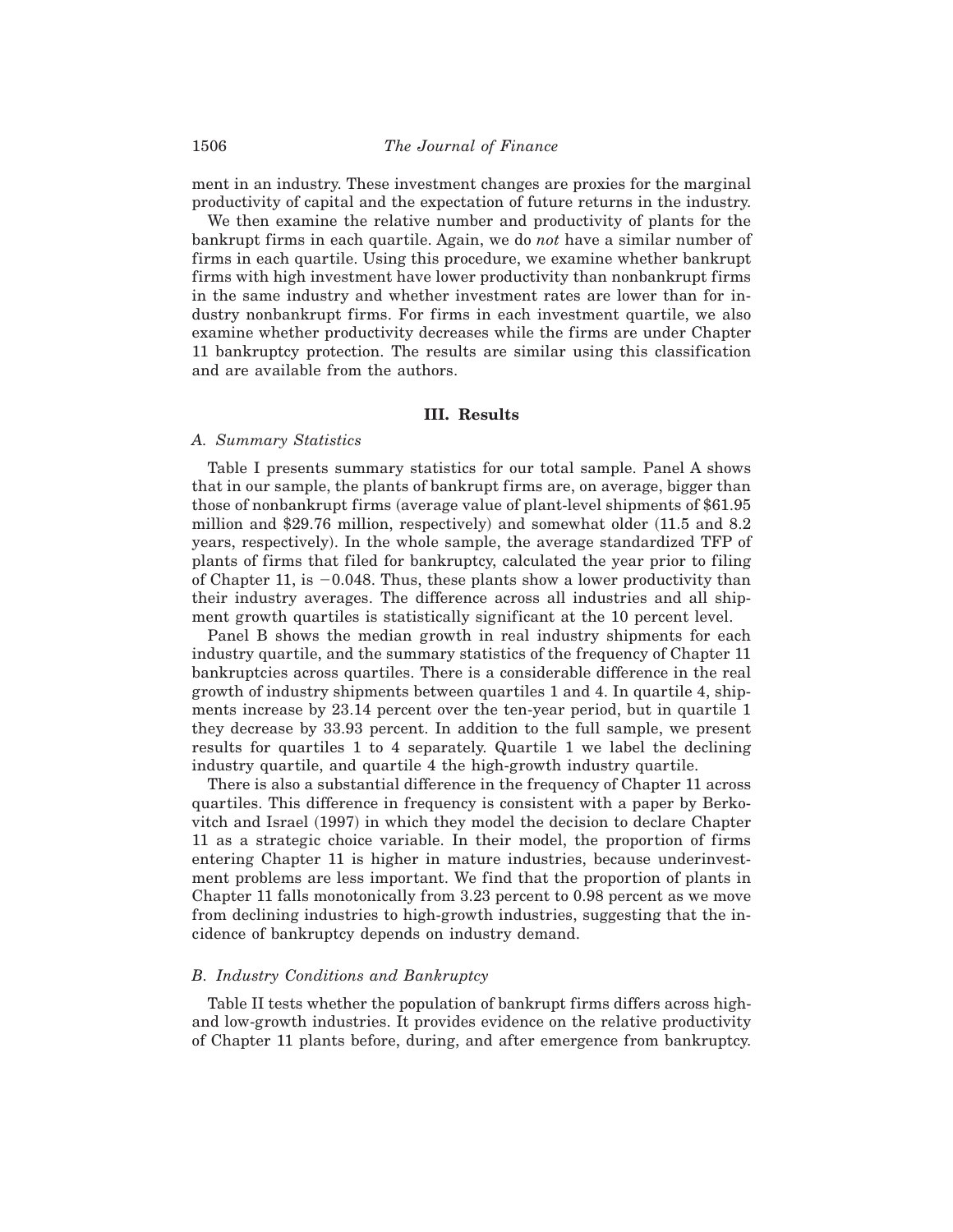#### **Table I**

### **Chapter 11 Bankruptcy Sample Characteristics**

Sample characteristics of plants of bankrupt firms that declared Chapter 11 in the years 1978 to 1989. We obtain plant-level data from the Annual Survey of Manufacturers (ASM), Bureau of the Census, U.S. Department of Commerce. Total factor productivity (TFP) statistics are given for the year prior to the declaration of Chapter 11 for each of the bankrupt firms. TFP is a relative measure of productivity calculated such that average TFP over time equals 0. TFPs are standardized by dividing each TFP by the standard deviation of the industry's TFP at the four-digit level. Shipment or output change is determined by using aggregate industry data from the NBER for manufacturing industries. We determine quartiles by computing the change in the real value of shipments over 10 years at the three-digit SIC code level. We use the year of the first bankruptcy in an industry when there are multiple bankruptcies in an industry for the number of nonbankrupt industry firms and industry plants. Average plant age is calculated as the year before Chapter 11 less the time the plant first appeared in the database, beginning with 1972. (Standard errors of the means are in parentheses.)

|                                                                                                                |                           | Sample of Firms                      |
|----------------------------------------------------------------------------------------------------------------|---------------------------|--------------------------------------|
|                                                                                                                | Bankrupt<br>Firms         | Nonbankrupt<br><b>Industry Firms</b> |
| Panel A: Characteristics of Plants of Bankrupt and Nonbankrupt Firms                                           |                           |                                      |
| Number of plants<br>$(302$ bankrupt firms)                                                                     | 1,075                     | 56,256                               |
| Average plant size<br>(Value of shipments in \$ millions)                                                      | 61.954                    | 29.764                               |
| Average plant age (years)                                                                                      | 11.5<br>(0.154)           | 8.24<br>(0.025)                      |
| Total factor productivity: Year before Chapter 11<br>Avg. standardized TFP (bankrupt - industry avg.)          | $-0.048*$<br>(0.028)      |                                      |
| Panel B: Industry Characteristics: Growth in Industry Shipments Quartiles                                      |                           |                                      |
| Quartile 1: Number of plants<br>% of industry plants in bankruptcy<br>Median growth in real industry shipments | 259<br>3.23%<br>$-33.93%$ | 8,021                                |
| Quartile 2: Number of plants<br>% of industry plants in bankruptcy<br>Median growth in real industry shipments | 457<br>2.53%<br>$-4.12%$  | 18,089                               |
| Quartile 3: Number of plants<br>% of industry plants in bankruptcy<br>Median growth in real industry shipments | 199<br>1.53%<br>8.11%     | 12,978                               |
| Quartile 4: Number of plants<br>% of industry plants in bankruptcy<br>Median growth in real industry shipments | 160<br>0.98%<br>23.14%    | 16,295                               |

\* Significantly different from zero at the 10 percent level using a two-tailed test for the difference of the mean from zero.

This table includes plants of firms that do not emerge from Chapter 11 as well as those plants that eventually emerge, are sold off, closed, or transferred to Chapter 7, for the years in which they are in Chapter 11. Thus, these initial data do not control for changes over time in the composition of firms as they make asset sale and closure decisions.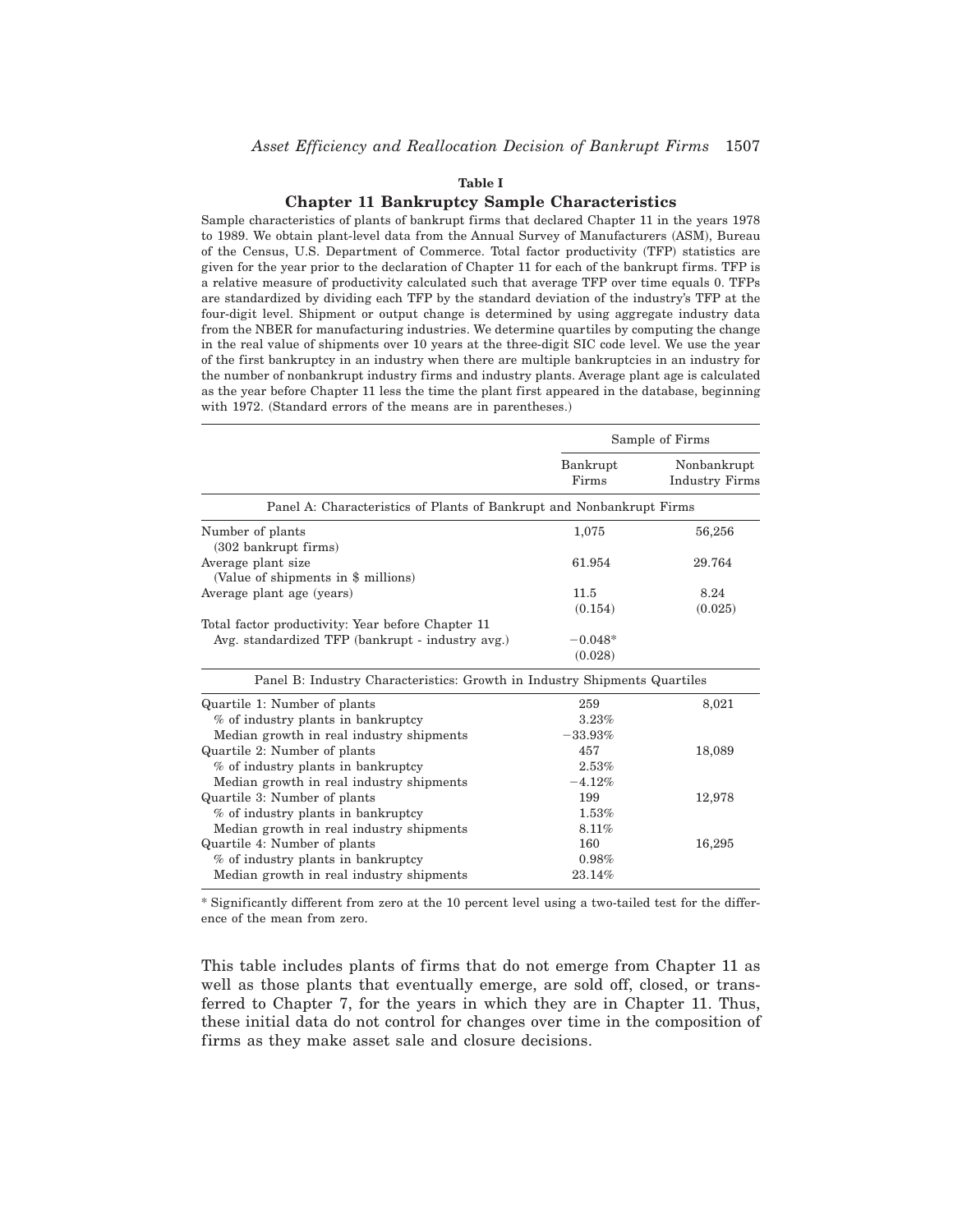### **Table II**

#### **Industry-Adjusted Productivity of Plants of Chapter 11 Firms**

This table presents summary statistics that examine whether the productivity and number of plants of bankrupt firms varies over aggregate industry quartiles. Quartiles are defined by change in industry demand over the 10-year period, using the change in three-year averages for 1977–1979 to 1986–1988. Numbers are average relative total factor productivity (TFP) less the industry average TFP for firms that declared Chapter 11 in the years 1978 to 1989. We standardize TFPs by dividing each TFP by the standard deviation of the industry TFPs at the four-digit code level. We determine quartiles by using aggregate industry shipment data from the NBER for manufacturing industries. The industry shipment data is the real value of shipments at the three-digit SIC code level. Q1 is productivity for quartile 1, Q4 is productivity for quartile 4. (*t*-statistics for significant differences from zero are in parentheses.)

|                                                                       | Average Productivity                            |                  |                                                 | Average Productivity by<br>Industry Growth Quartile |                                                 |                  | t-statistics<br>for                          |
|-----------------------------------------------------------------------|-------------------------------------------------|------------------|-------------------------------------------------|-----------------------------------------------------|-------------------------------------------------|------------------|----------------------------------------------|
|                                                                       | All Firms                                       | $\boldsymbol{n}$ | Q <sub>1</sub><br>(lowest quartile)             | $\boldsymbol{n}$                                    | Q <sub>4</sub>                                  | $\boldsymbol{n}$ | Significant<br>Difference<br>for $Q_4 - Q_1$ |
|                                                                       |                                                 |                  | Panel A: Years Before Chapter 11                |                                                     |                                                 |                  |                                              |
| Year $-2$                                                             | $-0.044$<br>$(-1.53)$                           | 1188             | $-0.052$<br>$(-1.04)$                           | 308                                                 | $-0.009$<br>$(-0.12)$                           | 196              | (0.47)                                       |
| Year $-1$                                                             | $-0.048^{\circ}$<br>$(-1.70)$                   | 1075             | $-0.032$<br>$(-0.53)$                           | 259                                                 | $-0.151^{\circ}$<br>$(-1.70)$                   | 160              | $(-1.14)$                                    |
|                                                                       |                                                 |                  | Panel B: In Chapter 11                          |                                                     |                                                 |                  |                                              |
| Year <sub>0</sub><br>$t$ -stat for average<br>t-stat for $-1$ to 0    | $-0.092^{\rm a}$<br>$(-2.51)$<br>$(-0.89)$      | 873              | $-0.118$ <sup>c</sup><br>$(-1.73)$<br>$(-0.98)$ | 207                                                 | $-0.188$<br>$(-1.46)$<br>$(-0.24)$              | 154              | $(-0.56)$                                    |
| Year $+1$<br>$t$ -stat for average<br>t-stat for $-1$ to $+1$         | 0.036<br>(0.86)<br>(1.67)                       | 639              | 0.086<br>(1.06)<br>(1.20)                       | 156                                                 | 0.015<br>(0.13)<br>(1.14)                       | 102              | $(-1.26)$                                    |
| Year $+2$<br>$t$ -stat for average<br>t-stat for $-1$ to $+2$         | $-0.024$<br>$(-0.51)$<br>(0.42)                 | 345              | 0.072<br>(0.72)<br>(1.04)                       | 99                                                  | $-0.237^{\rm b}$<br>$(-1.74)$<br>$(-0.53)$      | 61               | $(-1.98)^{b}$                                |
| Year $+3$<br>$t$ -stat for average<br>t-stat for $-1$ to $+3$         | $-0.071$<br>$(-1.14)$<br>$(-0.33)$              | 200              | 0.027<br>(0.31)<br>(0.57)                       | 72                                                  | $-0.369$ <sup>a</sup><br>$(-2.47)$<br>$(-1.26)$ | 29               | $(-2.62)^{a}$                                |
| Year $+4$<br>$t$ -stat for average<br>t-stat for $-1$ to $+4$         | $-0.023$<br>$(-0.31)$<br>(0.33)                 | 143              | 0.093<br>(0.87)<br>(1.03)                       | 56                                                  | $-0.335^{\rm a}$<br>$(-2.66)$<br>$(-1.19)$      | 24               | $(-2.40)^{a}$                                |
|                                                                       |                                                 |                  | Panel C: After Emerging from Chapter 11         |                                                     |                                                 |                  |                                              |
| Year $+1$<br>$t$ -stat for average<br>t-stat for $-1$ to $+1$         | $-0.123^{\circ}$<br>$(-1.89)$<br>$(-0.83)$      | 372              | $-0.055$ <sup>c</sup><br>$(-0.48)$<br>$(-0.18)$ | 75                                                  | 0.022<br>(0.17)<br>(1.13)                       | 49               | (0.44)                                       |
| Year $+2$<br>$t$ -stat for average<br>t-stat for $-1$ to $+2$         | $-0.093$<br>$(-1.48)$<br>$(-0.65)$              | 213              | $-0.040$<br>$(-0.31)$<br>$(-0.06)$              | 56                                                  | $-0.003$<br>(0.02)<br>(0.90)                    | 34               | (0.65)                                       |
| Year $+3$<br>$t$ -stat for average<br><i>t</i> -stat for $-1$ to $+3$ | $-0.165$ <sup>c</sup><br>$(-1.63)$<br>$(-1.11)$ | 124              | $-0.003$<br>$(-0.01)$<br>(0.10)                 | 28                                                  | $-0.288$<br>$(-1.47)$<br>$(-0.64)$              | 30               | $(-0.63)$                                    |

a,b,c Significantly different from zero at the 1 percent, 5 percent, and 10 percent levels, respectively, using a two-tailed *t*-test.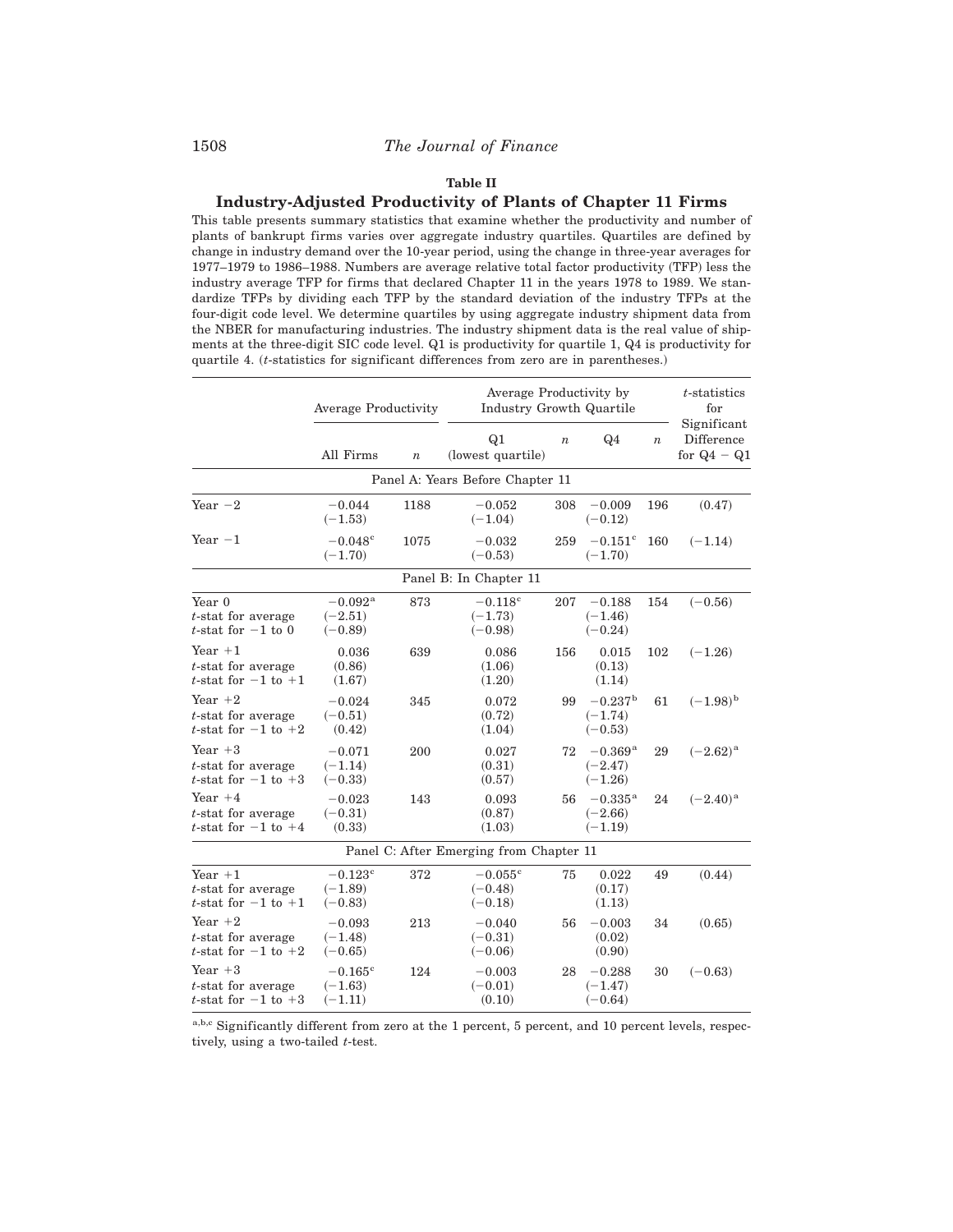Table II presents industry-adjusted productivity per-year statistics relative to the year the firm filed for Chapter 11, which we call year 0. In the interest of space, we present data only for the total sample and quartiles 1 and 4.17 The last column of the table tests whether there is a significant difference between the productivity of plants in quartiles 1 and 4.

Panel A reports average total factor productivity of bankrupt firms' plants relative to their industry counterparts for the two years prior to filing for Chapter 11 protection. In Panel B, we present average industry-adjusted productivity for years while the firm is in Chapter 11, and in Panel C for the years after emerging from Chapter 11. These panels also report *t*-statistics for this average and for the unreported change in productivity relative to the year prior to Chapter 11. The unreported changes can be calculated by subtracting the average productivity in the year prior to Chapter 11 from the productivity for the year in question.

Column 1 in Panel A reveals that for the sample as a whole, in the year before bankruptcy the average productivity of Chapter 11 plants is significantly lower than that of their industry counterparts. Columns 2 and 3, however, show that this significant negative productivity is concentrated in quartile 4. The average productivity of quartile 1 plants in the year prior to Chapter 11 is not significantly different from their industry counterparts. Although quartile 1 firms have a lower average productivity than their industry counterparts, this difference is smaller than the difference for those plants in quartile 4.

In Panel B, we test whether the average productivity is significantly different from zero. For the full sample, the average industry-adjusted productivity in year 0 is negative and significant. All other industry-adjusted levels are insignificant.

However, we find very different results when we subdivide by quartiles in columns 2 and 3. In quartile 1, while the firm is under Chapter 11 bankruptcy protection, the average levels are positive, albeit insignificant, for four of the five years covered. In quartile 4, the average industry-adjusted productivity is negative, and significant in four of the five years.

Panel B also tests whether firms under Chapter 11 protection experience changes in productivity. The table presents the *t*-statistic for this change in productivity. For the full sample and for quartiles 1 and 4, there is no evidence of significant changes in industry-adjusted productivity. Thus, we cannot reject the hypothesis that bankrupt firms' plants do not decline in productivity while in Chapter 11, either for the whole sample or for the quartiles. These results are consistent with the hypothesis that declining productivity is not a cost for firms that enter Chapter 11 bankruptcy.

In the last column, we test for equality of means across quartiles. We find significantly lower productivity in quartile 4 than in quartile 1. In three out of five years during Chapter 11, the average industry-adjusted productivity

 $17$  The largest differences in average plant productivities are between quartiles 1 and 4. The results for quartiles 2 and 3 are available from the authors.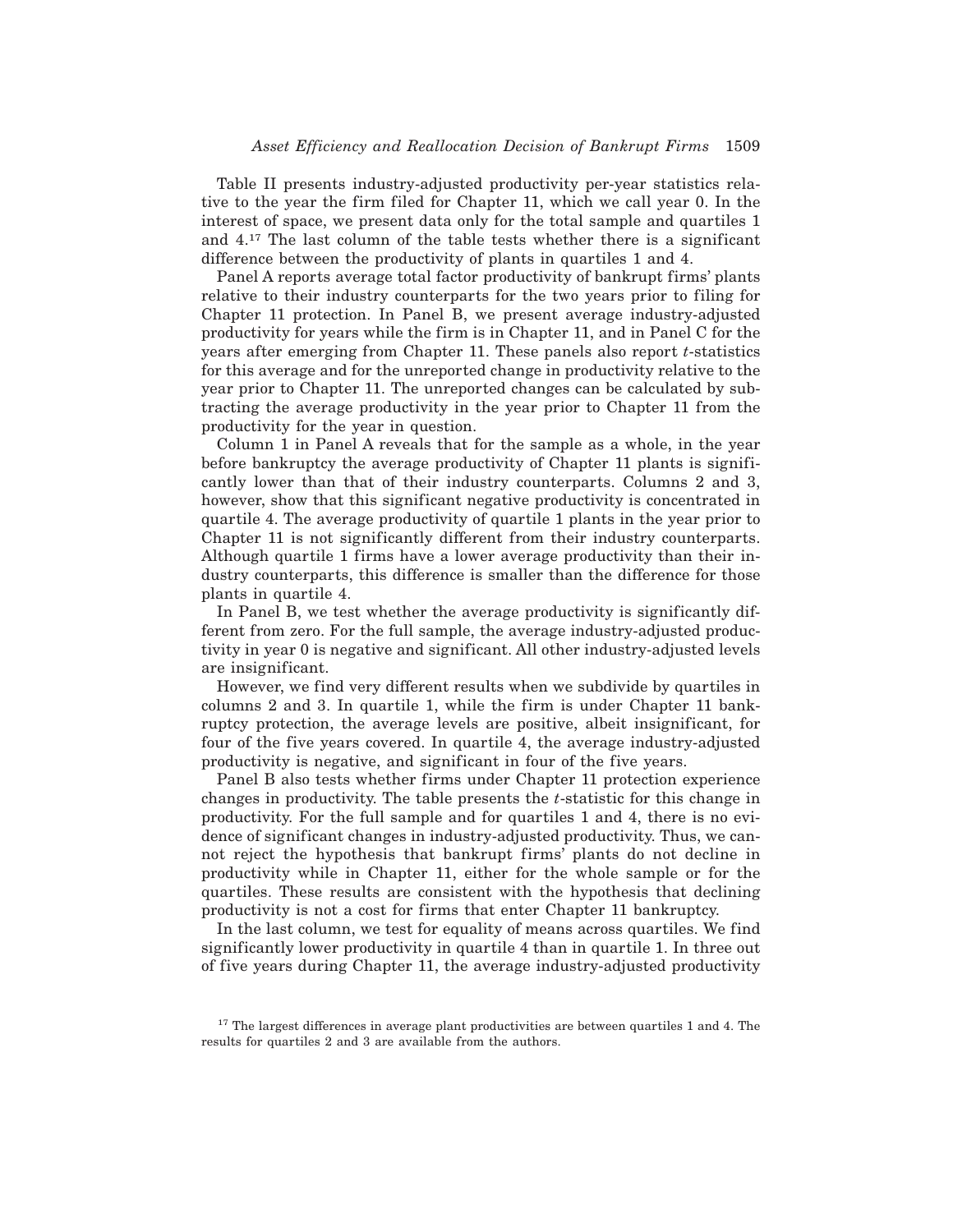in quartile 4 is significantly lower than it is in quartile 1. These findings show that differences between industries are important in determining the relative productivity during Chapter 11. Thus, we find differences across quartiles in the frequency of bankruptcies, and in the productivity during bankruptcy. The differences in the populations of bankrupt firms across quartiles are consistent with firms in quartile 4 deciding not to enter Chapter 11 because of potential indirect bankruptcy costs.

Panel C shows the productivity of the plants of firms that emerge from Chapter 11. The number of plants that emerge from Chapter 11 bankruptcy and remain under the same ownership is low, both because plants and firms are liquidated during the bankruptcy process, and because some remained in bankruptcy at the end of the sample period. Average productivity of firms that emerge is negative and significant at the 10 percent level for both the whole sample and for those in quartile 1. Only in the year of emergence do we find that industry-adjusted average productivity is significantly different from zero. In no years do we find that the change in industry productivity, relative to the year prior to Chapter 11, is significantly different from zero.

In Table III we examine cash flows of plants of Chapter 11 firms. The overall findings are consistent with Table II. We find some interesting patterns when we look at average cash flow that is *not* adjusted for industry averages in the year prior to bankruptcy. Average cash flows of plants  $(0.212)$ in year  $t - 1$ ) with negative industry-adjusted productivity in quartile 4, year  $t - 1$  (Table II) are significantly higher  $(t\text{-statistic} = 2.75)$  than cash flows of plants of firms in quartile 1  $(0.144$  in year  $t - 1$ ) whose productivity is not lower than that of the industry. Plants of less than average productivity in high-growth industries have higher cash flows than plants of firms that are of above average productivity in declining industries. This tells us that industry effects are likely to be very important in understanding which plants enter bankruptcy.

Table IV directly controls for the changing asset composition of Chapter 11 firms' assets. We present data on productivity in the year prior to Chapter 11, and for the change in productivity relative to that year. Each row of Table IV follows the same set of plants over time, based on the number of years the plants are in Chapter 11. For example, in the two-year row, we exclude all plants that are sold or closed prior to the end of year 2, or that are retained for three or more years. We present results for quartiles 1 and 4 in this table. In Panel A we show results for quartile 1 and in Panel B the results for quartile 4.

Table IV reveals significant differences between quartiles 1 and 4. In quartile 1, the industries with the lowest output growth, there is no significant decline in industry-adjusted productivity during Chapter 11. Thus, in the low-growth quartile there is no evidence of costs in the form of declines in productivity while firms are in bankruptcy status. There is evidence that plants in quartile 1 that exit within a year are on average less productive than their industry counterparts in year  $t - 1$ , but they do not suffer sig-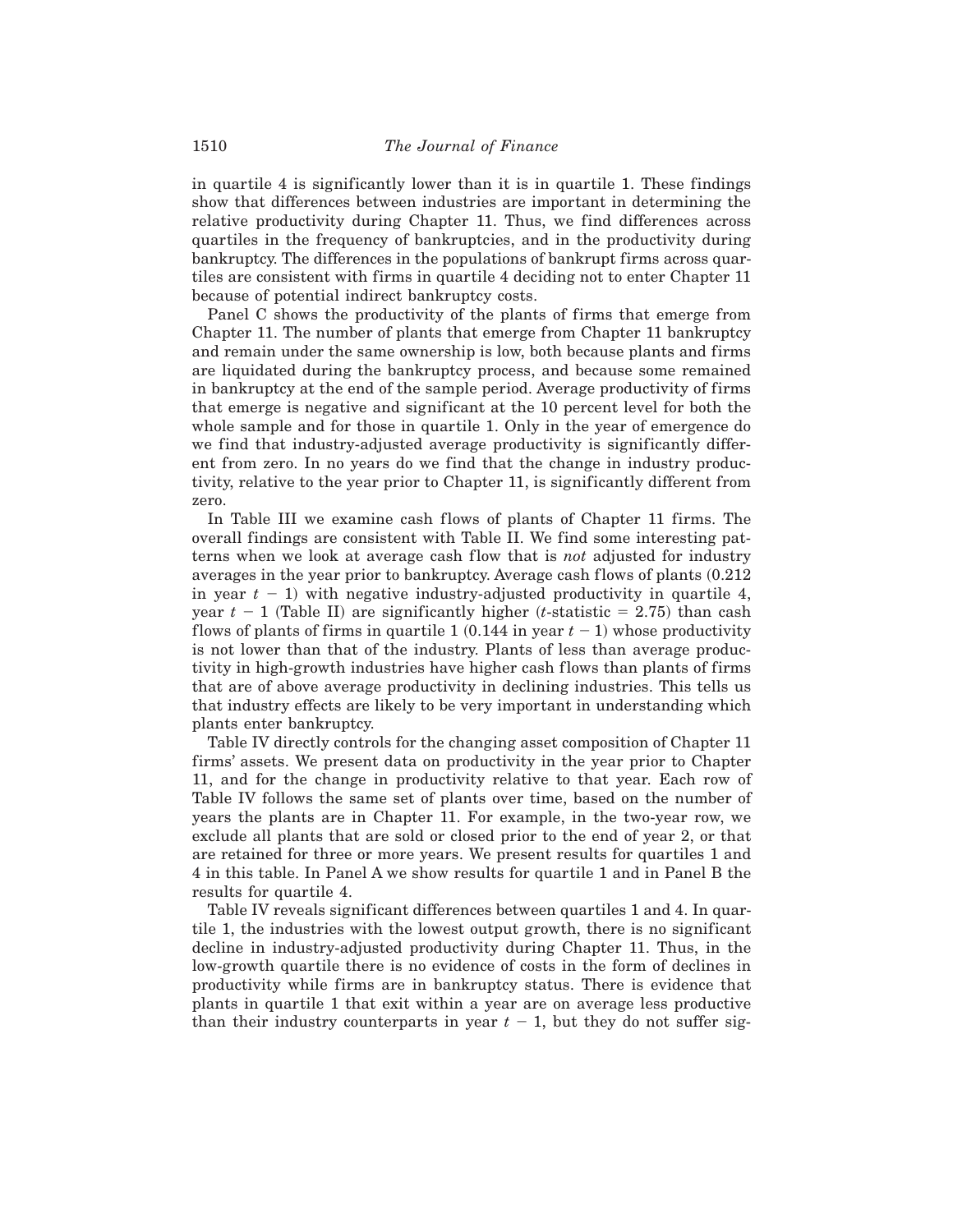### **Table III**

### **Plant-level Operating Cash Flows of Chapter 11 Firms**

This table presents the cash flow of plants of bankrupt firms by aggregate industry quartiles. Quartiles are defined by the real value industry shipments over a ten-year period. Cash flow numbers are plant-level values of shipments less materials, energy, and labor costs. We present changes relative to the year prior to bankruptcy, as all averages (levels) are significantly different from zero at the 1 percent level. We determine quartiles by using aggregate industry shipment data from the NBER for manufacturing industries. The change in shipments is calculated over a ten-year period at the three-digit SIC code level, using the change in three-year averages for 1977–1979 to 1986–1988. Q1 is productivity for quartile 1, Q4 is productivity for quartile 4. (*t*-statistics for significant differences from zero are in parentheses.)

|                       |                                |                  | Cash Flows by<br>Industry Growth Quartile                              |                  |                               |                  | $t$ -statistics<br>for<br>Significant |
|-----------------------|--------------------------------|------------------|------------------------------------------------------------------------|------------------|-------------------------------|------------------|---------------------------------------|
|                       | All Firms                      | $\boldsymbol{n}$ | Q <sub>1</sub><br>(lowest quartile)                                    | $\boldsymbol{n}$ | Q <sub>4</sub>                | $\boldsymbol{n}$ | Difference<br>for<br>$Q4 - Q1$        |
|                       |                                |                  | Panel A: Years Before Chapter 11—Average Cash Flow                     |                  |                               |                  |                                       |
| Year $-2$             | $0.190^{\rm a}$<br>(19.19)     | 1188             | $0.167^{\rm a}$<br>(10.17)                                             | 308              | $0.233^{\rm a}$<br>(13.73)    | 196              | $(2.81)^{a}$                          |
| Year $-1$             | $0.203^{\rm a}$<br>(24.38)     | 1075             | $0.144^{\rm a}$<br>(7.36)                                              | 259              | $0.212^{\rm a}$<br>(13.90)    | 160              | $(2.75)^{a}$                          |
|                       |                                |                  | Panel B: In Chapter 11—Change in Cash Flow from Year before Chapter 11 |                  |                               |                  |                                       |
| Change Year $-1$ to 0 | $-0.007$<br>$(-0.48)$          | 607              | 0.023<br>(0.81)                                                        | 207              | $-0.002$<br>$(-0.08)$         | 13               | $(-0.68)$                             |
| Year $-1$ to $+1$     | $0.039$ <sup>a</sup><br>(2.96) | 639              | $0.080^{\rm a}$<br>(2.82)                                              | 156              | 0.027<br>(1.21)               | 102              | $(-1.85)^{\circ}$                     |
| Year $-1$ to $+2$     | 0.021<br>(1.42)                | 345              | $0.067^{\rm a}$<br>(2.40)                                              | 99               | $-0.020$<br>$(-0.75)$         | 61               | $(-2.12)^{b}$                         |
| Year $-1$ to $+3$     | $-0.016$<br>$(-0.90)$          | 200              | 0.049 <sup>c</sup><br>(1.68)                                           | 72               | $-0.043^{\circ}$<br>$(-1.64)$ | 29               | $(-1.69)^c$                           |
| Year $-1$ to $+4$     | 0.014<br>(0.69)                | 143              | 0.051<br>(1.57)                                                        | 56               | $-0.016$<br>$(-0.75)$         | 24               | $(-1.48)$                             |
|                       |                                |                  | Panel C: After Emerging from Chapter 11                                |                  |                               |                  |                                       |
| Year $-1$ to $+1$     | 0.013<br>(1.29)                | 372              | 0.056<br>(1.32)                                                        | 75               | 0.043<br>(1.27)               | 49               | $(-0.26)$                             |
| Year $-1$ to $+2$     | $-0.010$<br>$(-0.41)$          | 213              | 0.101 <sup>b</sup><br>(1.96)                                           | 56               | $-0.024$<br>$(-0.51)$         | 34               | $(-1.93)^{\circ}$                     |
| Year $-1$ to $+3$     | $-0.054$<br>$(-1.29)$          | 124              | 0.034<br>(0.31)                                                        | 28               | $-0.017$<br>$(-0.34)$         | 30               | $(-0.43)$                             |

a,b,c Significantly different from zero at the 1 percent, 5 percent, and 10 percent levels, respectively, using a two-tailed *t*-test.

nificant declines while in Chapter 11. In quartile 4, the productivity of bankrupt firms' plants shows a different pattern. After controlling for composition changes, the productivity of firms' plants that remain in Chapter 11 for four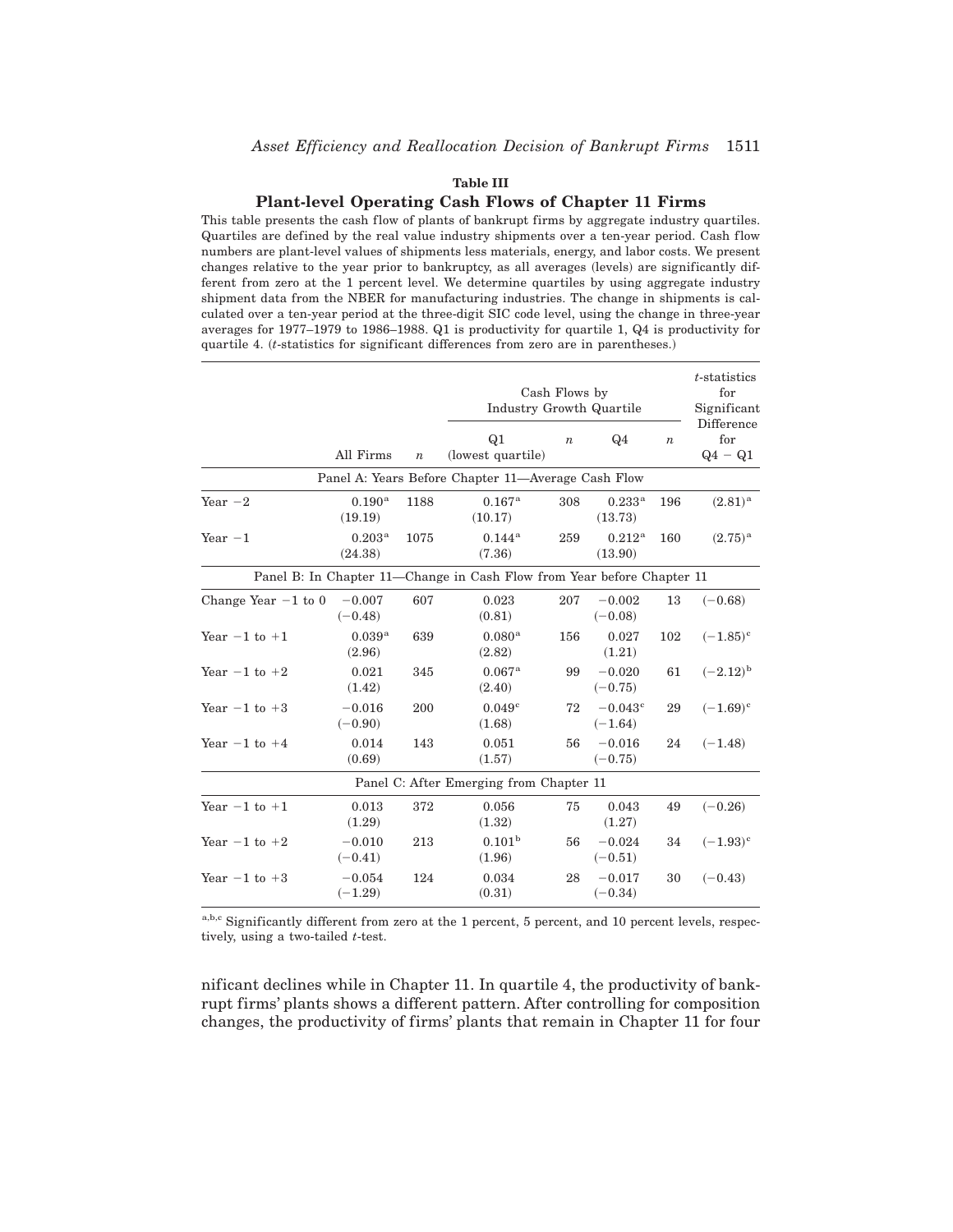### **Table IV**

### **Productivity Controlling for Composition Changes**

This table presents the prior productivity of plants by the number of years in Chapter 11, for industry growth quartiles 1 and 4. The table thus directly controls for changing asset composition. Plants leave Chapter 11 because they are sold off or closed down, or because the firm emerges from Chapter 11. Numbers are plant-level total factor productivity (TFP) less the industry average TFP for firms that declared Chapter 11 in the years 1978 to 1989. TFPs are standardized by dividing each TFP by the standard deviation of the industry TFPs at the fourdigit SIC code level. We determine quartiles by using the change in ten-year shipments at the aggregate three-digit SIC code level for all industries. Plant counts do not add up exactly to the yearly changes in plants in Table II because of missing plant-year data. Q1 represents productivity of plants in quartile 1,  $Q4$  for quartile 4, respectively.  $Q4 - Q1$  represents the difference in means between quartle 4 and quartile 1. (*t*-statistics for significant differences from 0 are in parentheses.)

| Number of Years                                                            | Average                       |                                                          |                       | Change                        |                           |                           |
|----------------------------------------------------------------------------|-------------------------------|----------------------------------------------------------|-----------------------|-------------------------------|---------------------------|---------------------------|
| in Chapter 11                                                              | Year $-1$                     | Year $-1$ to 0                                           | $-1$ to 1             | $-1$ to 2                     | $-1$ to 3                 | $-1$ to 4                 |
|                                                                            |                               | Panel A: Industry Quartile 1: Productivity in Bankruptcy |                       |                               |                           |                           |
| $<$ 1 year, $n = 47$<br>$t$ -stat for $Q1$                                 | $-0.293b$<br>$(-2.14)$        | 0.068<br>(0.31)                                          |                       |                               |                           |                           |
| 1 year, $n = 54$<br>$t$ -stat for $Q1$                                     | $-0.287^{\rm b}$<br>$(-2.19)$ | 0.187<br>(0.96)                                          | 0.312<br>(1.48)       |                               |                           |                           |
| 2 years, $n = 27$<br>$t$ -stat for Q1                                      | $-0.086$<br>$(-0.67)$         | $-0.110$<br>$(-0.55)$                                    | 0.252<br>(1.18)       | 0.240<br>(0.23)               |                           |                           |
| 3 years, $n = 13$<br>$t$ -stat for $Q1$                                    | 0.286<br>(1.44)               | $-0.266$<br>$(-0.86)$                                    | $-0.172$<br>$(-0.63)$ | $-0.162$<br>$(-0.53)$         | 0.001<br>(0.01)           |                           |
| 4 or more years, $n = 56$<br>$t$ -stat for Q1                              | $-0.078$<br>$(-0.71)$         | $-0.023$<br>$(-0.21)$                                    | 0.148<br>(1.18)       | 0.087<br>(0.88)               | 0.107<br>(1.02)           | 0.176<br>(1.55)           |
|                                                                            |                               | Panel B: Industry Quartile 4: Productivity in Bankruptcy |                       |                               |                           |                           |
| $<$ 1 year, $n = 20$<br>$t$ -stat for $Q4$                                 | $-0.306$<br>$(-1.61)$         | $-0.517$<br>$(-1.71)^c$                                  |                       |                               |                           |                           |
| <i>t</i> -stat for $Q4 - Q1$                                               | $(-0.09)$                     | $(-1.67)^c$                                              |                       |                               |                           |                           |
| 1 year, $n = 39$<br>$t$ -stat for $Q4$                                     | $-0.159$<br>$(-0.68)$         | 0.233<br>(0.66)                                          | 0.212<br>(0.68)       |                               |                           |                           |
| <i>t</i> -stat for $Q4 - Q1$                                               | (0.94)                        | (0.12)                                                   | (0.14)                |                               |                           |                           |
| 2 years, $n = 29$<br>$t$ -stat for $Q4$                                    | 0.247<br>(0.99)               | 0.057<br>(0.18)                                          | 0.055<br>(0.17)       | $-0.352$<br>$(-1.02)$         |                           |                           |
| <i>t</i> -stat for $Q4 - Q1$                                               | (1.40)                        | (0.45)                                                   | $(-0.52)$             | $(-0.54)$                     |                           |                           |
| 3 years, $n = 6$<br>$t\operatorname{\text{-}stat}$ for $\operatorname{Q4}$ | $-0.541$<br>$(-1.51)$         | $-0.239$<br>$(-0.60)$                                    | $-0.251$<br>$(-0.64)$ | 0.029<br>(0.07)               | 0.128<br>(0.34)           |                           |
| <i>t</i> -stat for $Q4 - Q1$                                               | $(-2.26)^{b}$                 | (0.06)                                                   | $(-0.17)$             | (0.40)                        | (0.29)                    |                           |
| 4 or more years, $n = 24$<br>$t$ -stat for $Q4$                            | $-0.076$<br>$(-0.69)$         | $-0.037$<br>$(-0.27)$                                    | $-0.048$<br>$(-0.37)$ | $-0.228$<br>$(-1.78)^{\circ}$ | $-0.274$<br>$(-2.35)^{b}$ | $-0.258$<br>$(-2.11)^{b}$ |
| <i>t</i> -stat for $Q4 - Q1$                                               | (0.02)                        | $(-0.08)$                                                | $(-0.96)$             | $(-1.84)^c$                   | $(-2.16)^{b}$             | $(-2.32)^{b}$             |

a,b,c Significantly different from zero at the 1 percent, 5 percent, and 10 percent levels, respectively, using a two-tailed *t*-test.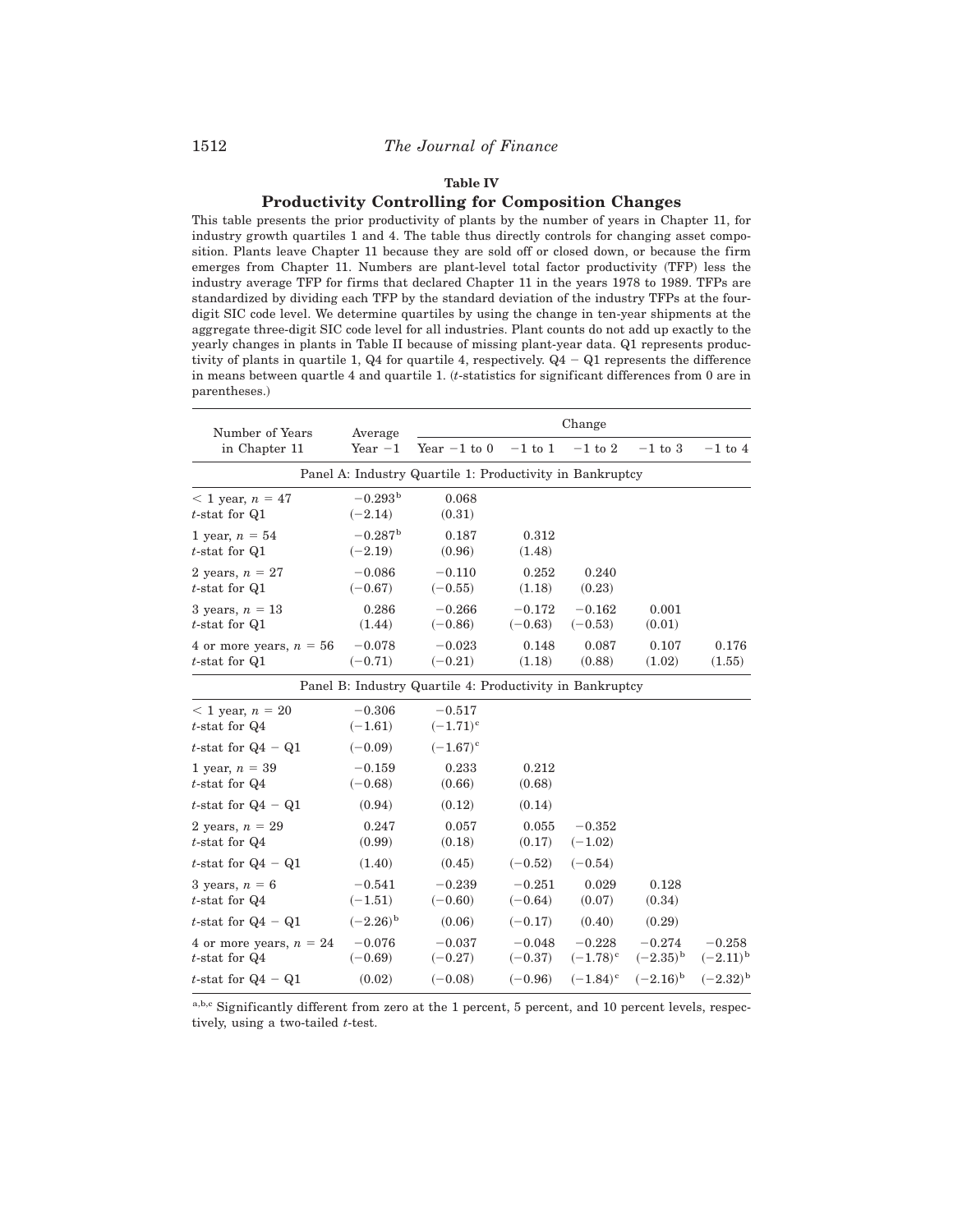or more years significantly declines for years  $-1$  to  $+2$ ,  $-1$  to  $+3$ , and  $-1$  $to + 4$ . These declines are also significantly different from the productivity changes in quartile 1.

We cannot come to any conclusion from the results in Tables II to IV about whether or not bankrupt firms in the highest quartile should be making different economic decisions. However, we can conclude that in high-growth industries, bankrupt firms' plant-level productivity significantly declines when the firms remain in Chapter 11 for four or more years. The evidence also suggests that the populations of bankrupt firms in high- and low-growth industries differ.

### *C. Chapter 11 Outcomes: Asset Sales and Plant Closures*

In this section we examine asset sale and closure decisions of Chapter 11 and industry firms.

### *C.1. Asset Sales*

We examine asset sales for bankrupt firms before, during, and after Chapter 11. Using the plant-level focus of the database, we can examine the productivity of the individual plants under new ownership.

We test three predictions from our analysis about asset sales. First, relatively more asset sales will occur in high-growth industries. Second, for bankrupt firms, if there are increased conflicts of interest in bankruptcy, the frequency of asset sales will be reduced in these industries. Third, for those asset sales by bankrupt firms that do occur, in high-growth industries the increase in the productivity of assets sold will be greater under new ownership. We also test whether the average productivity of the firms' remaining assets is lower because the firm has sold off its more productive assets.

Table V shows by quartile the productivity of sold and retained plants for bankrupt and industry firms' plants. The results are presented in four panels, each of which presents results combining the top two and bottom two quartiles. We do this because there are too few asset sales by quartiles for some bankruptcy periods to allow disclosure of results by individual quartile under U.S. Census Bureau regulations.

Panels A, B, and C examine the assets sold off by Chapter 11 firms and their industry counterparts, before, during, and after Chapter 11 respectively. We construct a matching set of industry asset sales for each of these periods by getting all asset sales for the four-digit SIC code of the bankrupt firm. We assign these industry asset sales to the before, during, and after Chapter 11 periods based on the status of the bankrupt firm in that industry. Panel D examines the productivity of the plants of the purchasers in the industry, excluding the plants that they purchase.

Table V shows several findings. First, there are more asset sales by Chapter 11 firms in high-growth industries. Panel A shows that prior to Chapter 11, conditional on selling a plant, in the high-growth quartiles bankrupt firms sell 52.4 percent of their plants, compared to 41.3 percent in low-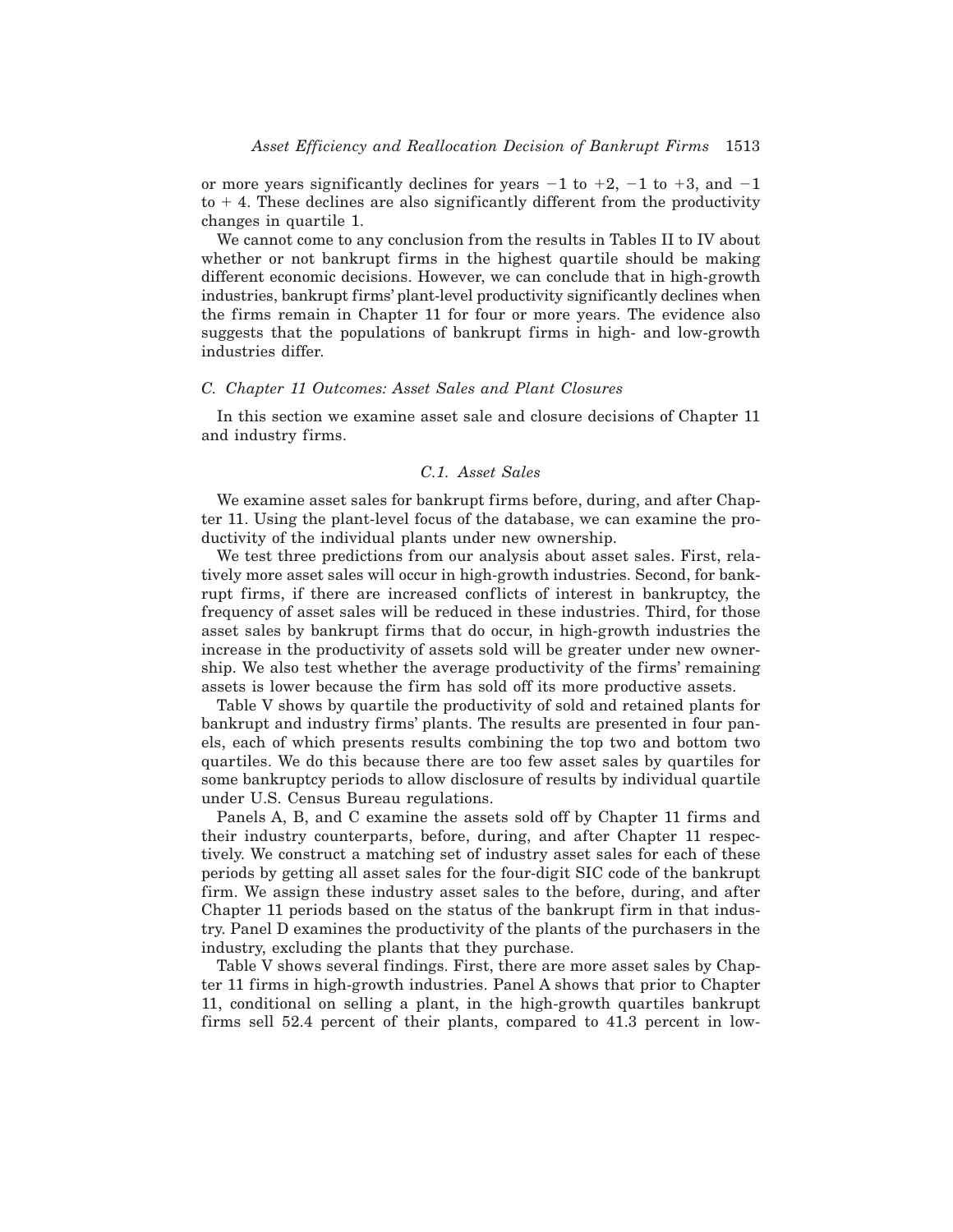### **Table V**

# **Asset Sales by Chapter 11 Firms**

This table examines the productivity of firms' plants that were sold by Chapter 11 firms and industry plants in the same four-digit SIC code. For industry quartiles, we use external industry data from the NBER and represent the change in shipments over <sup>a</sup> ten-year period at the three-digit SIC code level. Total factor productivity (TFP) is standardized by dividing each TFP by the standard deviation of the industry TFPs at the four-digit SIC code level. Years after emergence are combined for the lowest two and highest two quartiles because of disclosure restrictions. Industry numbers do not include takeovers or mergers. Asset sale firms are defined as firms selling assets while remaining in business.  $(t$ -statistics are in parentheses.)

|                                                                                                                 |                                           |                       | Panel A: Before Chapter 11            |                      |                                        |                       |                                               |                       |
|-----------------------------------------------------------------------------------------------------------------|-------------------------------------------|-----------------------|---------------------------------------|----------------------|----------------------------------------|-----------------------|-----------------------------------------------|-----------------------|
|                                                                                                                 |                                           | Lowest Two Quartiles  |                                       |                      |                                        |                       | <b>Highest Two Quartiles</b>                  |                       |
|                                                                                                                 | <b>Bankrupt Firms</b>                     |                       | <b>Industry Firms</b>                 |                      | <b>Bankrupt Firms</b>                  |                       | <b>Industry Firms</b>                         |                       |
|                                                                                                                 | Old<br>Owners                             | <b>New</b><br>Owners  | Old<br>Owners                         | <b>New</b><br>Owners | Old<br>Owners                          | <b>New</b><br>Owners  | Old<br>Owners                                 | New<br>Owners         |
| Asset sale firms: TFP of sales<br><i>t</i> -stat for average TFP = $0$<br>t-stat for improvement under new      | $-0.014$<br>$(-0.26)$                     | $-0.027$<br>$(-0.46)$ | $-0.015$<br>$(-0.98)$                 | 0.017<br>(1.23)      | $-0.065$<br>$(-0.91)$                  | $-0.052$<br>$(-0.60)$ | $-0.032$<br>$(-2.07)^{b}$                     | $-0.020$<br>$(-1.16)$ |
| owners, relative to industry<br>Number of plants [percent sold off]<br>[percent based on total plant years]     | 193 [41.3%]<br>$\lceil 11.1\% \rceil$     | $(-2.18)^{b}$         | 706 [18.4%]<br>$\lceil 6.2\% \rceil$  |                      | 122 [52.4%]<br>$\lceil 14.9\% \rceil$  | (0.03)                | $502$ [13.1%]<br>$\lceil 5.8\% \rceil$        |                       |
| Assets retained: TFP<br><i>t</i> -stat for average $TFP = 0$<br>$t$ -stat for retained-sold<br>Number of plants | $-0.049$<br>$(-1.26)$<br>$(-0.54)$<br>274 |                       | 0.029<br>(1.50)<br>$(1.78)^c$<br>3124 |                      | $-0.057$<br>$(-1.25)$<br>(0.09)<br>111 |                       | 0.040<br>$(2.28)^{b}$<br>$(3.08)^{a}$<br>3324 |                       |
| Nonasset sale firms: TFP<br><i>t</i> -stat for average TFP = $0$<br>Number of plants                            | $-0.070$<br>$(-1.63)$<br>434              |                       | $-0.008$<br>$(-1.15)$<br>19664        |                      | $-0.016$<br>$(-0.57)$<br>251           |                       | $-0.009$<br>$(-1.23)$<br>16967                |                       |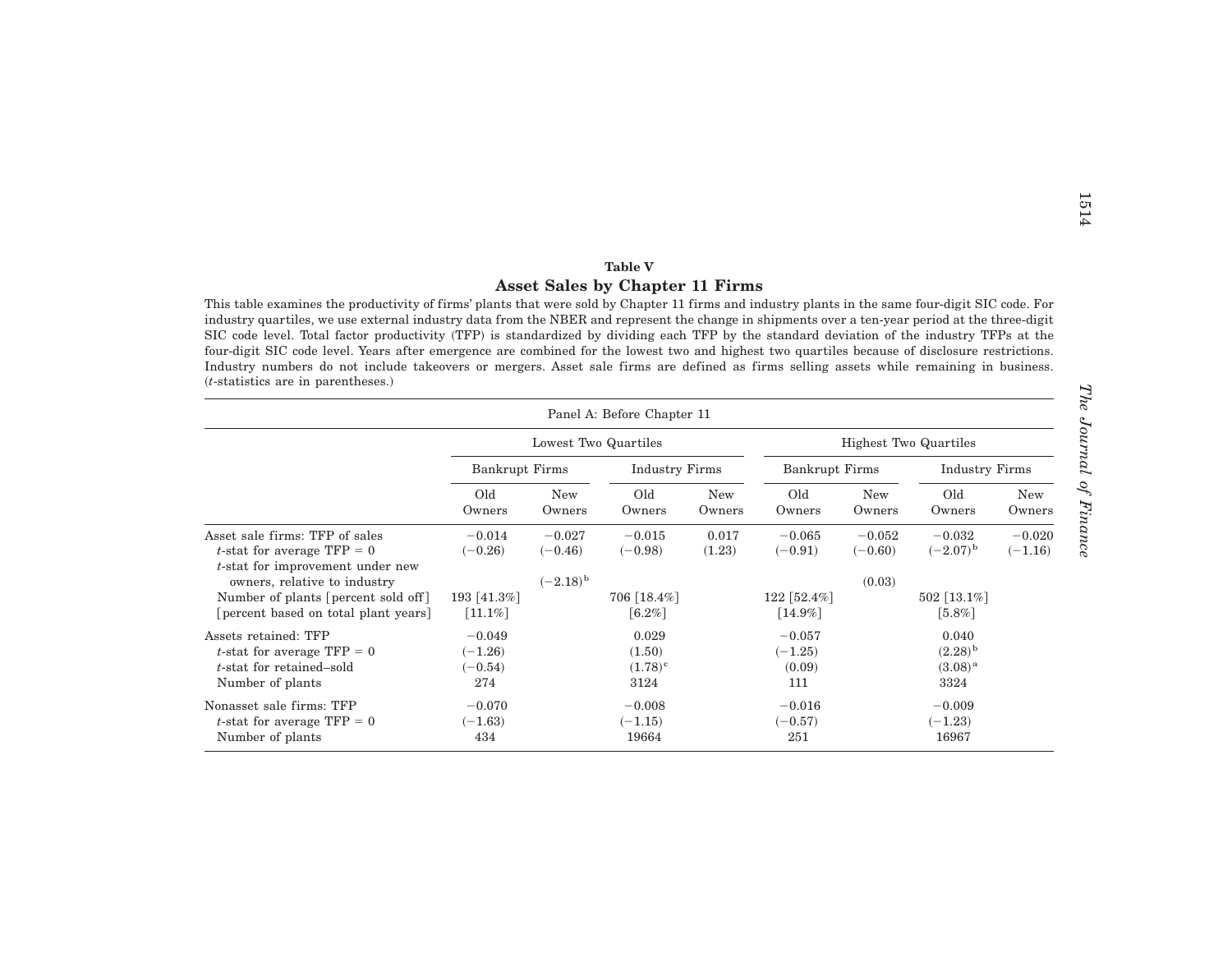|                                                                                                                 |                                                  |                       | Panel B: Chapter 11 Period              |                       |                                                |                      |                                               |                           |
|-----------------------------------------------------------------------------------------------------------------|--------------------------------------------------|-----------------------|-----------------------------------------|-----------------------|------------------------------------------------|----------------------|-----------------------------------------------|---------------------------|
|                                                                                                                 |                                                  |                       | Lowest Two Quartiles                    |                       |                                                |                      | Highest Two Quartiles                         |                           |
|                                                                                                                 | <b>Bankrupt Firms</b>                            |                       | <b>Industry Firms</b>                   |                       | <b>Bankrupt Firms</b>                          |                      | <b>Industry Firms</b>                         |                           |
|                                                                                                                 | Old<br>Owners                                    | <b>New</b><br>Owners  | Old<br>Owners                           | <b>New</b><br>Owners  | Old<br>Owners                                  | <b>New</b><br>Owners | Old<br>Owners                                 | <b>New</b><br>Owners      |
| Asset sale firms: TFP of sales<br>$t$ -stat for average TFP=0<br>$t$ -stat for improvement under new            | $-0.030$<br>$(-0.36)$                            | $-0.057$<br>$(-1.45)$ | $-0.033$<br>$(-2.24)^{b}$               | $-0.008$<br>$(-0.44)$ | 0.011<br>(0.11)                                | 0.080<br>$(1.72)^c$  | $-0.009$<br>$(-0.65)$                         | $-0.051$<br>$(-3.33)^{a}$ |
| owners, relative to industry<br>Number of plants [percent sold off]<br>[percent based on total plant years]     | 138 [44.4%]<br>$\left\lceil 16.5\% \right\rceil$ | $(-1.20)$             | 437 [20.2%]<br>$[8.8\%]$                |                       | 47 [58.8%]<br>$\lceil 24.4\% \rceil$           | $(2.29)^{\rm b}$     | 466 [19%]<br>$[9.9\%]$                        |                           |
| Assets retained: TFP<br><i>t</i> -stat for average TFP = $0$<br>$t$ -stat for retained-sold<br>Number of plants | 0.053<br>(1.56)<br>(0.93)<br>172                 |                       | 0.046<br>(1.53)<br>$(2.36)^{a}$<br>1726 |                       | $-0.209$<br>$(-2.37)^{b}$<br>$(-1.66)^c$<br>33 |                      | 0.035<br>$(2.66)^{a}$<br>$(2.34)^{b}$<br>1983 |                           |
| Nonasset sale firms: TFP<br><i>t</i> -stat for average TFP = 0<br>Number of plants                              | 0.064<br>(1.19)<br>258                           |                       | $-0.002$<br>$(-0.26)$<br>21592          |                       | $-0.154$<br>$(-1.38)$<br>120                   |                      | $-0.005$<br>$(-0.68)$<br>19738                |                           |
|                                                                                                                 |                                                  |                       | Panel C: After Chapter 11               |                       |                                                |                      |                                               |                           |
|                                                                                                                 |                                                  |                       | Lowest Two Quartiles                    |                       |                                                |                      | <b>Highest Two Quartiles</b>                  |                           |
|                                                                                                                 | Bankrupt<br>Firms                                | Number<br>of Plants   | Industry<br>Firms                       | Number<br>of Plants   | Bankrupt<br>Firms                              | Number<br>of Plants  | Industry<br>Firms                             | Number<br>of Plants       |
| Productivity of Assets Retained<br><i>t</i> -stat for average TFP = $0$                                         | 0.006<br>(0.15)                                  | 167                   | 0.027<br>$(2.50)^{a}$                   | 1472                  | $-0.167$<br>$(-1.72)^c$                        | 85                   | 0.020<br>$(2.50)^{a}$                         | 1807                      |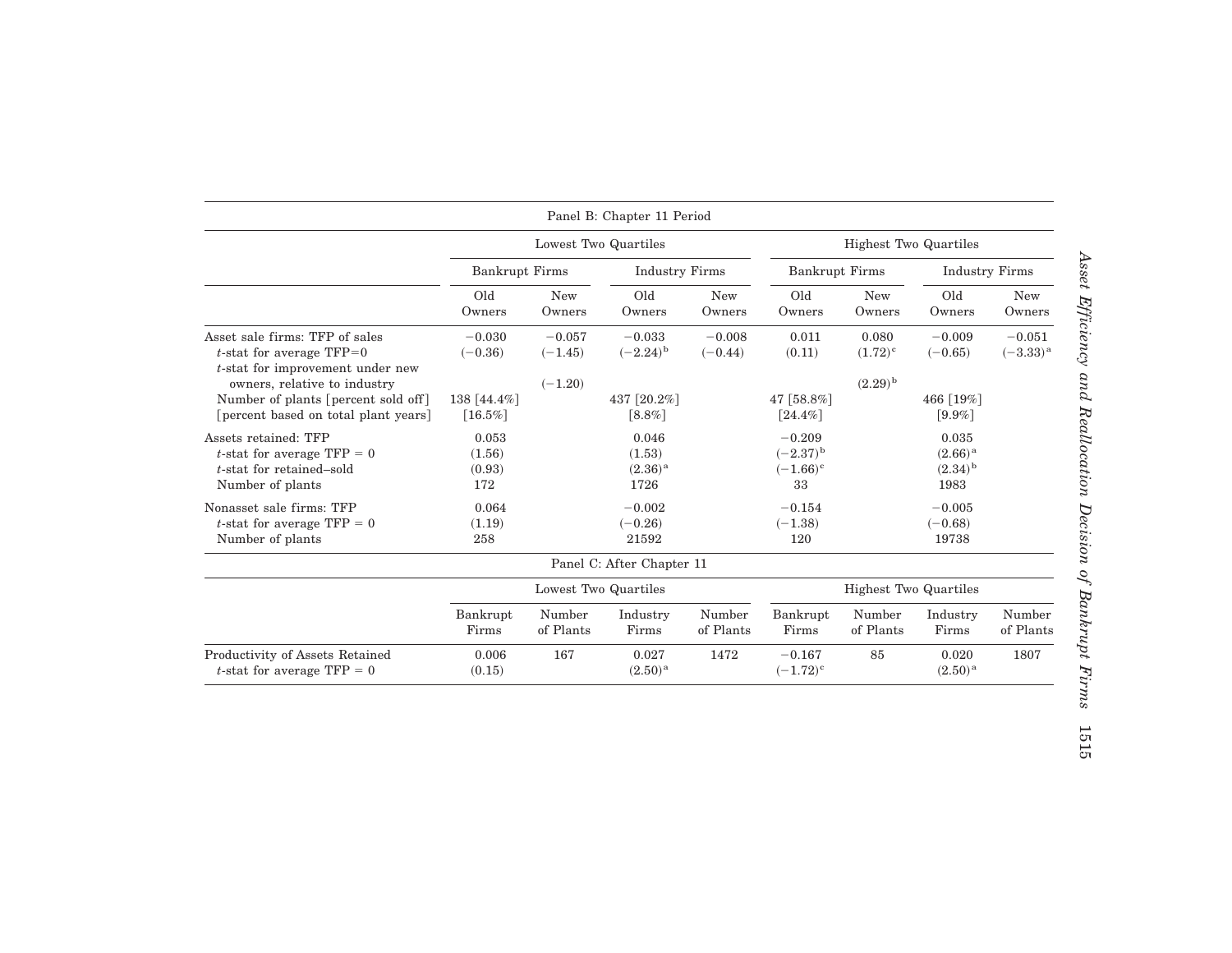| Panel D: Productivity of Purchasers' Existing Assets (for the four years surrounding purchase)<br>Highest Two Quartiles<br>Lowest Two Quartiles |                   |                  |                   |                  |  |  |  |
|-------------------------------------------------------------------------------------------------------------------------------------------------|-------------------|------------------|-------------------|------------------|--|--|--|
|                                                                                                                                                 | Quartiles 1 and 2 | Number of Plants | Quartiles 3 and 4 | Number of Plants |  |  |  |
| Productivity of Purchaser                                                                                                                       |                   |                  |                   |                  |  |  |  |
| TFP before purchase                                                                                                                             | 0.069             | 1396             | 0.055             | 1554             |  |  |  |
| <i>t</i> -stat for average TFP = $0$                                                                                                            | $(2.83)^{a}$      |                  | $(2.74)^{a}$      |                  |  |  |  |
| TFP after purchase                                                                                                                              | 0.055             | 1274             | 0.030             | 1405             |  |  |  |
| <i>t</i> -stat for average TFP = $0$                                                                                                            | $(2.07)^{b}$      |                  | (1.18)            |                  |  |  |  |

**Table V***—Continued*

a,b,c Significantly different from 0 at the 1 percent, 5 percent, and 10 percent levels, respectively, using a two-tailed *t*-test for the difference of the mean from zero.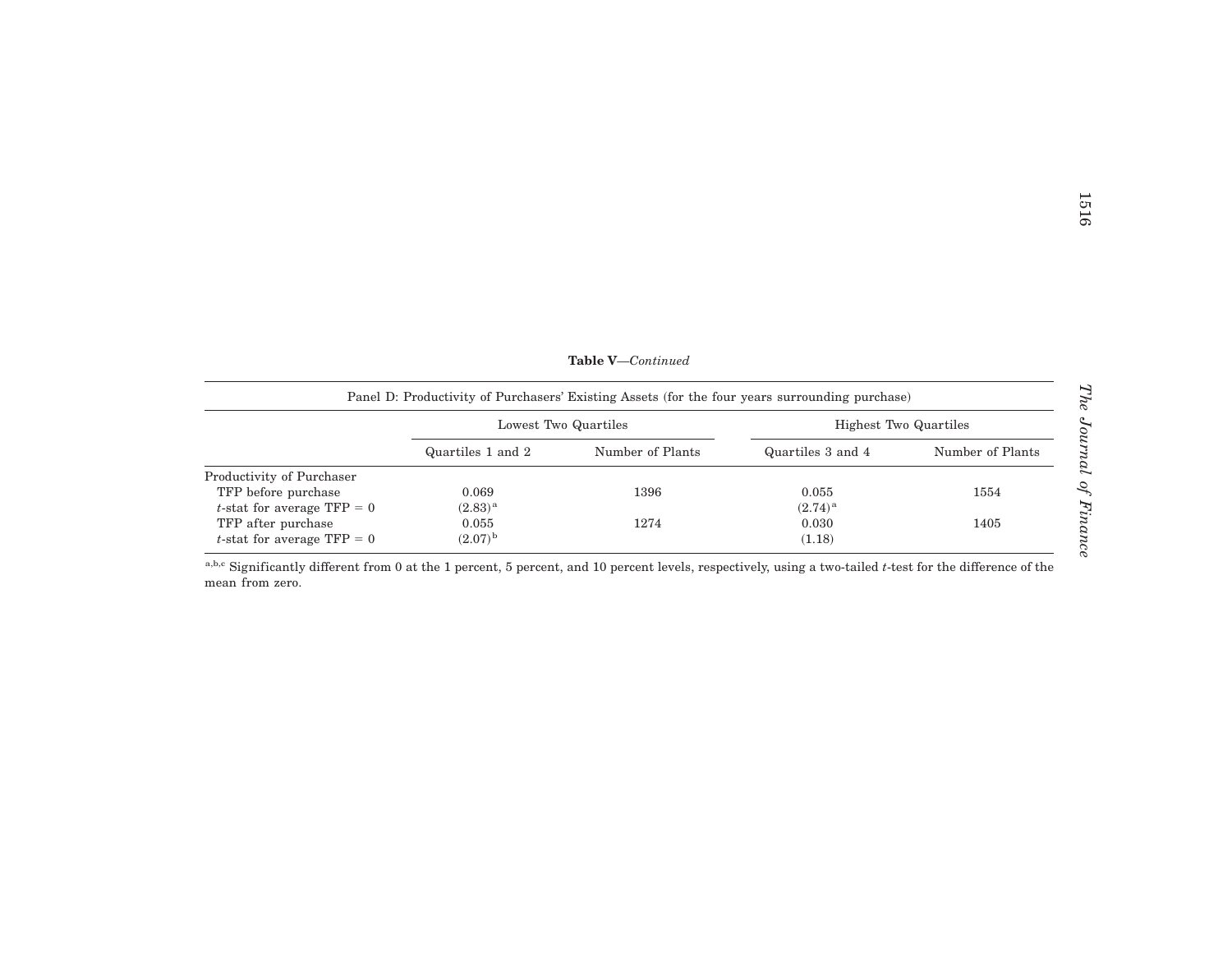growth quartiles. Panel B shows that during Chapter 11, bankrupt firms sell 58.75 percent of their plants, compared to 44.37 percent in the bottom two quartiles. Both of these proportions are higher than their industry counterparts.

Second, Panel B shows that the productivity of plants sold only improves in the two high-growth industry quartiles. In Chapter 11, the productivity of the 47 plants sold in quartiles 3 and 4 significantly increases under the new owners.

In both Panels A and B, we examine the plants that are retained by the firms and not subsequently sold off. We find that the plants retained by firms in high-growth industries have lower productivity than the ones sold off. For industry firms, plants retained have significantly higher productivity than those sold.18

In Panel D, we find that purchasing firms' existing plants are more productive than the industry average, both before and after the purchase. This finding does not differ much by quartiles.

These results show how important changes to industry output are to the asset sale decisions for all firms. More asset sales occur in high-output growth industries. Second, bankrupt firms in high-growth industries sell their relatively more productive plants and these plants improve productivity under their new owners. This evidence is consistent with a higher value of asset reallocations in high-growth industries.

In Table VI we investigate the asset sale process further by examining whether the probability of selling a plant, conditional on industry and productivity variables, is different for bankrupt and nonbankrupt firms. The logistic regressions include industry-, plant-, and firm-level explanatory variables, and interact several of these variables with indicators of bankruptcy status. We run regressions for the full sample and also for quartiles 1 and 4 of our long-run, ten-year change in industry shipments.19

The last column presents a test of whether coefficients are significantly different between quartiles 1 and 4. We test for differences by running a regression for all quartile 1 and 4 firms with a quartile 4 dummy variable interacted with the independent variable, and present the *p*-values for these interaction variables.

Column 1 of Table VI shows that, for the sample as a whole, there are only limited differences in the asset sale decisions of Chapter 11 and industry firms. For both firms, bankrupt and nonbankrupt, the industry variables

<sup>18</sup> We do not present data on the productivity of plants sold off after Chapter 11, because there are few partial firm asset sales in quartiles 3 and 4. Census rules prevent these numbers from being disclosed.

<sup>19</sup> As a robustness check we also estimate both the current asset sale equation and the subsequent closure equation for quartiles 1 and 4 using a random effects panel probit model (see Butler and Moffitt (1982)). We find that there are no changes in the interpretation or significance levels of the bankruptcy variables when estimating using the random probit. Only one industry variable, lagsize, changed in significance from the 8 percent level to the 14 percent level. Thus we do not report the results of this estimation.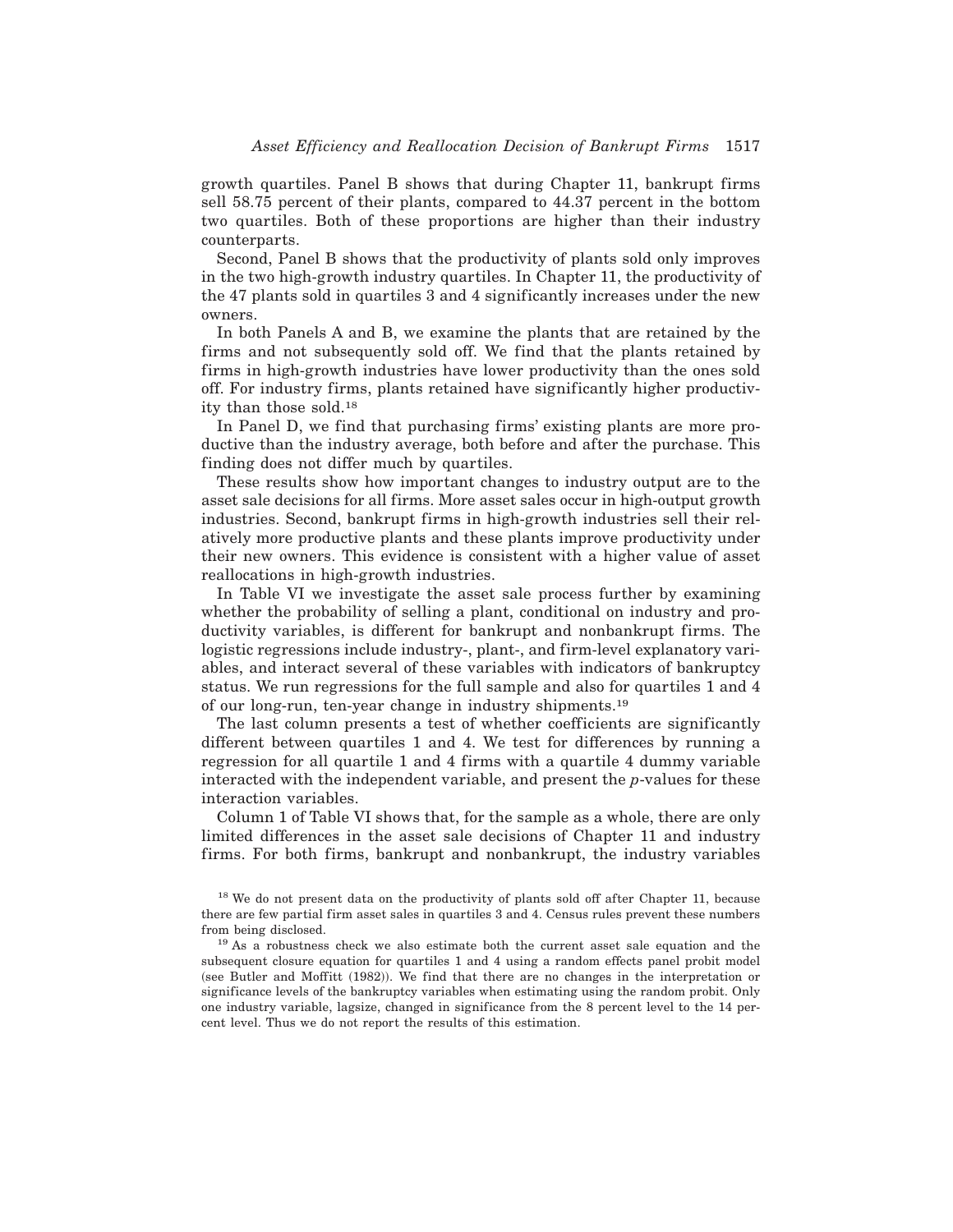### **Table VI**

### **Asset Sale Decisions**

Regressions test the effects of plant-level productivity and industry-level demand and supply variables on asset sale decisions of bankrupt firms and other nonbankrupt industry firms. We estimate the regressions using a logistic-limited dependent variable model. The dependent variable equals 1 if a plant is sold in that year. The change in industry shipments and capacity utilization are yearly at the four-digit SIC code level. Weighted industry R&D is from COM-PUSTAT firm-level data and represents R&D and advertising expense divided by firm sales aggregated up to the three-digit SIC code. We calculate total factor productivity (TFP) using a translog production function. Operating cash flow is the value of shipments less labor, materials, and energy costs divided by value of shipments. Plant scale is the plant's asset size divided by the average assets for plants in each industry. Data are yearly from 1977 to 1990. (*p*-values are in parentheses.)

|                                           | Dependent Variable:<br><b>Plant Asset Sale</b> |                                    | Test for<br>Significant<br>Difference:<br>Quartile $4-$ |                            |
|-------------------------------------------|------------------------------------------------|------------------------------------|---------------------------------------------------------|----------------------------|
|                                           | Logit A:<br>Full Sample Quartile 1 Quartile 4  | Logit B:                           | Logit C:                                                | Quartile 1<br>$(p$ -value) |
| Industry-level variables                  |                                                |                                    |                                                         |                            |
| Change in industry shipments              | 1.141<br>$(0.000)$ <sup>a</sup>                | 0.983<br>$(0.006)$ <sup>a</sup>    | 0.538<br>(0.161)                                        | $(0.000)$ <sup>a</sup>     |
| Weighted industry R&D                     | 1.935<br>$(0.000)$ <sup>a</sup>                | 9.675<br>$(0.000)$ <sup>a</sup>    | 0.256<br>(0.773)                                        | $(0.000)$ <sup>a</sup>     |
| Capacity utilization                      | $-0.015$<br>$(0.000)$ <sup>a</sup>             | $-0.010$<br>$(0.000)$ <sup>a</sup> | $-0.005$<br>(0.129)                                     | (0.135)                    |
| Standard deviation of industry shipments  | $-4.744$<br>$(0.000)$ <sup>a</sup>             | 1.381<br>(0.170)                   | $-3.489$<br>$(0.001)^{a}$                               | $(0.002)^{a}$              |
| Plant- and firm-level variables           |                                                |                                    |                                                         |                            |
| Number of plants owned by firm            | $-0.005$<br>$(0.000)$ <sup>a</sup>             | $-0.009$<br>$(0.000)$ <sup>a</sup> | 0.000<br>(0.839)                                        | $(0.000)$ <sup>a</sup>     |
| Log of firm shipments                     | 0.382                                          | 0.404                              | 0.378                                                   |                            |
|                                           | $(0.000)$ <sup>a</sup>                         | $(0.000)$ <sup>a</sup>             | $(0.000)$ <sup>a</sup>                                  | (0.399)                    |
| Total factor productivity (TFP)           | $-0.168$                                       | $-0.130$                           | $-0.132$                                                |                            |
| (Lagged one year)                         | $(0.000)$ <sup>a</sup>                         | $(0.005)^{a}$                      | $(0.000)$ <sup>a</sup>                                  | (0.207)                    |
| Plant-level operating cash flow           | 0.173                                          | 0.017                              | 0.339                                                   |                            |
| (Lagged one year)                         | $(0.007)^{a}$                                  | (0.901)                            | $(0.010)$ <sup>a</sup>                                  | (0.115)                    |
| Relative plant scale                      | $-0.154$                                       | $-0.167$                           | $-0.171$                                                |                            |
|                                           | $(0.000)$ <sup>a</sup>                         | $(0.000)$ <sup>a</sup>             | $(0.000)$ <sup>a</sup>                                  | (0.905)                    |
| Plant age                                 | 0.020                                          | 0.037                              | 0.019                                                   |                            |
|                                           | $(0.000)$ <sup>a</sup>                         | $(0.000)$ <sup>a</sup>             | $(0.000)$ <sup>a</sup>                                  | (0.006)                    |
| Bankruptcy variables                      |                                                |                                    |                                                         |                            |
| Before Chapter 11 dummy variable          | 0.602                                          | 0.275                              | 0.266                                                   |                            |
| $(=1$ for years before firm is in Ch. 11) | $(0.000)$ <sup>a</sup>                         | $(0.073)^c$                        | (0.209)                                                 | (0.751)                    |
| In Chapter 11 dummy variable              | 0.409                                          | $-0.068$                           | 0.654                                                   |                            |
| $(=1$ while firm is in Ch. 11)            | (0.198)                                        | (0.963)                            | (0.321)                                                 | (0.332)                    |
| After Chapter 11 dummy variable           | $-0.119$                                       | $-0.950$                           | $-0.465$                                                |                            |
| $(=1$ after firm emerges from Ch. 11)     | (0.583)                                        | (0.184)                            | (0.474)                                                 | (0.693)                    |
| In Chapter 11*TFP                         | 0.251                                          | 0.483                              | 0.680                                                   |                            |
|                                           | (0.135)                                        | (0.214)                            | $(0.082)^{\circ}$                                       | (0.900)                    |
| In Chapter 11*cash flow                   | $-0.737$                                       | $-1.368$                           | $-3.209$                                                |                            |
|                                           | (0.163)                                        | (0.115)                            | $(0.042)$ <sup>b</sup>                                  | (0.146)                    |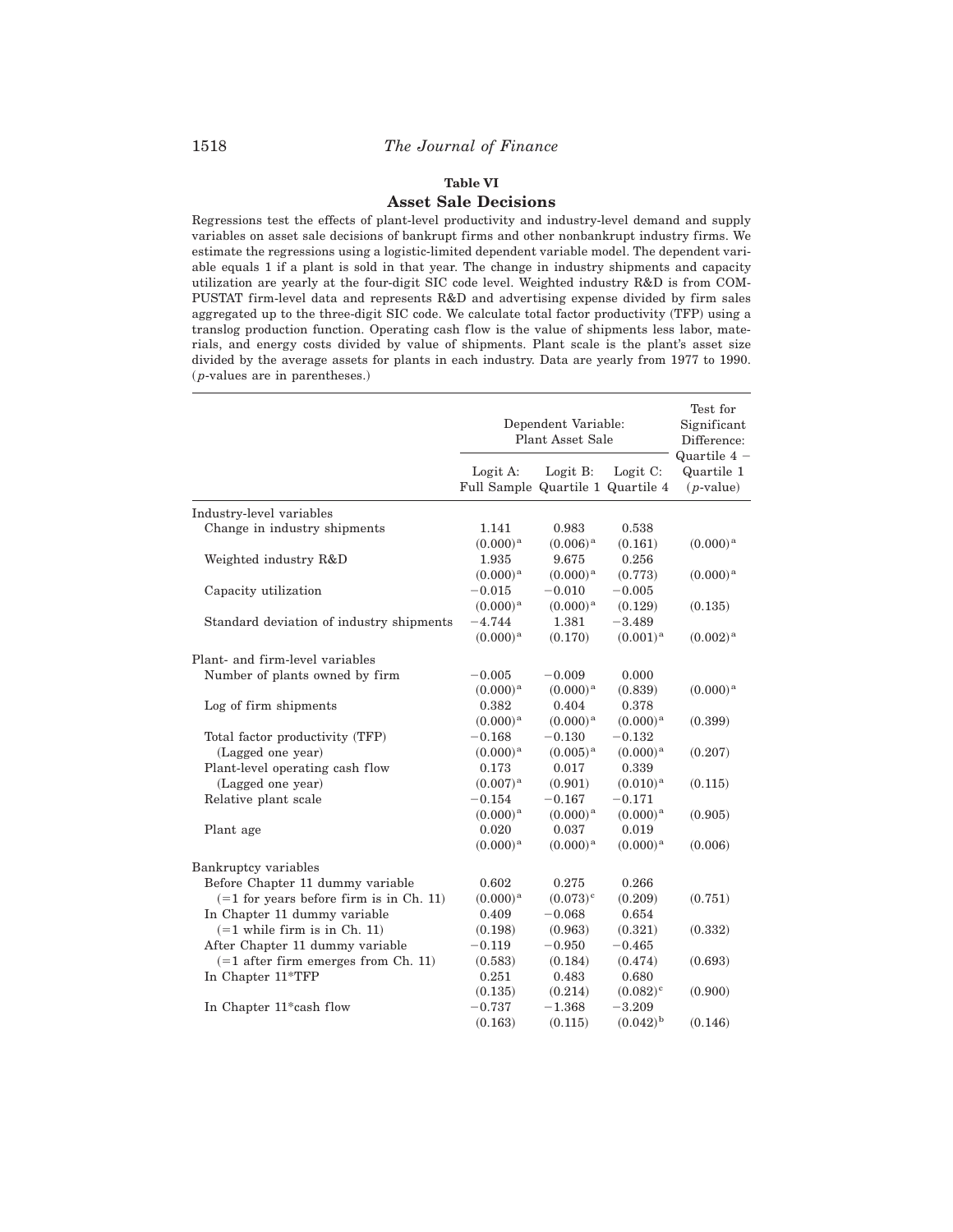|                                                 | Dependent Variable:<br>Plant Asset Sale | Test for<br>Significant<br>Difference: |                           |                                            |
|-------------------------------------------------|-----------------------------------------|----------------------------------------|---------------------------|--------------------------------------------|
|                                                 | Logit A:<br>Full Sample                 | Logit $B$ :<br>Quartile 1              | Logit $C$ :<br>Quartile 4 | Quartile $4-$<br>Quartile 1<br>$(p-value)$ |
| Bankruptcy variables                            |                                         |                                        |                           |                                            |
| In Chapter 11*industry R&D                      | 0.757                                   | 22.800                                 | $-14.718$                 |                                            |
|                                                 | (0.845)                                 | $(0.080)$ <sup>c</sup>                 | $(0.088)^c$               | $(0.010)$ <sup>a</sup>                     |
| In Chapter 11 <sup>*</sup> change in shipments  | 0.467                                   | $-2.786$                               | 5.259                     |                                            |
|                                                 | (0.801)                                 | (0.358)                                | $(0.012)^{b}$             | $(0.014)$ <sup>b</sup>                     |
| In Chapter 11 <sup>*</sup> capacity utilization | $-0.004$                                | $-0.010$                               | 0.009                     |                                            |
|                                                 | (0.315)                                 | (0.581)                                | (0.369)                   | (0.365)                                    |
| Total plant years                               | 371,373                                 | 60,477                                 | 85,148                    |                                            |
| $x^2$ statistic                                 | 4370.57                                 | 653.20                                 | 1255.57                   |                                            |
| Significance level $(p$ -value)                 | ${<}1\%$                                | $< 1\%$                                | ${<}1\%$                  |                                            |

**Table VI***—Continued*

a,b,c Significantly different from zero at the 1 percent, 5 percent, and 10 percent levels, respectively, using a two-tailed *t*-test.

 $(change in industry shipments, capacity utilization, industry R&D, and the$ standard deviation of industry shipments) are highly significant at less than the 1 percent level. These results show that growth in industry output positively affects both the frequency of asset sales and the productivity gain from asset sales, both outside and inside bankruptcy. Consistent with the importance of demand on asset sales, plant-level cash flows are highly significant and positively related to the probability of selling a plant.

The results in Table VI also show that asset sales are more frequent in industries with high R&D. Therefore, there is no evidence that the presumed greater asymmetry of information in these industries impedes the efficient transfer of assets.

When we examine the effect of Chapter 11 status, we find some differences between the bankrupt firms and nonbankrupt firms. The coefficient on the dummy variable for the years before Chapter 11 is positive and highly significant. Chapter 11 firms sell assets at a higher rate before they enter Chapter 11. However, the dummy variables for the during- and after-Chapter 11 periods are insignificant. This finding shows that although firms that go bankrupt sell assets at a higher rate before bankruptcy, there is no evidence that bankruptcy either increases or decreases asset sales.

We also investigate whether asset sales of bankrupt firms are more sensitive to industry and productivity variables. We interact the before- and the in-Chapter 11 dummy variables with total factor productivity, industry R&D, change in shipments, and capacity utilization. There are no significant interactions between the before-Chapter 11 dummy and our independent vari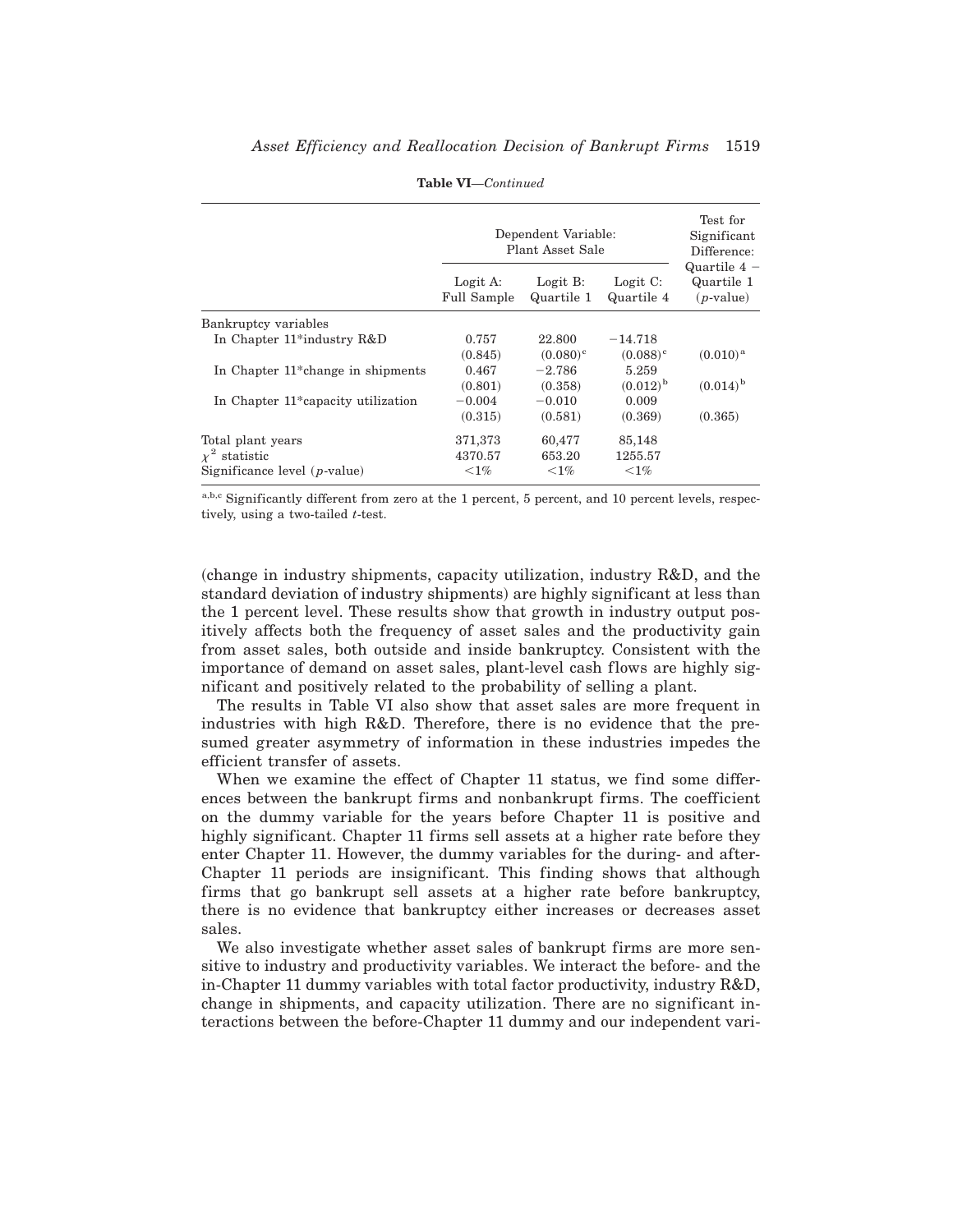ables. For the full sample of bankrupt firms, there are also no significant interactions between the in-Chapter 11 dummy and the independent variables.

In columns 2 and 3 of Table VI, we present the results of asset sale logistic regressions by shipment growth quartiles. We do find differences in the inbankruptcy interaction variables when we split our sample by quartiles. In quartile 1, plants of Chapter 11 firms in industries with high R&D are more likely to be sold, but in quartile 4 they are less likely to be sold. These results suggest that there exist differences in the types of firm that goes bankrupt in quartiles 1 and 4. The differences in the coefficient of the R&D interaction variable across quartiles are consistent with either an indirect cost of bankruptcy in quartile 4, or that R&D programs of bankrupt firms were not successful. For all firms in quartile 4, high R&D in the industry is associated with increased asset sales, for bankrupt firms the rate is lower.

Other significant interactions show up in quartile 4: Plants that are both more productive and in industries experiencing greater growth are more likely to be sold. This is consistent with our findings in Table V.20 We also find a significant negative interaction between firm-level cash flow and the in-Chapter 11 dummy variable. These findings are also consistent with bankrupt firms in the high-growth quartile selling off their more-efficient plants to raise cash.

The last column of this table reports *p*-values for tests of the equality of coefficients between quartiles 1 and 4. The firm- and plant-specific productivity variables have a similar effect in high- and low-growth quartiles for both bankrupt and nonbankrupt firms. The only two firm-specific variables that have a differential effect by quartiles are the number of plants a firm operates and plant age. It is mainly the industry variables, including the industry variables interacted with the in-Chapter 11 dummy variable, that have significantly different effects in the high- and low-growth quartiles.

In Table VII, we report the economic significance of our results by calculating the estimated probabilities of asset sales by bankrupt and nonbankrupt firms. The probabilities are computed at the means of all variables for the bankrupt sample and at the means of the nonbankrupt sample variables.21 TFP is then varied from the 10th to the 90th percentile to examine how productivity differences affect the probability of asset sales for both of these samples. Panel A illustrates that transition into bankruptcy does not have an important economic effect on the probability of asset sales. The probability of asset sales is slightly higher in prebankrupt year  $t-1$  versus

<sup>&</sup>lt;sup>20</sup> Recall that industries are classified into quartiles by growth over the whole sample period, but the change in industry shipments is calculated annually.

 $21$  When we calculate the probability of an asset sale for the same subsample of data, the only difference between bankrupt and nonbankrupt firms' probability in year  $t-1$  will be the effect of the bankrupt firm dummy. In year  $t + 1$  for the bankrupt firm, we add the in-Chapter 11 variable and its interactions. This procedure thus controls for differential data, such as productivity differences.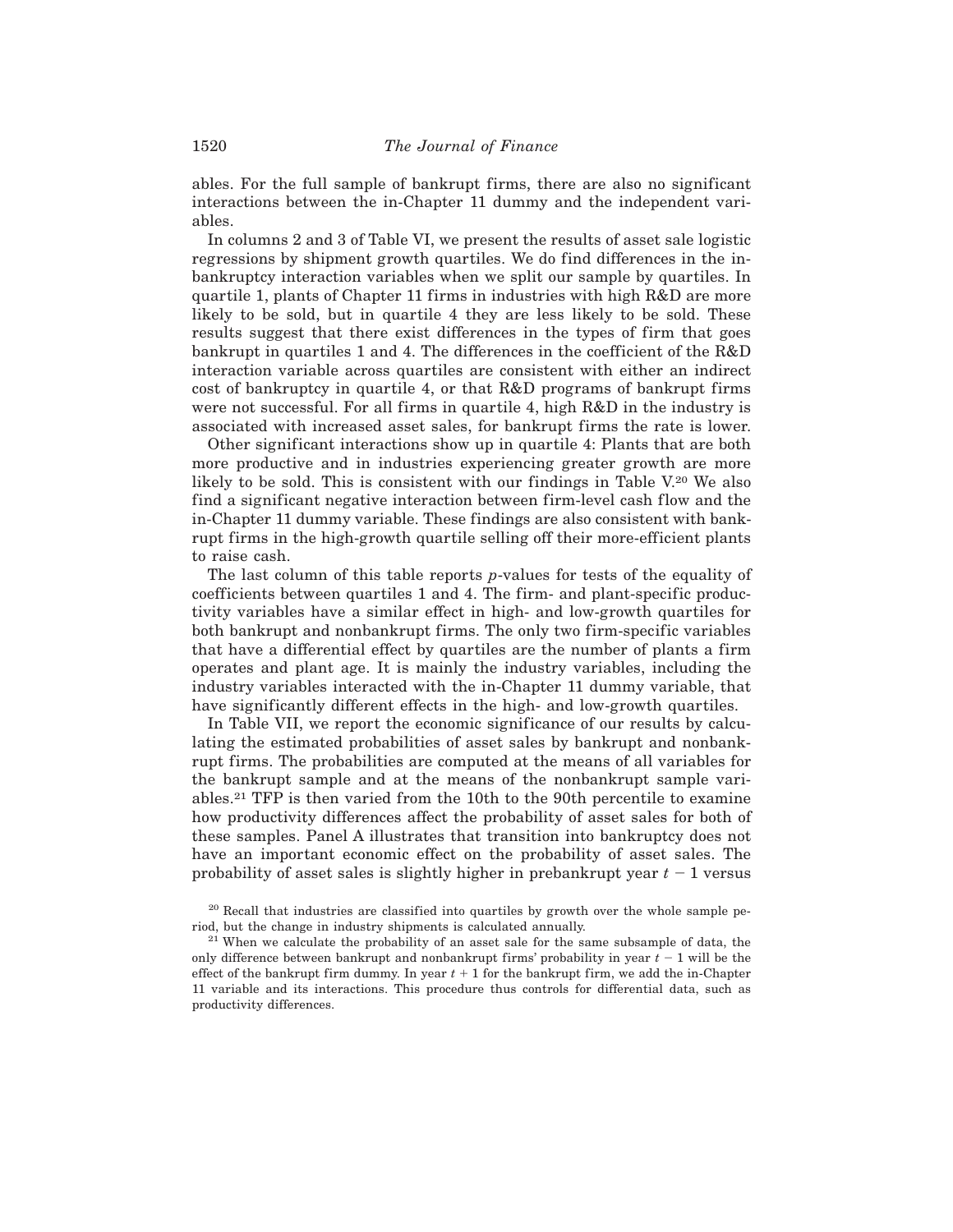#### **Table VII**

#### **Plant Asset Sales: Estimated Probabilities**

Estimated probabilities of an asset sale by bankrupt and nonbankrupt firms at the 10th, 25th, 50th, and 90th percentiles of total factor productivity (TFP). We compute estimated probabilities using the coefficients from the logit regressions from Table VI predicting asset sales. Panel A uses the coefficients from logit regression A from Table VI and the data for the full sample. Panel B is for quartiles 1 and 4 and uses the coefficients from logit regresssions B and C from Table VI. We compute these probabilities holding all other variables besides TFP and TFP interaction terms at the sample means of the nonbankrupt and bankrupt firms. For the year  $t-1$ , nonbankrupt firms and the bankrupt firms probabilities are computed with the beforebankruptcy indicator variable equal to 0 and 1 respectively. For the year  $t + 1$  for the bankrupt firm, we include the during-bankruptcy indicator variable and the interactions with the industry and productivity variables. For quartiles, the percentiles refer to that specific subsample. Thus the 50th percentile for quartile 1 is the 12.5th percentile of the overall sample.

|                                |            | Probability of Plant Asset Sale at TFP: |                    |                                |                                |  |
|--------------------------------|------------|-----------------------------------------|--------------------|--------------------------------|--------------------------------|--|
|                                |            | 10 <sub>th</sub><br>Percentile          | 25th<br>Percentile | 50 <sub>th</sub><br>Percentile | 90 <sub>th</sub><br>Percentile |  |
|                                |            | Panel A: Full Sample                    |                    |                                |                                |  |
| Bankrupt firm:                 | Year $t-1$ | 7.65%                                   | 7.06%              | 6.57%                          | 5.59%                          |  |
| (data from bankrupt sample)    | Year $t+1$ | 4.91%                                   | 5.16%              | 5.39%                          | 5.88%                          |  |
| Bankrupt firm:                 | Year $t-1$ | 3.15%                                   | 2.91%              | 2.70%                          | 2.25%                          |  |
| (data from nonbankrupt sample) | Year $t+1$ | 2.16%                                   | 2.25%              | 2.33%                          | 2.54%                          |  |
| Nonbankrupt firm:              | Year $t-1$ | 1.75%                                   | 1.62%              | 1.50%                          | 1.25%                          |  |
| (data from nonbankrupt sample) | Year $t+1$ | $1.85\%$                                | 1.70%              | $1.57\%$                       | 1.31%                          |  |
| Nonbankrupt firm:              | Year $t-1$ | 4.34%                                   | 3.99%              | 3.71%                          | 3.14%                          |  |
| (data from bankrupt sample)    | Year $t+1$ | 4.46%                                   | 4.02%              | 3.68%                          | 3.06%                          |  |
|                                |            | Panel B: Quartiles 1 and 4              |                    |                                |                                |  |
| Quartile 1: Bankrupt firm      | Year $t-1$ | 4.90%                                   | 4.62%              | 4.35%                          | 3.74%                          |  |
|                                | Year $t+1$ | 2.55%                                   | 3.23%              | 3.93%                          | 5.70%                          |  |
| Quartile 1: Nonbankrupt firm   | Year $t-1$ | 4.48%                                   | 4.14%              | 3.81%                          | 3.14%                          |  |
|                                | Year $t+1$ | 3.64%                                   | 3.28%              | $2.90\%$                       | 2.22%                          |  |
| Quartile 4: Bankrupt firm      | Year $t-1$ | 8.09%                                   | 7.51%              | 6.92%                          | 5.74%                          |  |
|                                | Year $t+1$ | 3.74%                                   | 4.22%              | 4.87%                          | 6.64%                          |  |
| Quartile 4: Nonbankrupt firm   | Year $t-1$ | 4.78%                                   | $4.51\%$           | 4.25%                          | 3.66%                          |  |
|                                | Year $t+1$ | $4.86\%$                                | 4.45%              | 4.15%                          | 3.61%                          |  |

bankrupt year  $t + 1$ . This higher probability results from the large, statistically significant pre-Chapter 11 indicator variable.

Bankrupt firms have a higher probability of selling assets than do nonbankrupt firms. However, this increased probability is driven mainly by differences in the mean values of our explanatory productivity, firm-level cash flows, and industry variables for bankrupt and nonbankrupt firms. Evaluating the probability of asset sales by bankrupt firms at the mean of the data of the nonbankrupt sample, we find that there is a 3 to 4 percentage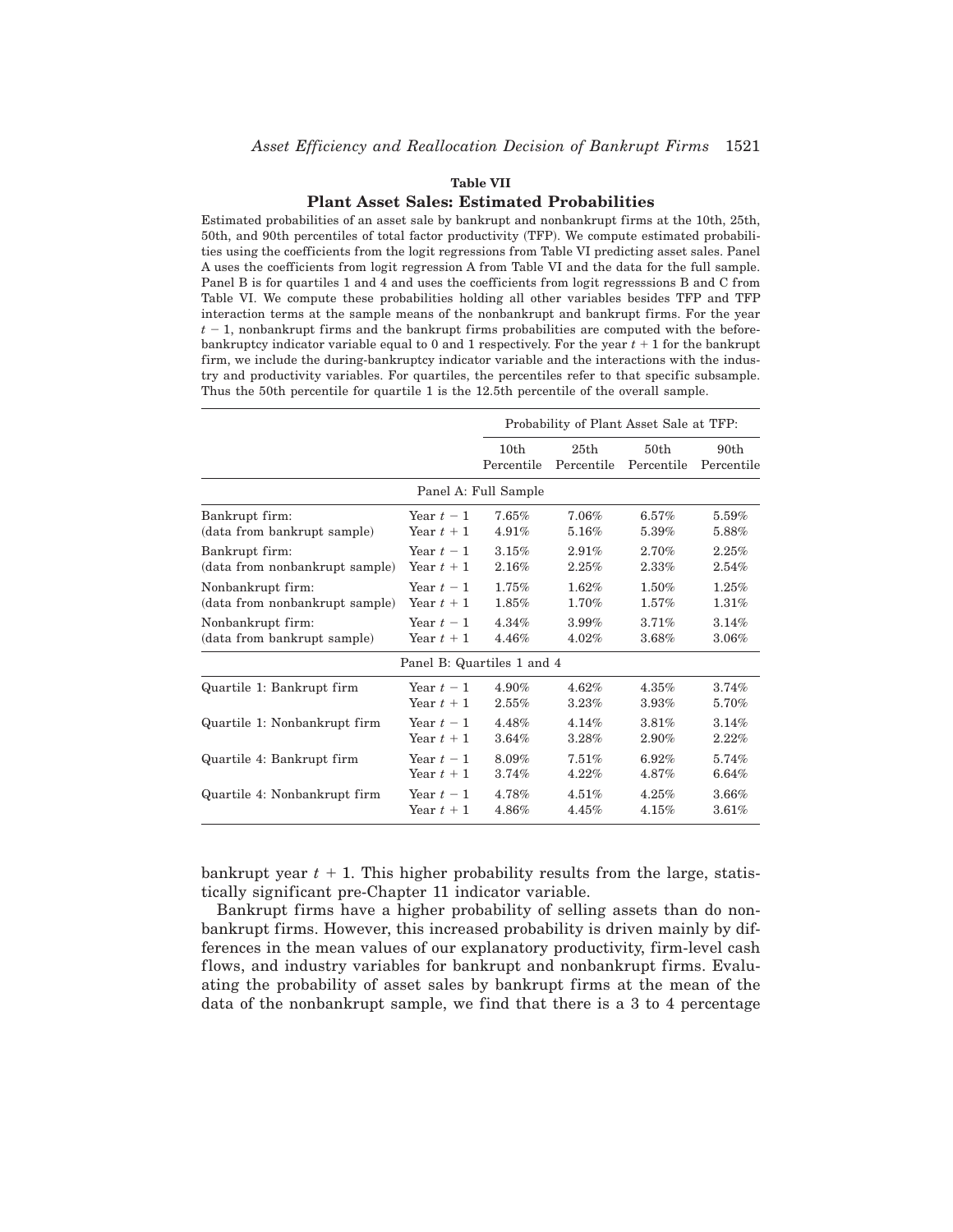points lower probability of asset sale. Evaluating the nonbankrupt firm's probability of sale at the mean of the bankrupt sample, there is a 2 to  $2\frac{1}{2}$ percentage points increase in the probability of an asset sale. Thus, approximately two-thirds of the increased probability of sales by bankrupt firms is accounted for by differences in the sample means, and one-third by the beforeand in-Chapter 11 dummy variables. The in-Chapter 11 interaction variables do not contribute significantly to the results.

The one case where an economically important difference for asset sales in bankruptcy occurs is in quartile 4. When we examine the probability of an asset sale by quartiles in Panel B, we find that for quartile 4 firms, the probability of an asset sale in the year subsequent to bankruptcy increases with TFP. This is consistent with our earlier finding that quartile 4 firms sell their better assets in bankruptcy.

The results support the prediction of a higher value of reallocation for all firms, both bankrupt and nonbankrupt, in high-growth industries. More asset sales occur for bankrupt firms but the industry and plant productivity variables are highly significant in explaining these sales. We find no evidence of an indirect bankruptcy cost in the form of a failure to sell assets. In fact, asset sales occur at a higher rate in the high-growth quartile. Thus, there is no evidence that reorganization costs are higher inside than outside of bankruptcy. However, we do find evidence that the bankrupt firms in the high-growth quartiles did not operate the sold plants as efficiently as the new owners. Thus, our evidence does not support the prediction of Shleifer and Vishny (1992) that assets of bankrupt firms are sold to less-efficient buyers.

### *C.2. Plant Closures and Liquidations*

To analyze plant closures by and liquidations of bankrupt firms, we first present average productivity numbers for closed plants and frequencies of closures for both bankrupt and industry firms. Next, we examine whether the industry-, firm-, and plant-level factors are associated with the decision to close a plant. We examine if there is any delay in closing plants by bankrupt firms—a potential bankruptcy cost if conflicts of interest are higher in bankruptcy.

We investigate whether industry characteristics can explain the probability of plant closure using logistic regressions. Our regressions include industry-, plant- and firm-level variables, and interactions of several of these variables with indicators of bankruptcy status. We present logistic results for the full sample and for quartiles 1 and 4. As in Table VI, the last column presents a test of whether coefficients are significantly different between quartiles 1 and 4. We test for differences by running a regression for all firms in quartiles 1 and 4 with a quartile 4 dummy variable interacted with the independent variables, and present the *p*-value for this interaction variable.

In the results for all quartiles, presented in column 1 of Table VIII, we do not find evidence of costs of bankruptcy in the form of delay or failure to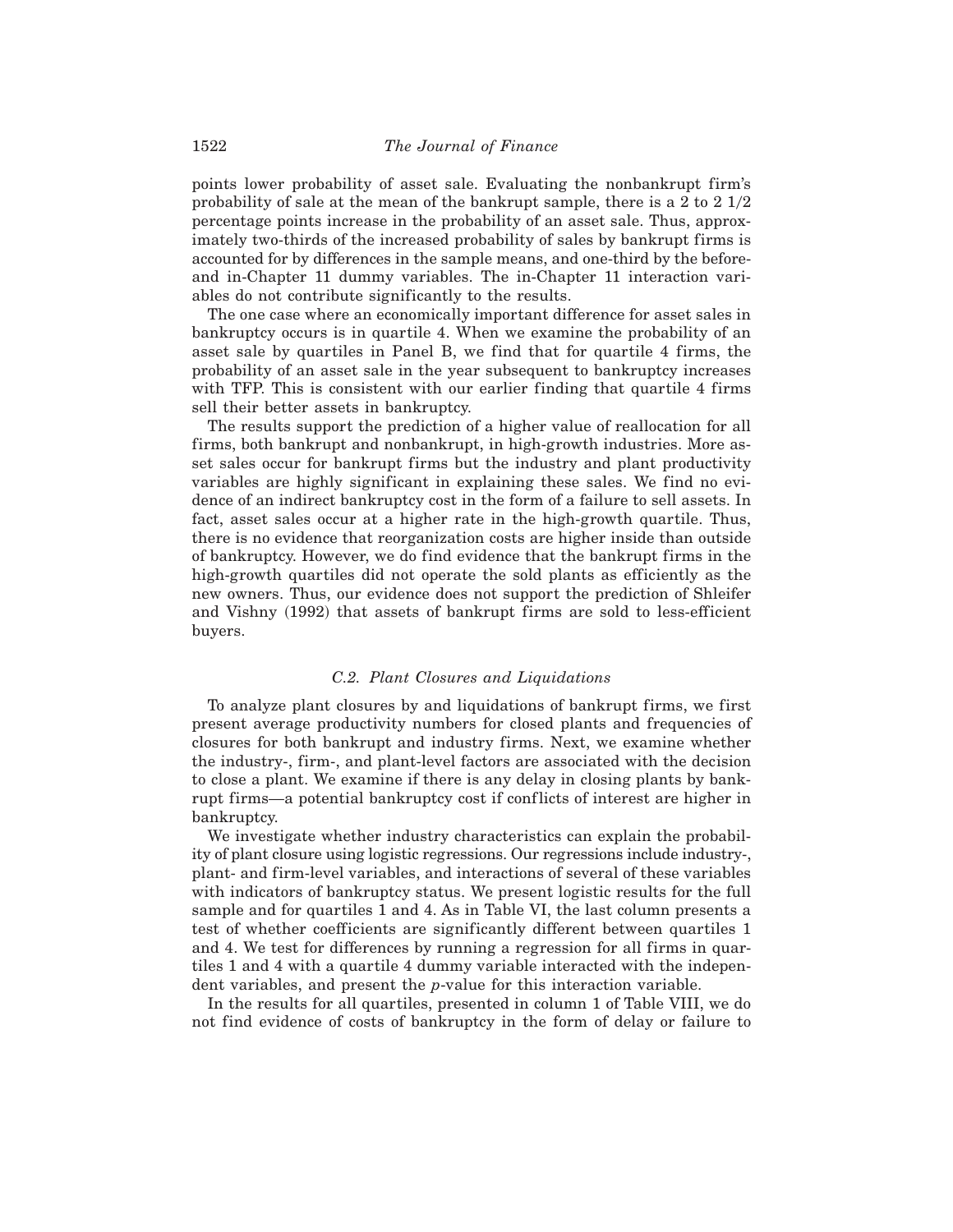close plants. The logistic regressions in column 1 show that for all firms, the industry-level variables—change in industry shipments and weighted industry R&D—are highly significant at less than 1 percent. We find that the probability of closure is negatively related to the change in industry shipments. Plant-level cash flows and productivity are also significantly and negatively related to closures. Both results are consistent with economic efficiency.

Though there are some differences between firms that experience and firms that do not experience bankruptcy, we find limited evidence that Chapter 11 status affects closing decisions. After controlling for other variables, firms that experience bankruptcy have increased rates of closures before and after, but not during, Chapter 11. The coefficients on the dummy variables for before- and after-Chapter 11 are positive and highly significant. However, the variable indicating that the firm is in Chapter 11 is not significant.

We interact the before-, in-, and after-Chapter 11 dummy variables with total factor productivity, cash flow, industry R&D, change in shipments, and capacity utilization. There are no significant interactions between the beforeand after-Chapter 11 bankrupt-firm dummy variables and the industry variables. We do not report these interactions.

There are significant interactions between the in-Chapter 11 dummy variable and our independent variables. While they are in Chapter 11, firms' closing decisions are more sensitive to the change in industry shipments and the level of industry R&D. The interaction with the change in industry shipments is negative and significant, showing that a decline in shipments causes the probability of closure to increase. The increased sensitivity to industry shipments suggests that the bankrupt firms' plants are marginal in the industry. The negative association between the interaction of bankruptcy and industry R&D shows that firms in industries with low R&D close more plants. This finding is consistent with the perception of fewer growth options in these industries.

In columns 2 and 3 of Table VIII, we investigate closing decisions by quartiles. Except for the case of quartile 4 firms, we find no evidence that the productivity of plants closed by bankrupt firms differs from that of plants closed by other industry firms. In quartile 4, there is a negative interaction, significant at the 10 percent level, between total factor productivity and the in-Chapter 11 variable: As productivity increases, these plants are less likely to be closed. There are no significant interactions between firm cash flow and the in-Chapter 11 variable. This indicates that cash flows do not affect closure decisions of bankrupt firms differently.

The last column of this table tests whether coefficients are significantly different between quartiles 1 and 4. We report *p*-values for this test in the last column. For bankrupt firms, we find significant differences between quartiles 1 and 4 for the effect of the industry R&D. In high-growth quartiles, increased industry R&D is associated with a lower probability of closing a plant.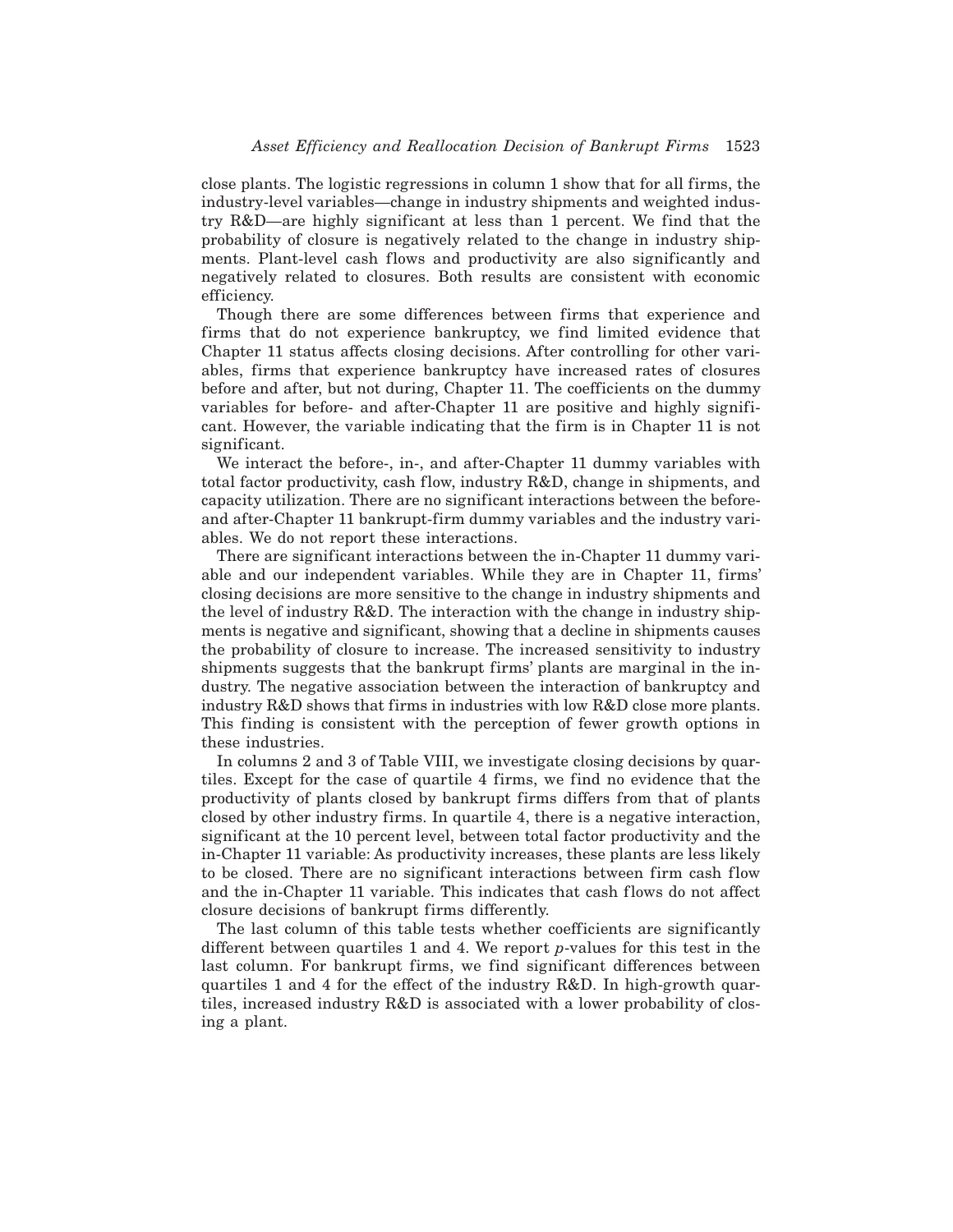# **Table VIII Plant Closing Decisions**

Regressions test the effects of plant-level productivity and industry-level demand and supply variables on plant closing of bankrupt firms and other nonbankrupt industry firms. We estimate the regressions using a logistic-limited dependent variable model. The dependent variable equals 1 if a plant is closed in that year. The change in industry shipments and capacity utilization are yearly at the 4-digit SIC code level. Weighted industry research and development  $(R&D)$  is from COMPUSTAT firm-level data and represents  $R&D$  and advertising expense divided firm sales aggregated up to the 3-digit SIC code. Total Factor Productivity (TFP) is calculated using a translog production function. Operating cash flow is the value of shipments less labor, materials and energy costs divided by value of shipments. Relative plant scale is the plant's asset size divided by the average assets for plants in each industry. Capacity utilization is at the 4-digit SIC code and is from the Bureau of the Census. Data are yearly from 1977 to 1990.  $(p$ -values are in parentheses.)

|                                                                                               | Dependent Variable:<br>Plant Closing          |                                    | Test for<br>Significant<br>Difference: |                                            |
|-----------------------------------------------------------------------------------------------|-----------------------------------------------|------------------------------------|----------------------------------------|--------------------------------------------|
|                                                                                               | Logit A:<br>Full Sample Quartile 1 Quartile 4 | Logit B:                           | Logit C:                               | Quartile $4-$<br>Quartile 1<br>$(p$ value) |
| Industry-level variables                                                                      |                                               |                                    |                                        |                                            |
| Change in industry shipments                                                                  | $-1.581$<br>$(0.000)$ <sup>a</sup>            | $-1.304$<br>$(0.002)^{a}$          | $-2.135$<br>$(0.000)$ <sup>a</sup>     | $(0.018)^{b}$                              |
| Weighted industry R&D                                                                         | $-7.360$<br>$(0.000)$ <sup>a</sup>            | $-3.286$<br>$(0.014)^{b}$          | $-2.904$<br>$(0.038)^{b}$              | $(0.015)^{b}$                              |
| Capacity utilization                                                                          | $-0.006$<br>$(0.000)$ <sup>a</sup>            | $-0.007$<br>$(0.006)$ <sup>a</sup> | 0.001<br>(0.214)                       | (0.396)                                    |
| Standard deviation of industry shipments                                                      | 3.783<br>$(0.000)$ <sup>a</sup>               | 3.256<br>$(0.000)$ <sup>a</sup>    | 12.00<br>$(0.000)$ <sup>a</sup>        | $(0.000)$ <sup>a</sup>                     |
| Plant- and firm-level variables                                                               |                                               |                                    |                                        |                                            |
| Number of plants owned by firm                                                                | 0.006<br>$(0.000)$ <sup>a</sup>               | 0.005<br>$(0.000)$ <sup>a</sup>    | 0.007<br>$(0.000)$ <sup>a</sup>        | (0.556)                                    |
| Log of firm shipments                                                                         | $-0.048$<br>$(0.000)$ <sup>a</sup>            | $-0.066$<br>$(0.000)$ <sup>a</sup> | $-0.027$<br>(0.160)                    | (0.429)                                    |
| Total factor productivity (TFP)<br>(Lagged one year)                                          | $-0.173$<br>$(0.000)$ <sup>a</sup>            | $-0.162$<br>$(0.000)$ <sup>a</sup> | $-0.279$<br>$(0.000)$ <sup>a</sup>     | $(0.000)$ <sup>a</sup>                     |
| Plant-level operating cash flow                                                               | $-0.147$                                      | $-0.158$                           | $-0.097$                               |                                            |
| (Lagged one year)<br>Relative plant scale                                                     | $(0.002)^{a}$<br>$-0.276$                     | $(0.014)$ <sup>b</sup><br>$-0.286$ | (0.296)<br>$-0.463$                    | (0.226)                                    |
| Plant age                                                                                     | $(0.000)$ <sup>a</sup><br>$-0.022$            | $(0.000)$ <sup>a</sup><br>$-0.026$ | $(0.000)$ <sup>a</sup><br>$-0.030$     | $(0.000)$ <sup>a</sup>                     |
|                                                                                               | $(0.000)$ <sup>a</sup>                        | $(0.000)$ <sup>a</sup>             | $(0.000)$ <sup>a</sup>                 | (0.261)                                    |
| Bankruptcy variables<br>Before Chapter 11 dummy variable                                      | 0.681                                         | 0.692                              | 0.944                                  |                                            |
| $(=1$ for years before firm is in Ch. 11)<br>In Chapter 11 dummy variable                     | $(0.000)$ <sup>a</sup><br>$-0.123$            | $(0.000)$ <sup>a</sup><br>$-2.019$ | $(0.000)$ <sup>a</sup><br>$-0.473$     | (0.663)                                    |
| $(=1$ while firm is in Ch. 11)                                                                | (0.916)                                       | (0.384)                            | (0.889)                                | (0.899)                                    |
| After Chapter 11 dummy variable<br>$(=1$ after firm emerges from Ch. 11)<br>In Chapter 11*TFP | 0.382<br>$(0.007)^{a}$<br>$-0.543$            | $-0.136$<br>(0.787)<br>$-0.394$    | 0.529<br>$(0.002)^{a}$<br>$-0.808$     | $(0.056)^{b}$                              |
|                                                                                               | (0.146)                                       | (0.351)                            | $(0.047)^{b}$                          | (0.417)                                    |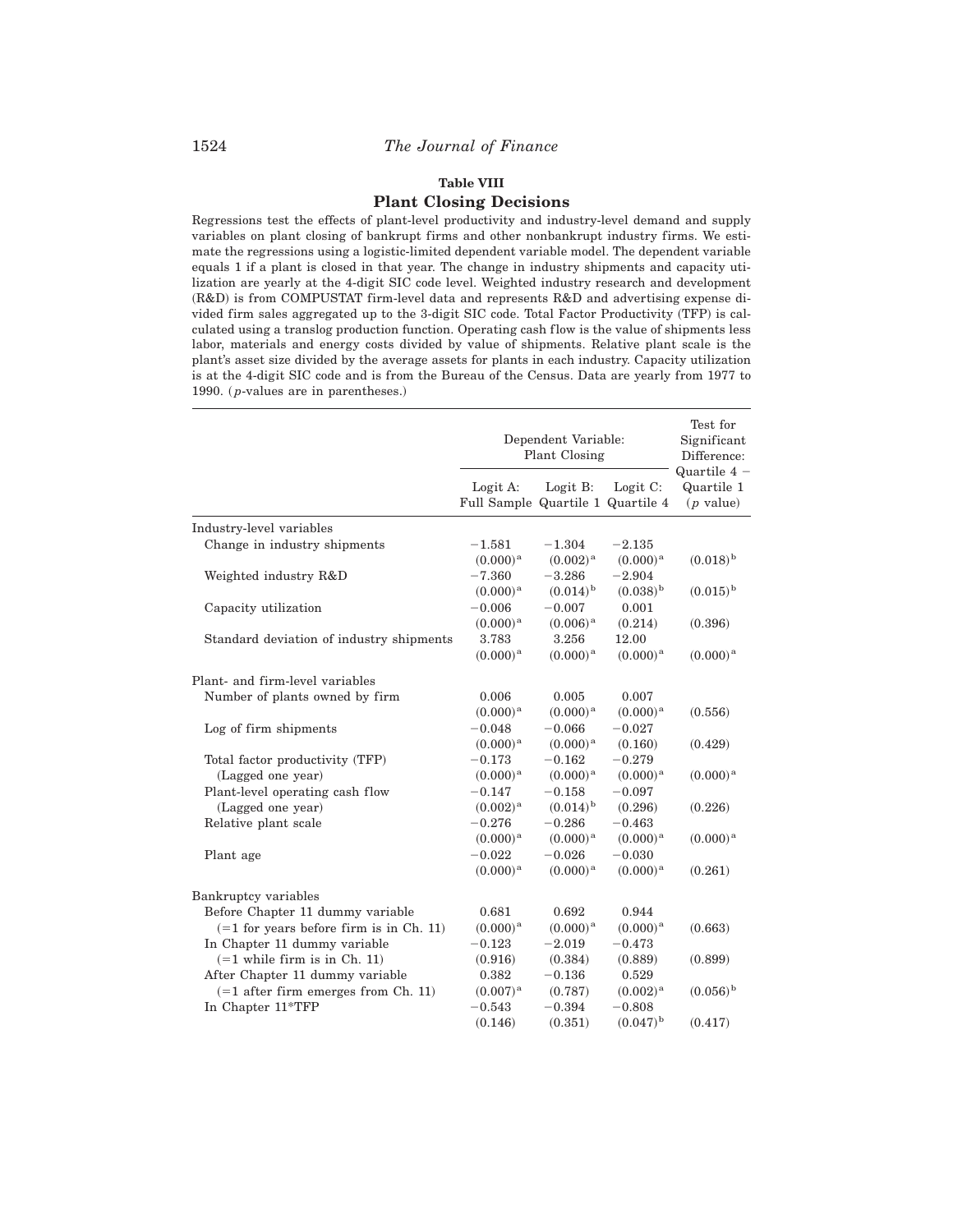|                                                 | Dependent Variable:<br>Plant Closing | Test for<br>Significant<br>Difference: |                           |                                            |
|-------------------------------------------------|--------------------------------------|----------------------------------------|---------------------------|--------------------------------------------|
|                                                 | Logit A:<br><b>Full Sample</b>       | Logit $B$ :<br>Quartile 1              | Logit $C$ :<br>Quartile 4 | Quartile $4-$<br>Quartile 1<br>$(p$ value) |
| Bankruptcy variables                            |                                      |                                        |                           |                                            |
| In Chapter 11 <sup>*</sup> cash flow            | $-0.804$                             | $-0.293$                               | $-0.418$                  |                                            |
|                                                 | (0.189)                              | (0.751)                                | (0.351)                   | (0.966)                                    |
| In Chapter 11*industry R&D                      | $-23.915$                            | $-70.289$                              | $-41.85$                  |                                            |
|                                                 | $(0.015)^{b}$                        | $(0.008)^{a}$                          | $(0.069)^c$               | $(0.008)^{a}$                              |
| In Chapter 11 <sup>*</sup> change in shipments  | $-3.072$                             | $-9.213$                               | $-10.51$                  |                                            |
|                                                 | $(0.035)^{b}$                        | $(0.054)^c$                            | $(0.025)^{b}$             | (0.393)                                    |
| In Chapter 11 <sup>*</sup> capacity utilization | 0.007                                | 0.032                                  | 0.031                     |                                            |
|                                                 | (0.216)                              | (0.262)                                | (0.452)                   | (0.337)                                    |
| Total plant years                               | 371,373                              | 60,477                                 | 85,148                    |                                            |
| $x^2$ statistic                                 | 1299.79                              | 145.33                                 | 463.81                    |                                            |
| Significance level $(p$ -value)                 | ${<}1\%$                             | ${<}1\%$                               | ${<}1\%$                  |                                            |

**Table VIII***—Continued*

a,b,c Significantly different from zero at the 1 percent, 5 percent, and 10 percent levels, respectively, using a two-tailed *t*-test.

In Table IX we investigate the economic significance of our results. As with asset sales, we compute the estimated probabilities of plant closures at the means of all variables for the bankrupt sample, and at the means for the nonbankrupt sample. We examine how the change in industry shipments affects the probability of closure for the bankrupt and nonbankrupt samples, and find that the probability of closure is higher for bankrupt firms. At the 50th percentile, the probability of closing in the year prior to bankruptcy is 3.23 percent for bankrupt firms and 1.65 percent for nonbankrupt firms. We evaluate both at the mean of the variables of the bankrupt firm sample. The increased probability relates to the higher sensitivity of bankrupt firms' closure decisions to the industry variables interacted with the during-bankruptcy dummy variable.

We also find a striking difference between quartile 1 and quartile 4. At the 50th percentile of these quartiles, the probability of closing is 9.5 percent for quartile 1 and only 0.25 percent for quartile 4. These results show that average closure rates are significantly higher and economically more important for bankrupt firms in the declining quartile. In declining industries, Chapter 11 appears to be a mechanism for fostering the exit of capacity.

We also explore how asset sales and closures may relate to each other. First, we estimate a multinomial logit for quartiles 1 and 4. The differences between the multinomial estimates and the ones we present in the paper are immaterial: They are in the third decimal place. This is consistent with our priors that the shocks that affect closing and asset sales are different.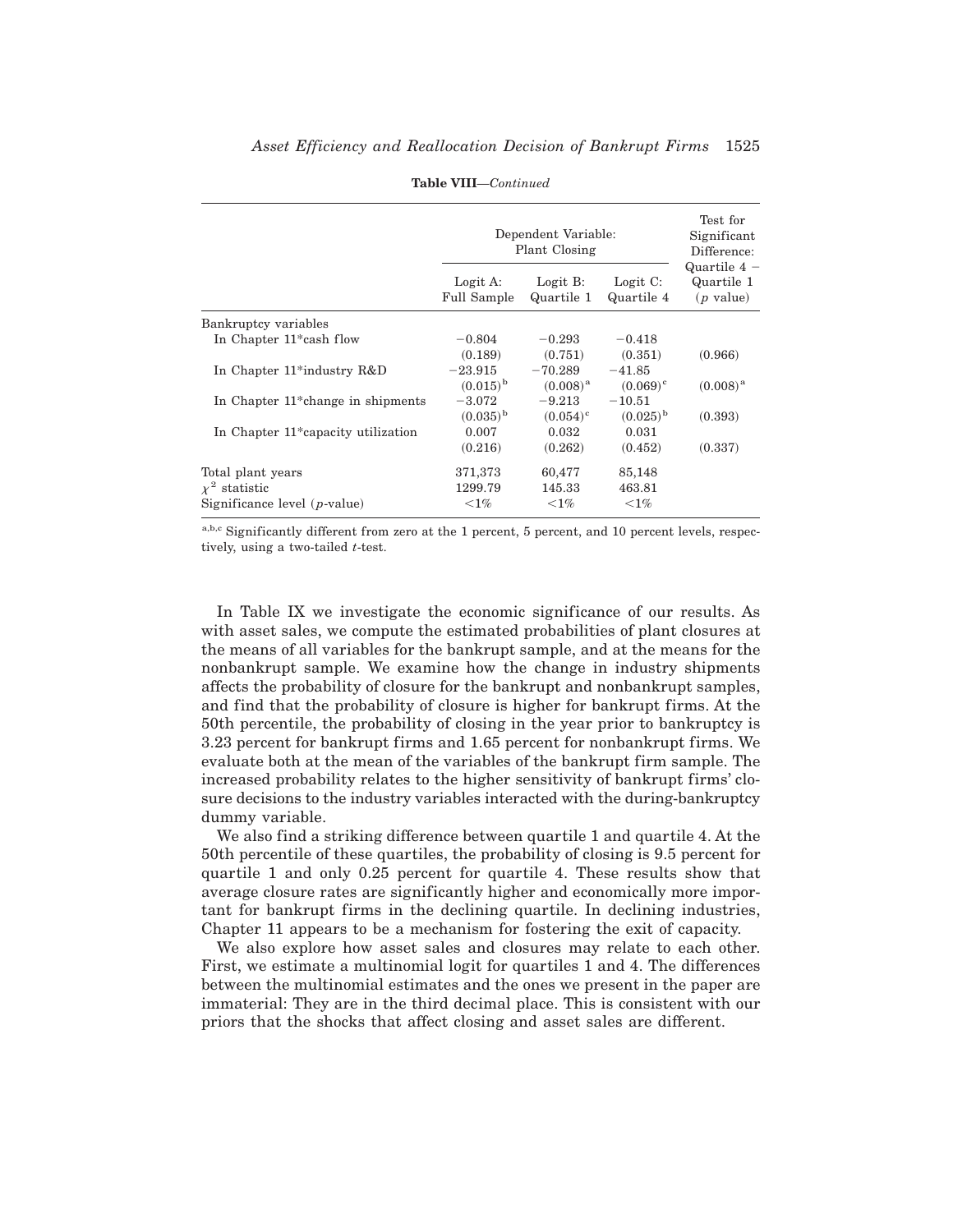#### **Table IX**

### **Plant Closures: Estimated Probabilities**

Estimated probabilities of a plant closure by bankrupt and nonbankrupt firms at the 10th, 25th, 50th, and 90th percentiles of change in industry shipments. We compute estimated probabilities using the coefficients from the logit regressions from Table VIII using logit regression A for the full sample and logit regressions C and D for the quartiles. We compute these probabilities holding all other variables besides change in industry shipments and its interaction terms at the sample means of the nonbankrupt and bankrupt firms. For the year  $t - 1$ , nonbankrupt firms and the bankrupt firms' probabilities are computed with the before-bankruptcy indicator variable equal to 0 and 1 respectively. For the year  $t + 1$  for the bankrupt firm, we include the during-bankruptcy indicator variable and the interactions with the industry and productivity variables. For quartiles, the percentiles refer to that specific subsample. Thus the 50th percentile for quartile 1 is the 12.5th percentile of the overall sample.

|                                |              | Probability of Plant Closure Varying<br>Change in Industry Shipments |                    |                                |                    |  |
|--------------------------------|--------------|----------------------------------------------------------------------|--------------------|--------------------------------|--------------------|--|
|                                |              | 10 <sub>th</sub><br>Percentile                                       | 25th<br>Percentile | 50 <sub>th</sub><br>Percentile | 90th<br>Percentile |  |
| Bankrupt firm: All quartiles   | Year $t-1$   | 3.65%                                                                | 3.38%              | 3.23%                          | 2.86%              |  |
| (data from bankrupt sample)    | Year $t+1$   | 1.92%                                                                | 1.62%              | $1.43\%$                       | $1.22\%$           |  |
| Quartile 1                     | Year $t+1$   | 12.69%                                                               | 9.81%              | $9.50\%$                       | 6.29%              |  |
| Quartile 4                     | Year $t+1$   | 0.46%                                                                | $0.30\%$           | 0.25%                          | 0.15%              |  |
| Bankrupt firm: All quartiles   | Year $t-1$   | 3.23%                                                                | 3.04%              | 2.89%                          | 2.45%              |  |
| (data from nonbankrupt sample) | Year $t+1$   | 1.66%                                                                | $1.33\%$           | 1.19%                          | 1.04%              |  |
| Quartile 1                     | Year $t+1$   | 11.76%                                                               | $8.55\%$           | $8.60\%$                       | $6.09\%$           |  |
| Quartile 4                     | Year $t+1$   | 0.39%                                                                | 0.29%              | 0.19%                          | 0.05%              |  |
| Nonbankrupt firm:              | Year $t-1$   | 1.65%                                                                | $1.55\%$           | 1.48%                          | 1.25%              |  |
| (data from nonbankrupt sample) | Year $t + 1$ | $1.57\%$                                                             | 1.45%              | 1.40%                          | $1.23\%$           |  |
| Nonbankrupt firm:              | Year $t-1$   | $1.87\%$                                                             | 1.73%              | $1.65\%$                       | 1.45%              |  |
| (data from bankrupt sample)    | Year $t+1$   | $1.83\%$                                                             | 1.73%              | $1.66\%$                       | 1.47%              |  |

Second, we estimate the interaction between asset sales and closures over time. We include two variables to capture the extent of past closures and asset sales. These variables measure the percentages closed and sold, respectively, in the previous five years. We interact these variables with the bankruptcy indicator variable to test if bankrupt firms are affected differently by past sales and closures.

Including these variables does not change the significance or sign on the other variables in our previous regressions. For all firms, past asset sales and closures reduce the probability of a current asset sale, but past closures increase the likelihood of a current closure. There is a very limited difference between bankrupt and nonbankrupt firms. The bankruptcy interaction variables are not significant in quartiles 1 and 4 for asset sales. For closures, the bankruptcy interaction variable with past asset sales is significant at 4.9 percent only in quartile 4, and insignificant in quartile 1.

Table X compares the subsample of bankrupt firms that convert to Chapter 7 from Chapter 11 with Chapter 11 firms that do not convert to Chap-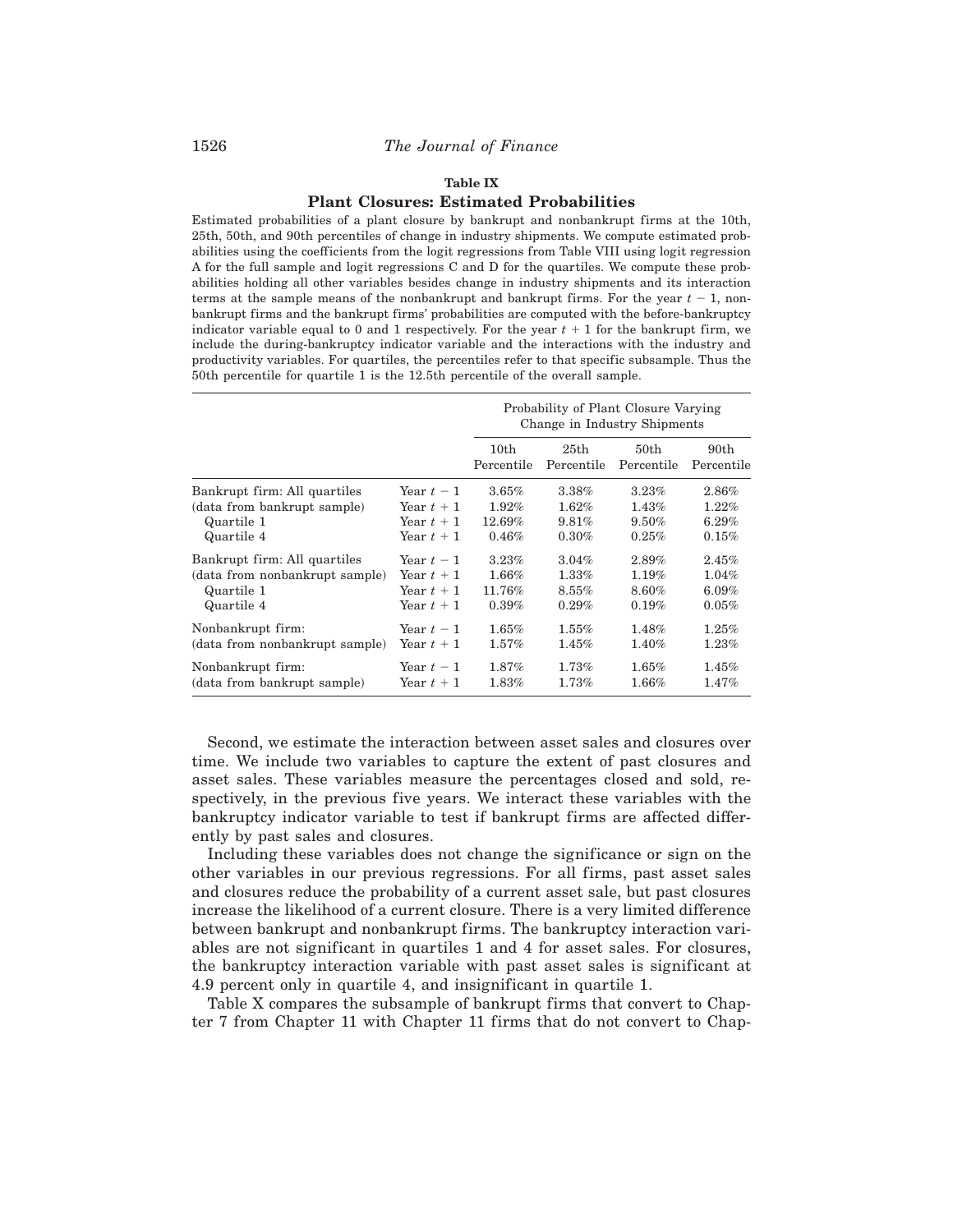### **Table X**

### **Transfers to Chapter 7 Liquidation**

This table examines the productivity of firms' plants that transferred into Chapter 7 liquidation from Chapter 11 compared to the remaining Chapter 11 firms that did not enter Chapter 7. Numbers are relative total factor productivity (TFP) for plants less the industry-average TFP for each year. TFPs are standardized by dividing by the standard deviation of industry TFP at the four-digit SIC code level. Quartiles are determined by using the change in the real value of shipments at the three-digit SIC code from the NBER. Productivity (TFP) numbers are presented combining the lowest two and highest two quartiles to obtain sufficient numbers of plants to allow disclosure under government criteria. — means that the cell cannot be disclosed because there are too few plants in this relative year. The Chapter 11 firms in columns 1 and 3 are the subset of Chapter 11 firms that do not transfer to Chapter 7. Columns 2 and 4 represent the years in Chapter 7 after transferring from Chapter 11, for the lowest two and highest two quartiles, respectively. We assign firms to Chapter 7 based on the year-end status; thus some firms transfer to Chapter  $7$  in the same year they declare Chapter 11.  $(t\text{-statistics for})$ significant differences from zero are in parentheses.)

|                                                                       | Growth in Shipments                        |                  |                                             |                  |                                            |                  |                                             |                  |
|-----------------------------------------------------------------------|--------------------------------------------|------------------|---------------------------------------------|------------------|--------------------------------------------|------------------|---------------------------------------------|------------------|
|                                                                       | Lowest Two Quartiles                       |                  |                                             |                  | <b>Highest Two Quartiles</b>               |                  |                                             |                  |
|                                                                       | Chapter<br>11<br>Firms                     | $\boldsymbol{n}$ | Ch. 11 Firms<br>transferred<br>to Chapter 7 | $\boldsymbol{n}$ | Chapter<br>11<br>Firms                     | $\boldsymbol{n}$ | Ch. 11 Firms<br>transferred<br>to Chapter 7 | $\boldsymbol{n}$ |
|                                                                       |                                            |                  | Panel A: Years before Chapter 11            |                  |                                            |                  |                                             |                  |
| Year $-2$                                                             | $-0.031$<br>$(-0.82)$                      | 636              | $-0.219$<br>$(-2.81)^{a}$                   | 146              | 0.046<br>(0.88)                            | 330              | $-0.198$<br>$(-1.75)^{\circ}$               | 76               |
| Year $-1$                                                             | $-0.036$<br>$(-1.04)$                      | 607              | $-0.098$<br>$(-1.20)$                       | 109              | $-0.019$<br>$(-0.33)$                      | 295              | $-0.189$<br>$(-1.38)$                       | 64               |
|                                                                       |                                            |                  | Panel B: After Declaration of Chapter 11    |                  |                                            |                  |                                             |                  |
| Year <sub>0</sub><br>$t$ -stat for average<br>t-stat for $-1$ to 0    | $-0.100$<br>$(-2.35)^{\circ}$<br>$(-1.15)$ | 514              | $-0.070$<br>$(-0.40)$<br>(0.15)             | 24               | $-0.046$<br>$(-0.77)$<br>$(-0.32)$         | 299              | $-0.347$<br>$(-2.58)^{a}$<br>$(-0.82)$      | 36               |
| Year $+1$<br>$t$ -stat for average<br>t-stat for $-1$ to $+1$         | 0.046<br>(0.89)<br>(1.32)                  | 412              | $-0.105$<br>$(-0.41)$<br>$(-0.03)$          | 13               | 0.016<br>(0.19)<br>(0.37)                  | 209              |                                             |                  |
| Year $+2$<br>$t$ -stat for average<br>t-stat for $-1$ to $+2$         | 0.026<br>(0.46)<br>(0.93)                  | 208              |                                             |                  | $-0.073$<br>$(-0.78)$<br>$(-0.58)$         | 129              |                                             |                  |
| Year $+3$<br>$t$ -stat for average<br><i>t</i> -stat for $-1$ to $+3$ | 0.048<br>(0.62)<br>(0.99)                  | 133              |                                             |                  | $-0.336$<br>$(-2.49)^{a}$<br>$(-2.96)^{a}$ | 59               |                                             |                  |
| Year $+4$<br>$t$ -stat for average<br>t-stat for $-1$ to $+4$         | 0.072<br>(0.76)<br>(1.07)                  | 85               |                                             |                  | $-0.177$<br>$(-1.32)$<br>$(-1.28)$         | 49               |                                             |                  |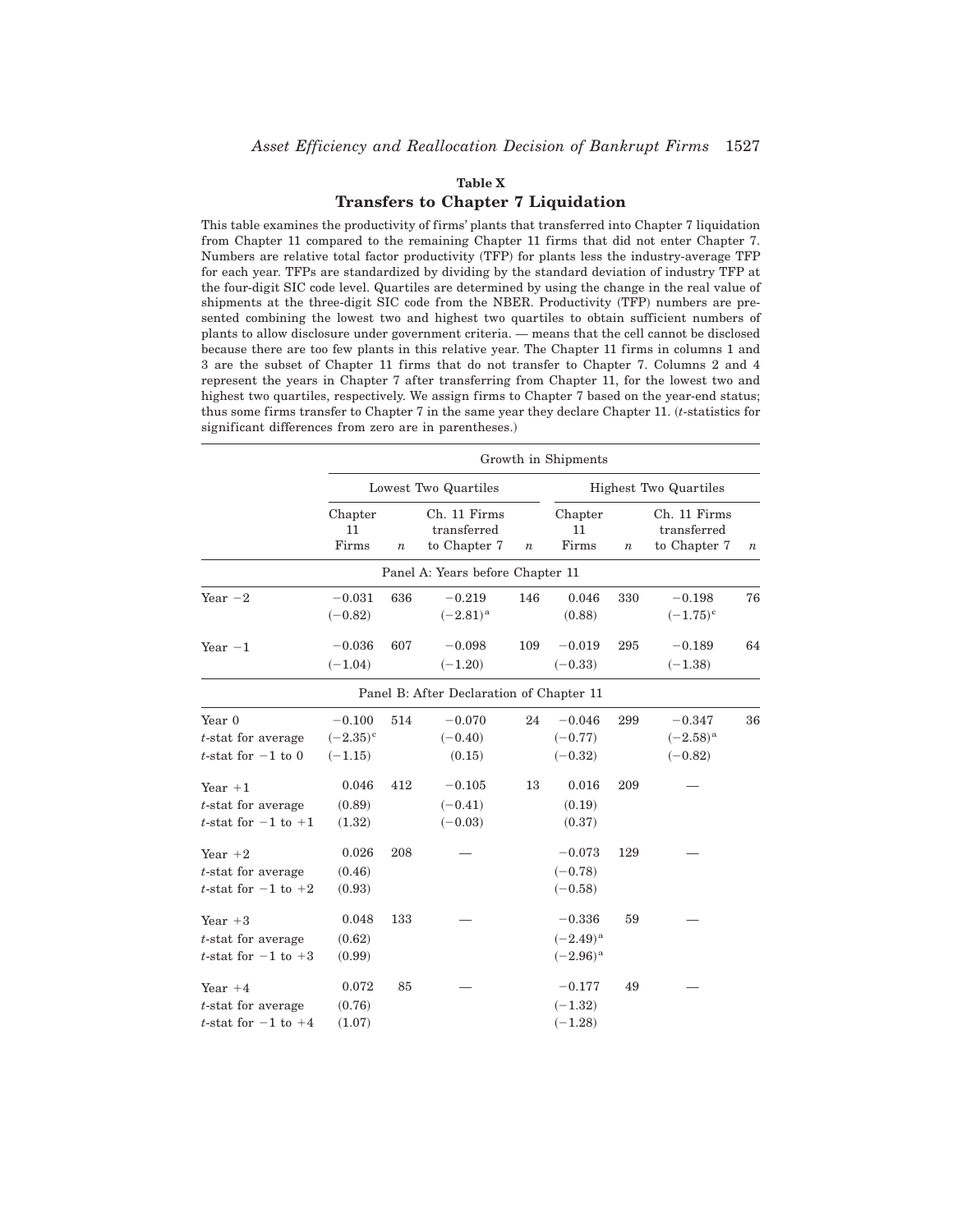|                                                                                        | Growth in Shipments                |                  |                                             |                  |                                          |                  |                                             |                  |
|----------------------------------------------------------------------------------------|------------------------------------|------------------|---------------------------------------------|------------------|------------------------------------------|------------------|---------------------------------------------|------------------|
|                                                                                        | Lowest Two Quartiles               |                  |                                             |                  | <b>Highest Two Quartiles</b>             |                  |                                             |                  |
|                                                                                        | Chapter<br>11<br>Firms             | $\boldsymbol{n}$ | Ch. 11 Firms<br>transferred<br>to Chapter 7 | $\boldsymbol{n}$ | Chapter<br>11<br>Firms                   | $\boldsymbol{n}$ | Ch. 11 Firms<br>transferred<br>to Chapter 7 | $\boldsymbol{n}$ |
| Panel C: After Leaving Chapter 11, Emerged Firms versus Firms Transferred to Chapter 7 |                                    |                  |                                             |                  |                                          |                  |                                             |                  |
| $Year +1$<br><i>t</i> -stat for average $(-1.41)$<br><i>t</i> -stat for $-1$ to $+1$   | $-0.087$<br>$(-0.71)$              | 260              | $-0.274$<br>$(-2.89)^{a}$<br>$(-1.40)$      | 80               | $-0.207$<br>$(-2.32)^{b}$<br>$(-1.78)^c$ | 112              | $-0.131$<br>$(-0.97)$<br>(0.31)             | 38               |
| Year $+2$<br>$t$ -stat for average<br><i>t</i> -stat for $-1$ to $+2$                  | $-0.104$<br>$(-1.21)$<br>$(-0.73)$ | 136              | $-0.197$<br>$(-1.65)^c$<br>$(-0.68)$        | 69               | $-0.073$<br>$(-0.86)$<br>$(-0.53)$       | 77               | $-0.409$<br>$(-1.99)^c$<br>$(-0.64)$        | 17               |
| Year $+3$<br>$t$ -stat for average<br><i>t</i> -stat for $-1$ to $+3$                  | $-0.126$<br>$(-0.92)$<br>$(-0.63)$ | 75               | $-0.389$<br>$(-3.50)^{a}$<br>$(-2.11)^{b}$  | 69               | $-0.226$<br>$(-1.51)$<br>$(-1.29)$       | 49               | $-0.583$<br>$(-2.67)^{a}$<br>$(-1.53)$      | 15               |

**Table X***—Continued*

a,b,c Significantly different from zero at the 1 percent, 5 percent, and 10 percent levels, respectively, using a two-tailed *t*-test.

ter 7. Columns 1 and 3 represent the firms that never switch to Chapter 7, for the top and bottom two quartiles, respectively. Columns 2 and 4 represent the firms that do convert to Chapter 7 from Chapter 11.22 The firms in the Chapter 7 subsample do not emerge. Eventually they either sell or close all their plants. We assign firms to Chapter 7 based on the year-end status, thus some firms transfer to Chapter 7 within the same year of declaring Chapter 11. Year 0 is not included in this table because in this year firms spend part of the year in Chapter 11 and part of the year in Chapter 7. Panel A covers the years before declaring Chapter 11 and separates out those firms that eventually switch to Chapter 7 from Chapter 11. Panel B covers the years while the firms are in Chapter 11, again separating out firms that switch to Chapter 7. Panel C covers the years after firms leave Chapter 11, either emerging from bankruptcy (columns  $1$  and  $3$ ) or transferring to Chapter  $7$  (columns  $2$  and  $4$ ).

Panel B shows that while firms are in Chapter 11, the productivity of plants of those firms that eventually convert to Chapter 7 is much lower than the productivity of plants of firms that do not. Panel C shows that the productivity of those that convert to Chapter 7 is also much lower than the productivity of those that emerge from Chapter 11. There are also more Chapter 7 liquidations in the lowest two shipment growth quartiles. The

 $22$  All the prior tables include these Chapter 7 firms while they are in Chapter 11, thus avoiding survivorship bias.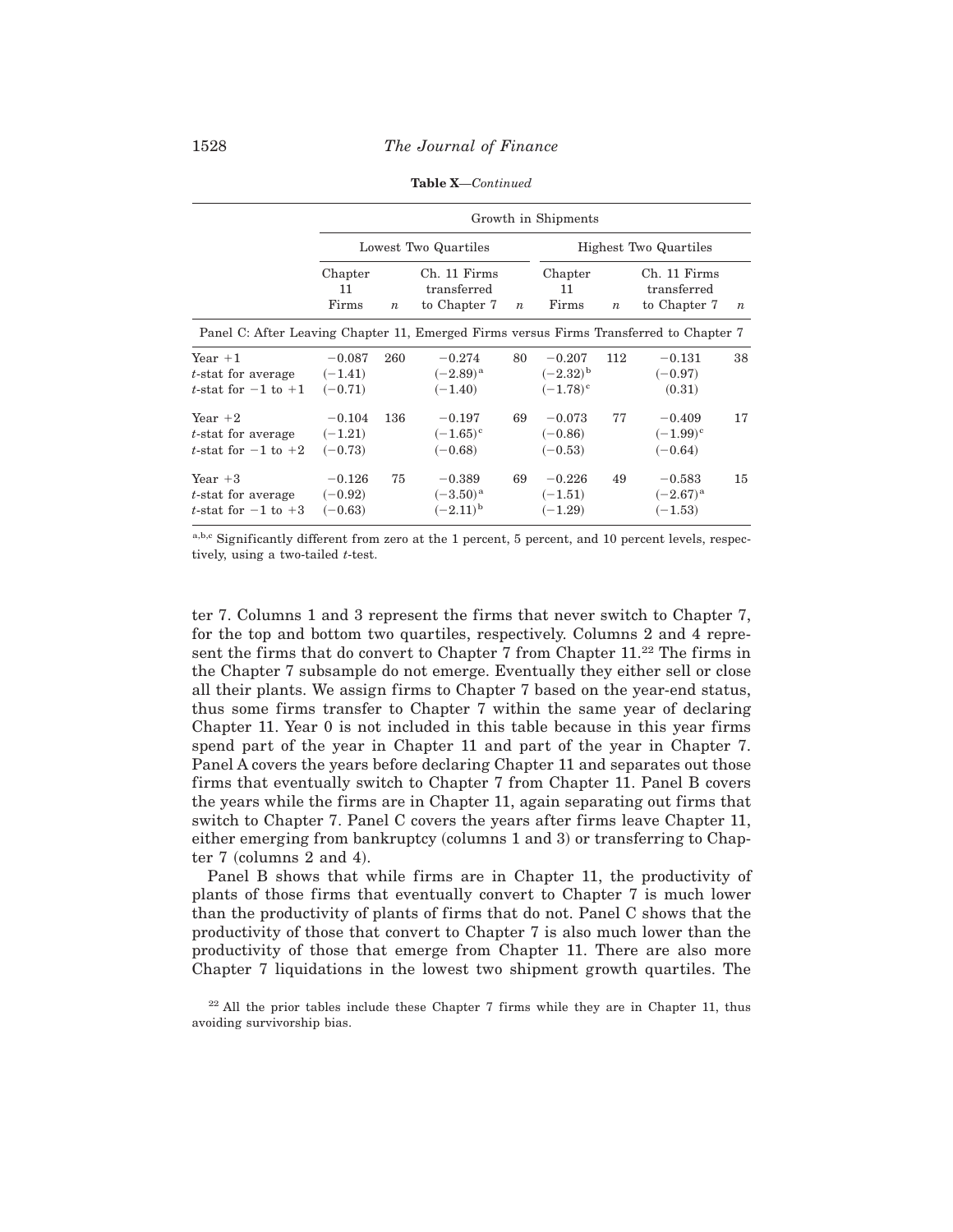lower productivity of Chapter 7 plants shows that, consistent with economic efficiency, plants selected for liquidation are indeed significantly less productive than their industry counterparts. This suggests that the bankruptcy process does discriminate between inefficient and efficient firms. Overall, we find a higher incidence of Chapter 7 liquidations, and a higher probability of closure and Chapter 11 bankruptcies in the declining-industry quartiles. This emphasizes the importance of industry effects in determining which firms become bankrupt.

### **IV. Conclusions**

We investigate how industry shipments and other industry characteristics affect firms' performance in bankruptcy and the decision to redeploy assets. We do not find much evidence of indirect bankruptcy costs. Chapter 11 bankruptcy status is relatively less important than industry and plant-level productivity factors in influencing bankrupt firms' decisions.

Our evidence shows that the decision to sell and close plants depends on industry demand and capacity utilization, which determine the opportunity costs of assets. Firms can enter bankruptcy and sell and/or close plants because the number of plants that can operate profitably in the industry can change. Under plausible assumptions, the value of reorganizing is highest when industry growth is highest. However, in these industries, the likelihood of bankruptcy could be lowest because the overall level of industry cash flows is high.

Our results show that the frequency of bankruptcy is indeed lowest in high-growth industries. We find that the proportion of plants going bankrupt is more than three times higher in declining industries than in highgrowth industries. However, the productivity of plants in declining industries does not significantly decrease relative to their industry counterparts. Thus, we find no evidence of any bankruptcy costs in these industries. For firms in declining industries, Chapter 11 protection does not seem to be used by lowproductivity firms to avoid closing or selling inefficient plants.

The results are different for plants belonging to firms that declare Chapter 11 in high-growth industries. Although these represent a lower proportion of plants in their industries, their average productivity is significantly lower than that of their industry counterparts. After correcting for survivorship bias because of plant sales and closures, the productivity of plants of bankrupt firms in high-growth industries, although low, decreases over time only for those firms that remain in Chapter 11 for four or more years. These findings show that asset composition and survivorship bias are serious problems that must be accounted for before comparisons can be made between ex post and ex ante performance. Changes in bankrupt firms' performance can be explained for the most part by asset sales and closures, not by changes in the efficiency of retained assets. As a result, the evaluation of the bankruptcy process must track all of these outcomes and must not focus solely on the productivity of survivor firms.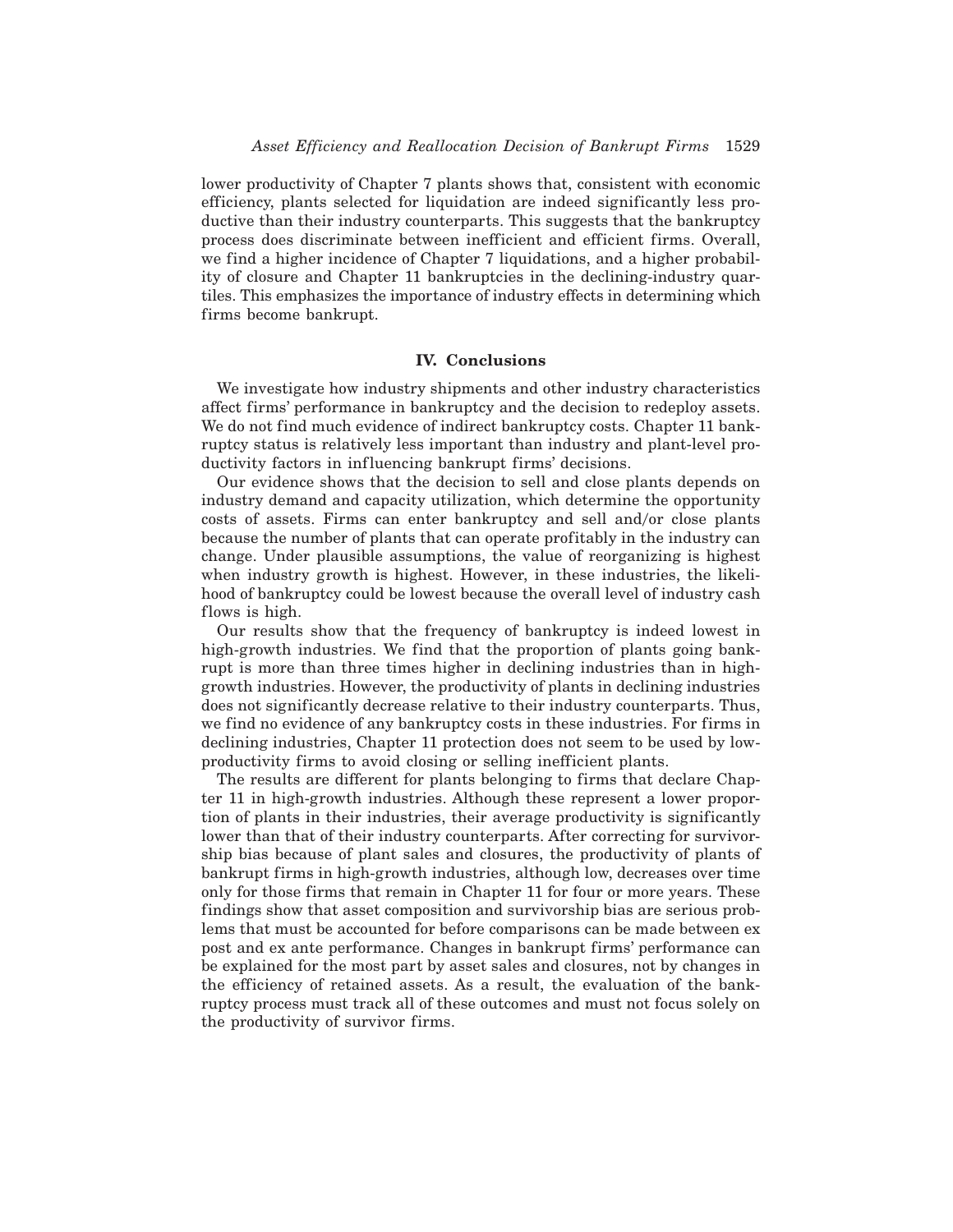When we analyze the redeployment of plants of Chapter 11 firms, several conclusions emerge. First, in high-growth industries, the productivity of purchased plants increases under new ownership, but in declining industries it does not. This finding is consistent with the hypothesis that the value of asset transfers is higher in high-growth industries. Second, the purchasers of bankrupt firms' plants are more efficient than the average firm in their industry. Overall, there is no evidence that indirect reorganization costs in Chapter 11 are higher than outside of bankruptcy.

The logistic regressions show that for both bankrupt and nonbankrupt firms, the probabilities of closures and asset sales are significantly related to the change in industry output and productivity. Bankruptcy status has a minimal effect on the probability of selling a plant. The probability of closures is higher for bankrupt firms in declining industries. This higher probability arises from the increased sensitivity of closures to changes in industry shipments during Chapter 11.

Our logistic regressions also show that industry-level research and development is significant in explaining the asset sale and closure decisions. In industries with high R&D and high growth in shipments, firms in bankruptcy are less likely to close and sell plants. These results suggest that asset specificity and technological change might affect the value of assets and whether these assets are sold.

The results suggest that in industries in which the opportunity costs of assets are high and positively correlated with cash flows, mechanisms other than bankruptcy might have a more important role in restructuring inefficient firms. The small size of realized indirect costs for firms that elect to enter bankruptcy does not necessarily imply that other distressed firms would not incur indirect bankruptcy costs if they enter Chapter 11. The differences across quartiles in the frequency of bankruptcy, in the efficiency of firms prior to bankruptcy, and in the population of bankrupt firms suggest that some firms in high-growth industries may not take advantage of Chapter 11 reorganization because of indirect costs. In future research we plan to examine these factors, and whether financial distress and the threat of bankruptcy affect the asset redeployment process under different demand conditions.

#### **REFERENCES**

Altman, Edward I., 1984, A further investigation of the bankruptcy cost question, *Journal of Finance* 39, 1067–1089.

Altman, Edward I., 1993, *Corporate Financial Distress and Bankruptcy* (John Wiley, New York).

- Andrade, Gregor, and Steven N. Kaplan, 1998, How Costly Is Financial (not Economic) Distress? Evidence from Highly Leveraged Transactions that Became Distressed, *Journal of Finance* 53, 1443–1493.
- Bartelsman. Eric J., and Wayne Gray, 1994, *The NBER Manufacturing Productivity Database*.
- Bergman, Yaacov Z., and Jeffrey L. Callen, 1991, Opportunistic underinvestment in debt renegotiation and capital structure, *Journal of Financial Economics* 29, 137–171.
- Berkovitch, Elazar, and Ronen Israel, 1997. The bankruptcy decision and debt contract renegotiations, Working paper, University of Michigan.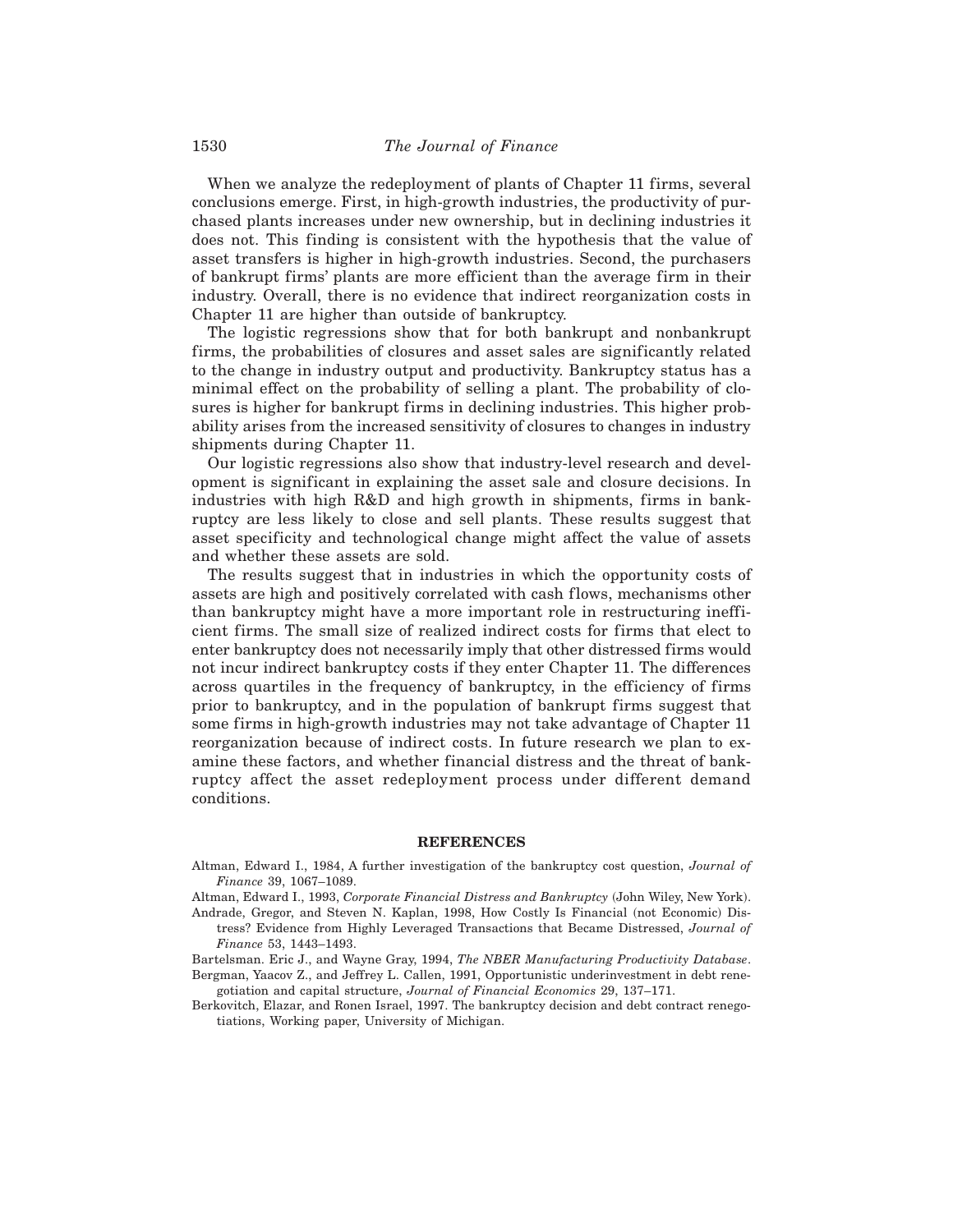- Betker, Brian L., 1995, Management's incentives, equity's bargaining power and deviations from absolute priority in Chapter 11 bankruptcies, *Journal of Business* 68, 161–184.
- Brock, William A., and David S. Evans, 1986, *The Economics of Small Business: Their Role and Regulation in the U.S. Economy* (Holmes and Meier, New York).
- Brown, David T., Chris James, and Robert Mooridian, 1993, The information content of distressed restructurings involving public and private debt claims, *Journal of Financial Economics* 33, 93–118.
- Bulow, Jeremy I., and John B. Shoven, 1978, The bankruptcy decision, *Bell Journal of Economics* 9, 437–456.
- Butler, J. S., and Robert Moffitt, 1982, A computationally efficient quadrature procedure for the one-factor multinomial probit model, *Econometrica* 50, 761–764.
- Caves, Richard E., and David R. Barton, 1991, *Efficiency in U.S. Manufacturing* (MIT Press, Cambridge, Mass.).
- Chevalier, Judith, 1995, Debt and product market competition: Local market entry, exit, and expansion decisions of supermarket chain, *American Economic Review* 85, 415–435.
- Coase, Ronald, 1937, The nature of the firm, *Economica* 4, 386–405.
- Diamond, Douglas W., 1993, Seniority and maturity of debt contracts, *Journal of Financial Economics* 33, 341–368.
- Gertner, Robert, and David Scharfstein, 1991, A theory of workouts and the effects of reorganization law, *Journal of Finance* 46, 1189–1222.
- Giammarino, Ronald, 1989, The resolution of financial distress, *Review of Financial Studies* 2, 25–47.
- Gilson, Stuart, Kose John, and Larry Lang, 1990, Troubled debt restructurings: An empirical study of private reorganization of firms in default, *Journal of Financial Economics* 26, 315–353.
- Harris, Milton, and Artur Raviv, 1990, Capital structure and the informational role of debt, *Journal of Finance* 45, 321–349.
- Hart, Oliver, and John Moore, 1995, Debt and seniority: An analysis of hard claims in constraining management, *American Economic Review* 85, 567–587.
- Haugen, Robert A., and Lemma W. Senbet, 1978, The insignificance of bankruptcy costs to the theory of optimal capital structure, *Journal of Finance* 33, 383–393.
- Hotchkiss, Edith S., 1995, Post-bankruptcy performance and management turnover, *Journal of Finance* 50, 3–21.
- Jensen, Michael C., 1993, The modern industrial revolution, exit, and the failure of internal control systems, *Journal of Finance* 48, 831–880.
- Khanna, Naveen, and Annette Poulsen, 1995, Managers of financially distressed firms: Villains or scapegoats? *Journal of Finance* 50, 919–940.
- Kim, Moshe, and Vojislav Maksimovic, 1990, Debt and input misallocation, *Journal of Finance* 45, 795–816.
- Kovenock, Daniel, and Gordon Phillips,1997, Capital structure and product market behavior: An examination of plant exit and investment behavior, *Review of Financial Studies* 10, 767–804.
- Lucas, Robert, 1978, On the size distribution of business firms, *Bell Journal of Economics* 9, 508–523.
- Maksimovic, Vojislav, and Gordon Phillips, 1996, The efficiency of bankrupt firms and industry conditions: Theory and evidence, Working paper, #96-12, Center for Economic Studies, Department of Commerce, Washington DC.
- Maksimovic, Vojislav, and Sheridan Titman, 1991, Financial policy and reputation for product quality, *Review of Financial Studies* 2, 175–200.
- Maksimovic, Vojislav, and Josef Zechner, 1991, Debt, agency costs, and industry equilibrium, *Journal of Finance* 46, 1619–1643.
- McGuckin, Robert H., and George Pascoe, 1988, The longitudinal research database: Status and research possibilities, *Survey of Current Business* 68, 30–37.
- Morck, Randall, Andrei Shleifer, and Robert W. Vishny, 1989, Alternative mechanisms for corporate control, *American Economic Review* 79, 842–852.